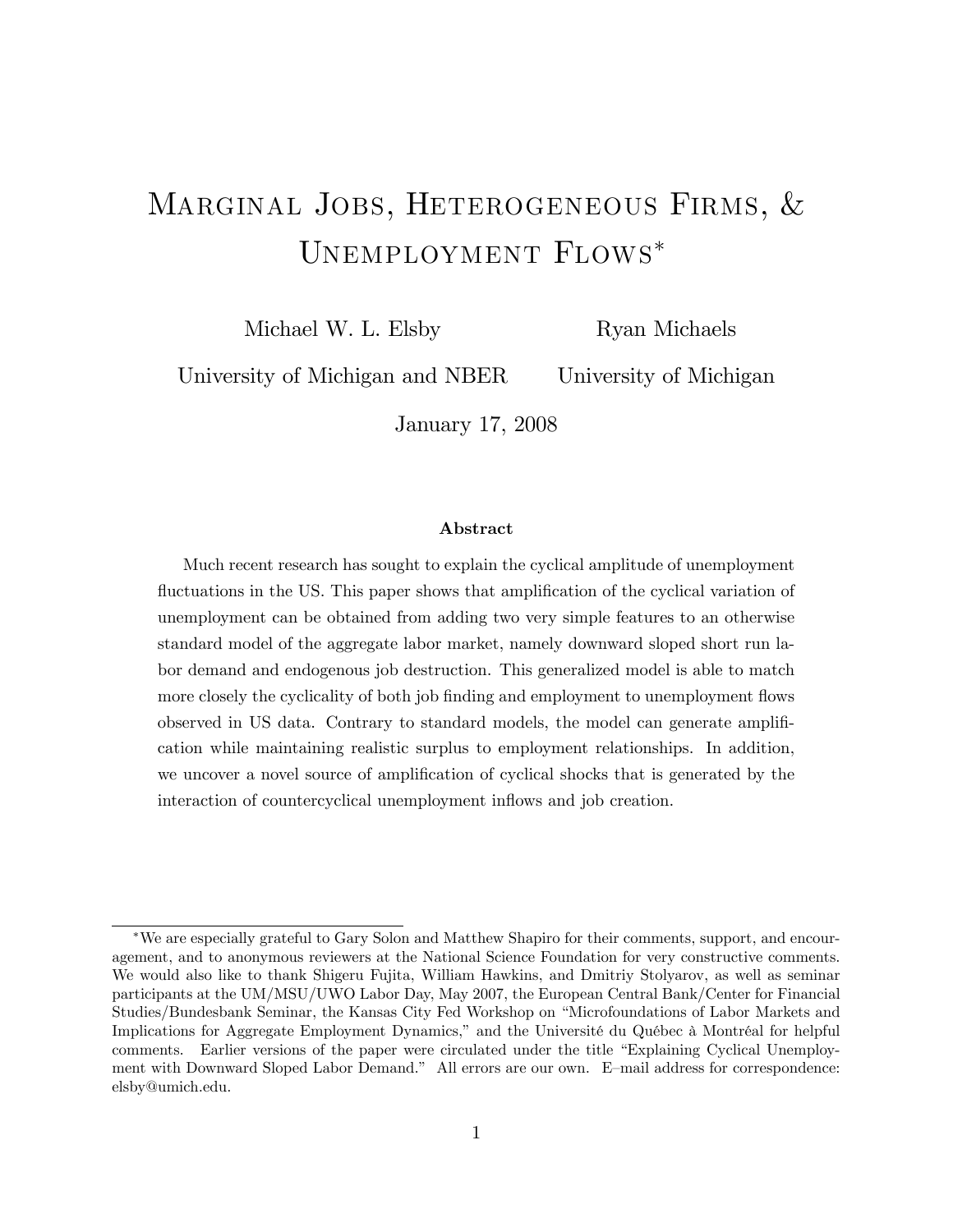Much recent research has sought to explain the cyclical amplitude of unemployment fluctuations in the US. Shimer  $(2005)$  has shown that a leading model of the aggregate labor market, the Mortensen-Pissarides (MP) model, cannot explain this cyclical volatility. A common solution to this problem proposed in subsequent literature has been to invoke rigidity in the wages of newly hired workers (see among others Shimer, 2004; and Hall, 2005). However, the empirical validity of such an assumption has been questioned by Haefke, Sonntag, & van Rens (2007), and by Pissarides (2007).<sup>1</sup> This paper takes a different approach. We show that amplification of the cyclical volatility of unemployment can instead be obtained simply by adding two very conventional features to the standard search model, namely downward sloped short run demand for labor and endogenous job destruction.

The motivation for these additional features is simple. First, downward sloped labor demand is motivated by the fact that other production inputs, notably capital, are not fully flexible at cyclical frequencies.<sup>2</sup> Second, the inclusion of endogenous job destruction is informed by empirical evidence that part of the cyclical upswing in unemployment in times of recession is accounted for by increased flows from employment to unemployment.<sup>3</sup>

However, incorporating these two conventional features simultaneously is not a trivial exercise. We show that it is also not a daunting one. In particular, downward sloped labor demand implies that firms face a non-linear production technology which poses a number of theoretical challenges. First, this complicates wage setting because the surplus generated by each of the employment relationships within a firm is not the same (e.g.  $\lq$  "the" marginal worker generates less surplus than infra-marginal workers). In section 1, we derive a very intuitive and explicit wage bargaining solution for this environment, something that has been considered challenging in recent research (see Cooper, Haltiwanger & Willis, 2007; and

<sup>&</sup>lt;sup>1</sup>This echoes the earlier results of Baker, Gibbs, & Holmstrom (1994) who observe substantial wage flexibility among new hires in data for a particular firm (see especially their Figure II).

<sup>2</sup>Another motivation for downward sloped labor demand is the existence of imperfect product market competition. For a model with this feature (but with exogenous job destruction) see Rotemberg (2006).

<sup>3</sup>See Perry (1972); Marston (1976); Blanchard & Diamond (1990); Elsby, Michaels, & Solon (2007); Fujita & Ramey (2007); Pissarides (2007); Shimer (2007); and Yashiv (2006).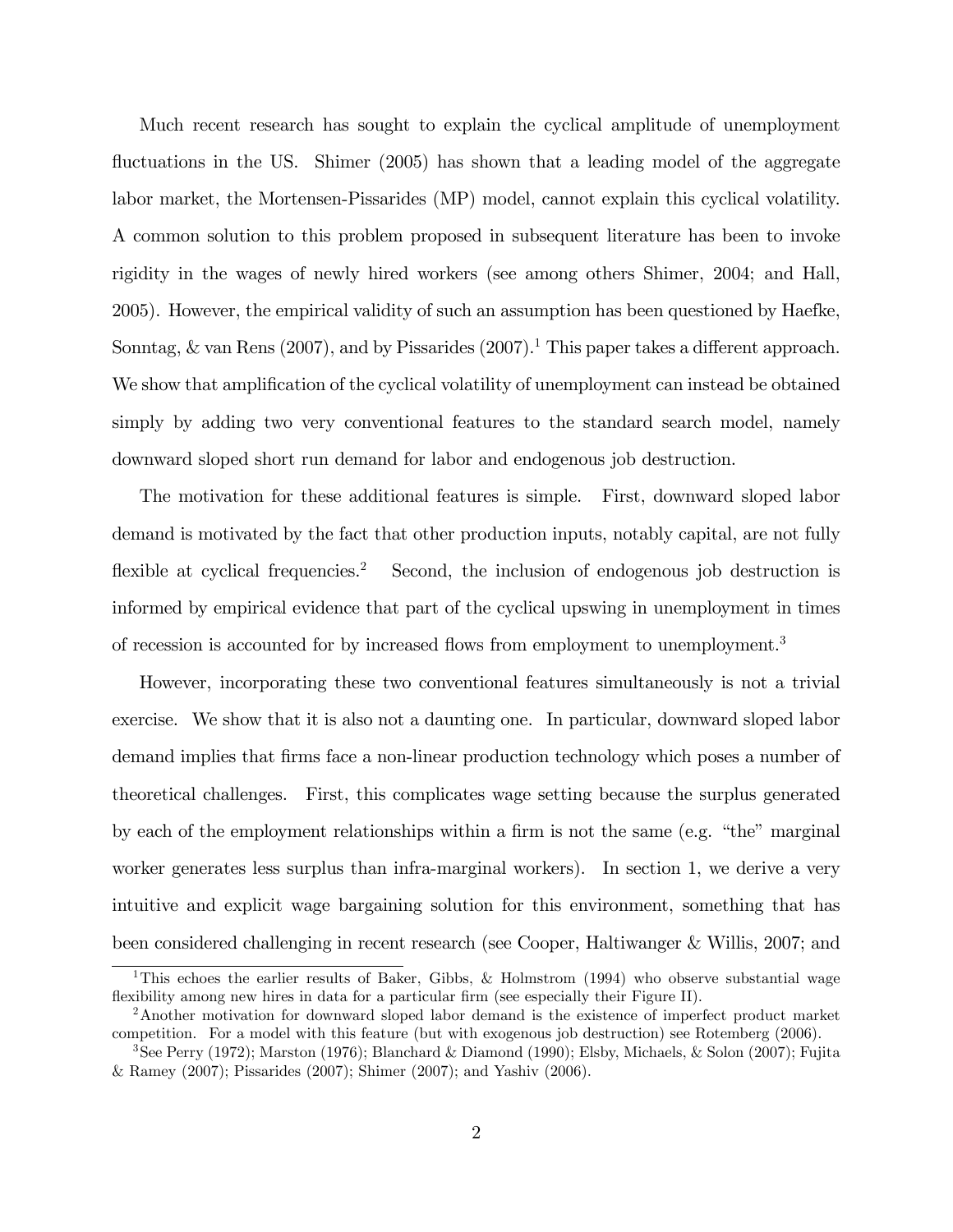Hobijn & Sahin, 2007). In particular, the solution is a very natural generalization of the wage bargaining solution in the standard MP model. The simplicity of our solution is therefore a useful addition to the literature.<sup>4</sup>

The wage bargaining solution then enables us to characterize the properties of the optimal labor demand policy of an individual firm in the presence of idiosyncratic firm heterogeneity. An interesting by-product of this exercise is that the optimal labor demand solution in the generalized model is analogous to that of a model of kinked hiring costs in the spirit of Bentolila & Bertola (1990), but where the hiring cost is endogenously determined by frictions in the labor market. Thus, the correspondence between the two major approaches to the economics of aggregate labor markets – search and matching models and employment adjustment cost models – sharpens in the process of generalizing the standard search model.

A second analytical challenge in models with a non-linear production technology and idiosyncratic heterogeneity is that aggregation of microeconomic behavior is not straightforward, because a representative Örm interpretation of the model doesnít exist. To address this, in section 2 we develop a method for aggregating the behavior of individual firms that holds for a wide class of optimal labor demand policies at the microeconomic level. In particular, we are able to solve for the equilibrium distribution of employment across firms, which in turn allows us to determine the level of the aggregate (un)employment stock. In addition, we also provide a related method that allows us to solve for aggregate unemployment flows (hires and separations) implied by microeconomic behavior. Together, these characterize the aggregate equilibrium of the model economy.

These aggregation results allow us to quantitatively evaluate our model, which we turn to in section 3. In particular, we show that a standard calibration of our generalized model

<sup>&</sup>lt;sup>4</sup>Related models with endogenous separations such as Cooper et al. (2007) and Hobijn & Sahin (2007) have set worker bargaining power to zero in order to derive wages. Acemoglu & Hawkins (2006) characterize wages in a model with exogenous separations, but they focus on a time to hire aspect to job creation, which leads to a more challenging bargaining problem. Our solution is analogous to the wage bargaining solutions derived by Smith (1999), Cahuc & Wasmer (2001), and Krause & Lubik (2007) for models with exogenous job destruction.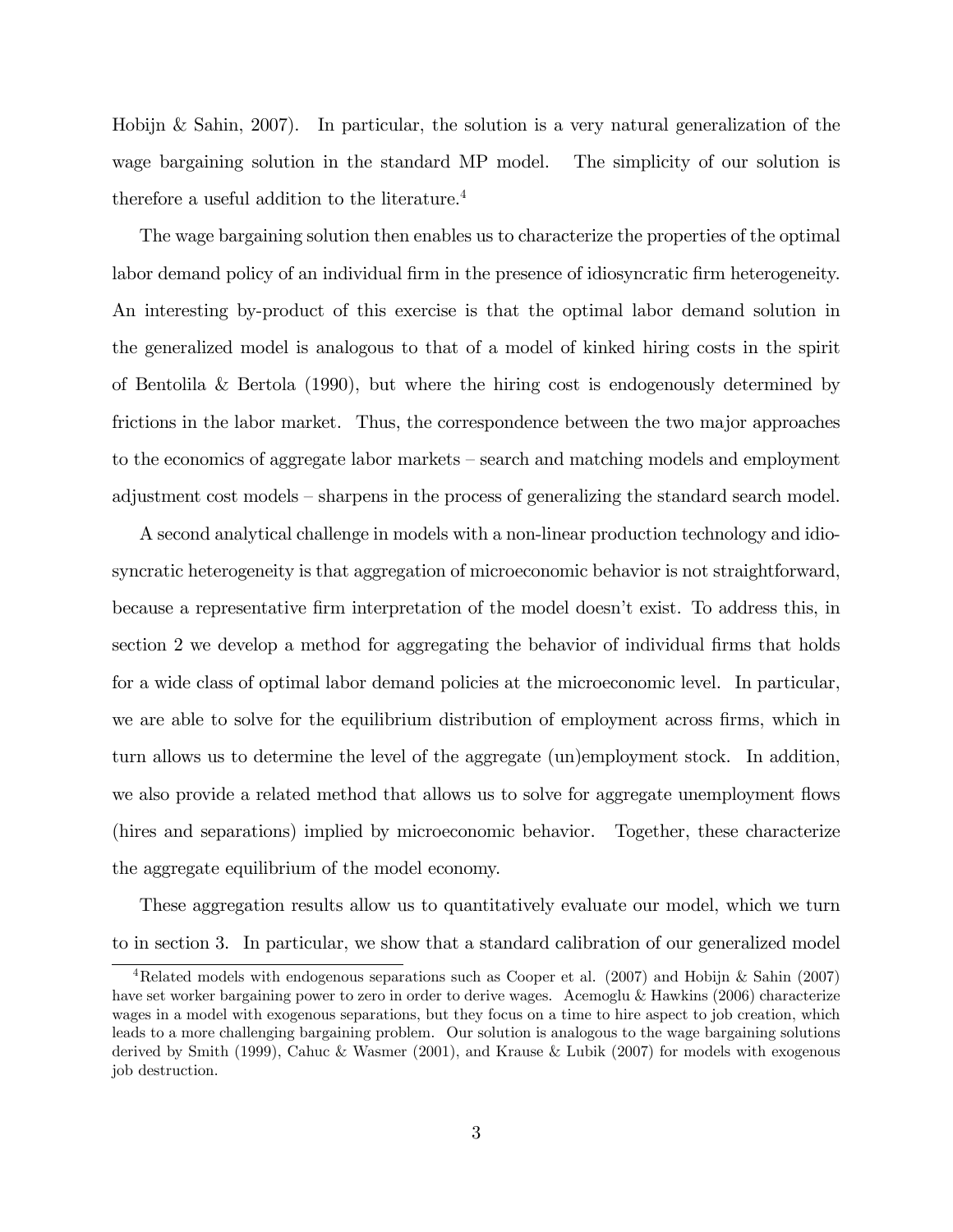can more closely match the observed cyclical variation of both the job finding rate and the employment to unemployment transition rate in the US, and is a substantial improvement on the basic MP model. A potential concern in models, such as this, that incorporate countercyclical job destruction has been that they often cannot generate the observed procyclicality of vacancies (Shimer, 2005; Mortensen & Nagypal, 2007b). Importantly, we Önd that our model makes considerable progress in this regard: Our calibration of the model generates approximately 3/4 of the observed comovement between vacancies and output per worker. Moreover, we suggest that the remaining procyclicality is likely due to procyclical job-to-job flows that are observed in the data (Fallick  $&$  Fleischman, 2004) but are abstracted from in the present paper.

The common factor that generates both the procyclicality of the job finding rate and of vacancies in the model is the procyclicality of desired job creation. To uncover the processes underlying this, in section 4 we derive a simple approximation to the decline in job creation following an adverse aggregate shock in the generalized model, analogous to the method employed by Shimer (2005) and Mortensen & Nagypal (2007a,b). This exercise reveals two sources of amplification. The first generalizes a well-known result that the standard MP model is consistent with observed unemployment cyclicality if the average flow surplus to employment relationships is sufficiently small.<sup>5</sup> We show that an analogous result occurs in the generalized model if a weighted average of the average and *marginal* flow surplus is sufficiently small. However, because downward sloped labor demand implies that the marginal surplus will be smaller than the average surplus, the generalized model can deliver amplification of the job creation response to aggregate shocks at the same time as preserving a sizeable average surplus from employment relationships.<sup>6</sup> This is important because recent

<sup>&</sup>lt;sup>5</sup>Intuitively, a small surplus to employment relationships implies that small reductions in the productivity of labor (as in a recession) quickly exhaust the surplus and lead Örms to cut back substantially on hiring. See Mortensen & Pissarides (1994), Hagedorn & Manovskii (2005), and Costain & Reiter (2005).

<sup>&</sup>lt;sup>6</sup>One might imagine that a symmetric logic holds on the supply side of the labor market if there is heterogeneity in workers' valuations of leisure so that "the" marginal worker obtains a low surplus from employment. Interestingly, Mortensen & Nagypal (2007a) argue that this is not the case. They show that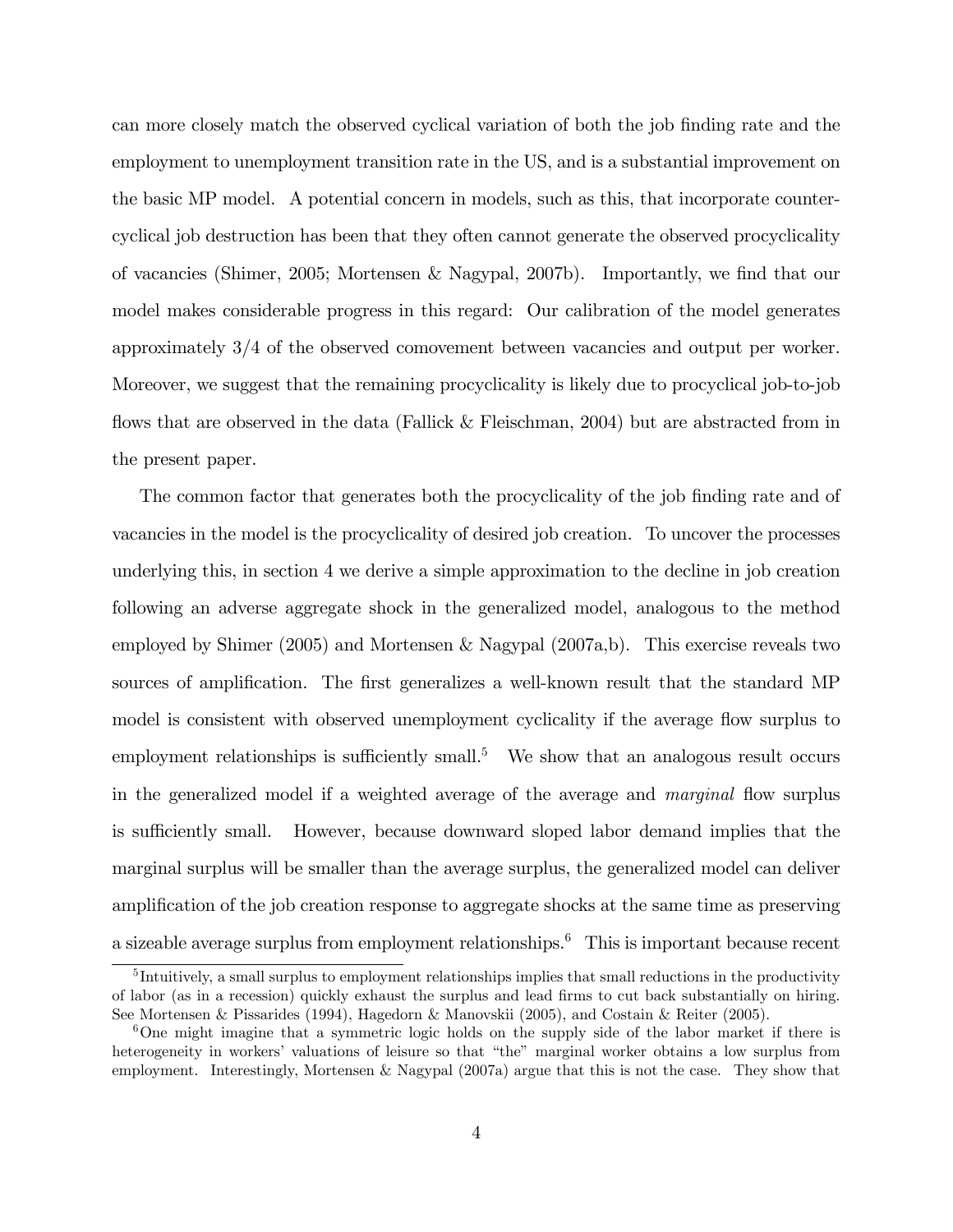research has suggested that the average surplus required for the standard model to match the observed cyclicality of the job finding rate is too small (Mortensen & Nagypal, 2007a).<sup>7</sup>

Our results also suggest a second, more novel source of amplification that is generated by the interaction of heterogeneous firms and downward sloped labor demand. Following a reduction in aggregate labor demand, low productivity firms wish to shed more workers, and high productivity firms wish to hire fewer workers. Thus inflows into the unemployment pool rise, and outflows from the unemployment pool fall, *ceteris paribus*, causing unemployment to rise. To restore equilibrium in the model, hiring firms must be convinced to hire enough workers to equate inflows to outflows once more. The model achieves this by allowing the labor market to slacken, so that unemployed workers become more abundant, and hiring (suitable) workers becomes less costly for Örms. With downward sloped labor demand, increased hiring retards the productivity of additional employment relationships, and so the labor market must slacken further, and unemployment must rise more, in order to return the economy back to equilibrium once again.

Section 5 of the paper discusses the broader implications of our analysis. We argue that the model developed in the paper provides a rich, yet analytically tractable model of the aggregate labor market in the short run. As such, we believe that this model will provide a useful laboratory for the cyclical analysis of aggregate labor markets in future empirical and theoretical research. In addition, we suggest that, by developing a model with a well-defined concept of a firm, the analytical results derived here are a natural complement to recent research that has investigated the empirical implications of search frictions using establishment level data (Cooper, Haltiwanger & Willis, 2007; Davis, Faberman, & Haltiwanger, 2007). Fi-

if firms cannot differentiate workers' types when making hiring decisions, they will base their decision on the average, rather than the marginal, valuation of leisure among the unemployed. The same is unlikely to be true of the model studied here, since firms presumably know their production technology when making hiring decisions.

<sup>7</sup>A small average surplus also jars with widespread evidence for the prevalence of long term employment relationships in the US economy, which researchers have taken to imply substantial rents to ongoing matches (Hall, 1982; Stevens, 2005).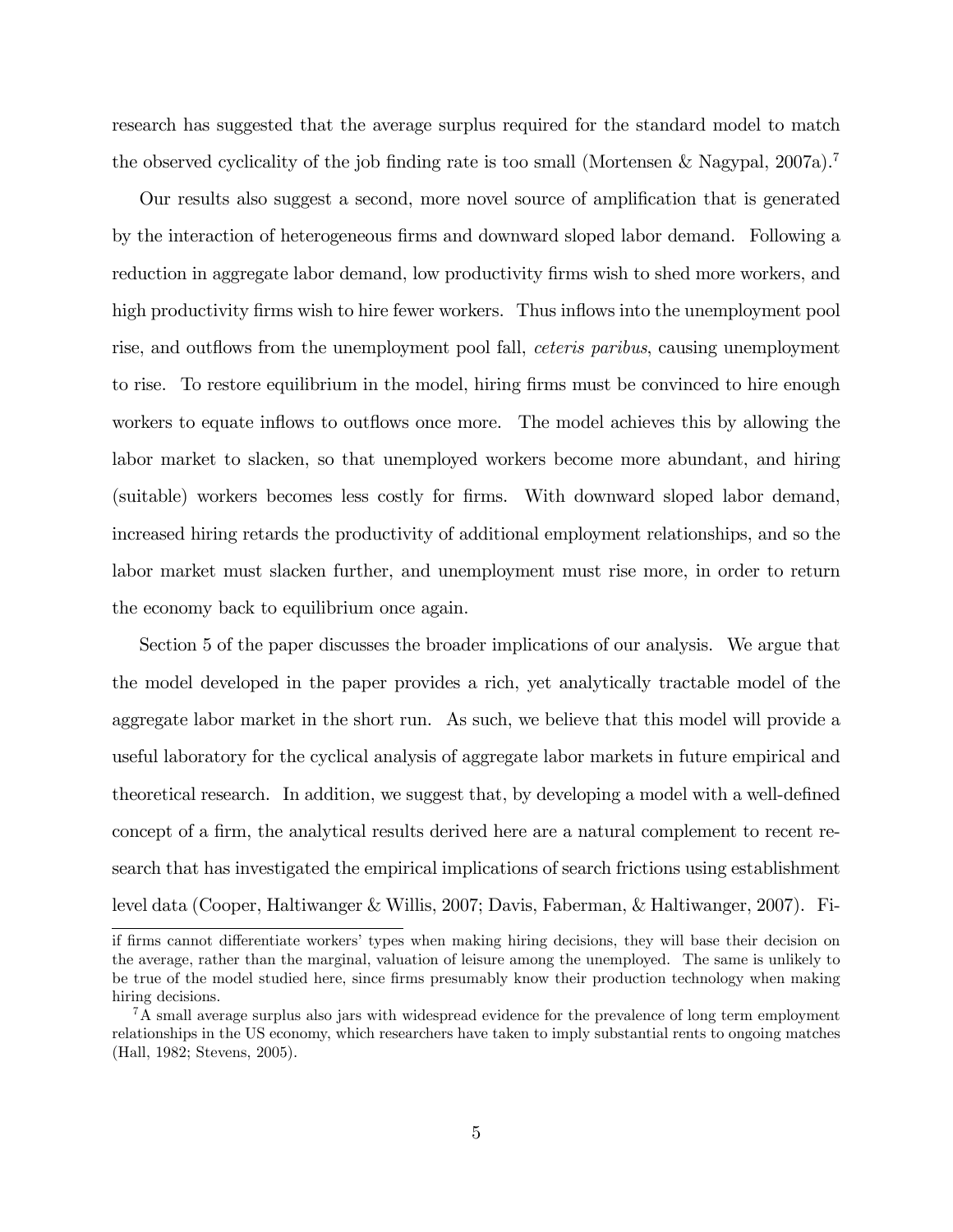nally, we emphasize the wider applicability of the aggregation results we derive as a method of characterizing aggregate labor market equilibrium in models without a representative firm interpretation. Our aggregation results can be applied in exactly the same manner to other popular models of non-linear microeconomic behavior, such as non-convex adjustment cost models (Caballero, Engel, & Haltiwanger, 1997; Cooper, Haltiwanger, & Willis, 2004). Our hope is that this will further our understanding of the macroeconomic implications of non-linearities in firm level labor demand for the aggregate labor market.

# 1 The Firm's Problem

In what follows we consider a model in which there is a mass of firms, normalized to one, and a mass of potential workers equal to the labor force,  $L^8$  In order to hire unemployed workers, firms must post vacancies. However, frictions in the labor market limit the rate at which unemployed workers and hiring firms can meet. As is conventional in the search and matching literature, these frictions are embodied in a matching function,  $M = M(U, V)$ , that regulates the number of hires,  $M$ , that the economy can sustain given that there are  $V$ vacancies and U unemployed workers. We assume that  $M(U, V)$  exhibits constant returns to scale.<sup>9</sup> Vacancies posted by firms are therefore filled with probability  $q = M/V$  =  $M(U/V, 1)$  each period. Likewise, unemployed workers find jobs with probability  $f =$  $M/U = M (1, V/U)$ . Thus, the ratio of aggregate vacancies to aggregate unemployment,  $V/U \equiv \theta$ , is a sufficient statistic for the job filling (q) and job finding (f) probabilities in the model. Taking these flow probabilities as given, firms choose their optimal level of

<sup>&</sup>lt;sup>8</sup>Assuming a fixed number of firms is important for the model to depart from the standard MP model. Free entry would yield an economy of infinitesimal firms that converges to the MP limit. In principle, one could allow for costly firm entry as a middle ground. We abstract from this in part for simplicity. But our choice is also informed by evidence in Davis and Haltiwanger (1992). They find that, in manufacturing, establishment births account for 20% of job creation on average each year. While this is not a small number, the majority of job creation is clearly accounted for by incumbent establishments. For a model that explores the impact of firm entry on job creation, see Garibaldi (2006).

<sup>&</sup>lt;sup>9</sup>See Petrongolo & Pissarides (2001) for a summary of empirical evidence that suggests this is reasonable.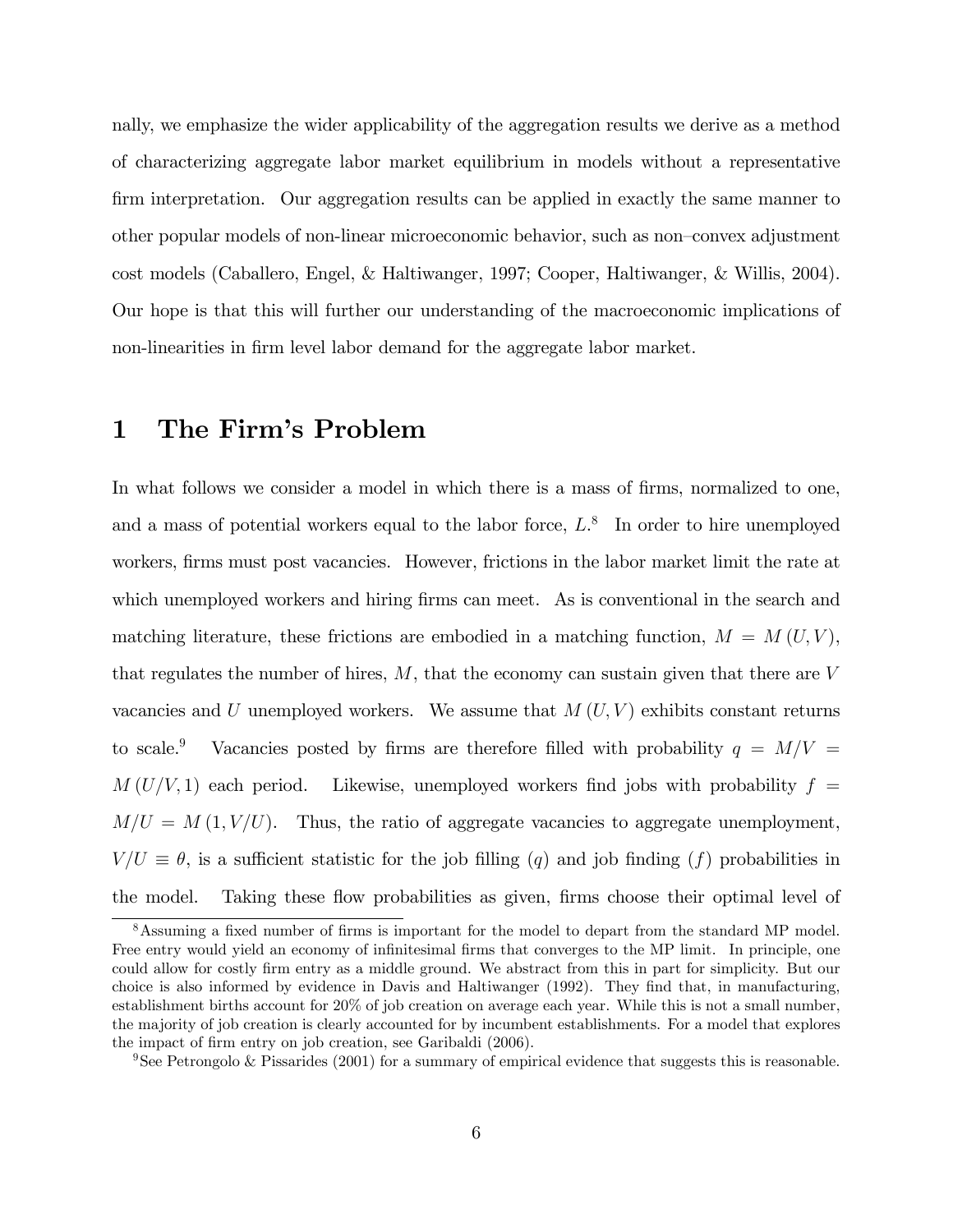employment, to which we now turn.

#### 1.1 Labor Demand

We consider a discrete time, infinite horizon model in which firms use labor,  $n$ , to produce output according to the production function,  $y = pxF(n)$  where  $F' > 0$  and  $F'' \leq 0$ . The latter is a key generalization of the standard MP model that we consider: When  $F'' < 0$ , the marginal product of labor will decline with firm employment, and thereby will generate a downward sloped demand for labor at the firm level.  $p$  represents the state of aggregate labor demand, whereas x represents shocks that are idiosyncratic to an individual firm. We assume that the evolution of the latter idiosyncratic shocks is described by the c.d.f.  $G(x'|x)$ .

A typical firm's decision problem is completely analogous to that in Mortensen & Pissarides (1994), and is as follows. Firms observe the realization of their idiosyncratic shock,  $x$ , at the beginning of a period. Given this, they then make their employment decision. Specifically, they may choose to separate from part or all of their workforce, which we assume may be done at zero cost. Any such separated workers then join the unemployment pool in the subsequent period. Alternatively, firms may hire workers by posting vacancies,  $v \geq 0$ , at a flow cost of c per vacancy. If a firm posts vacancies, the matching process then matches these up with unemployed workers inherited from the previous period. After the matching process is complete, production and wage setting are performed simultaneously.

It follows that we can characterize the expected present discounted value of a firm's profits,  $\Pi(n_{-1}, x)$ , recursively as:<sup>10</sup>

$$
\Pi(n_{-1},x) = \max_{n,v} \left\{ pxF(n) - w(n,x)n - cv + \beta \int \Pi(n,x') dG(x'|x) \right\}
$$
 (1)

 $10\,\text{We}$  adopt the convention of denoting lagged values with a subscript,  $-1$ , and forward values with a prime, '.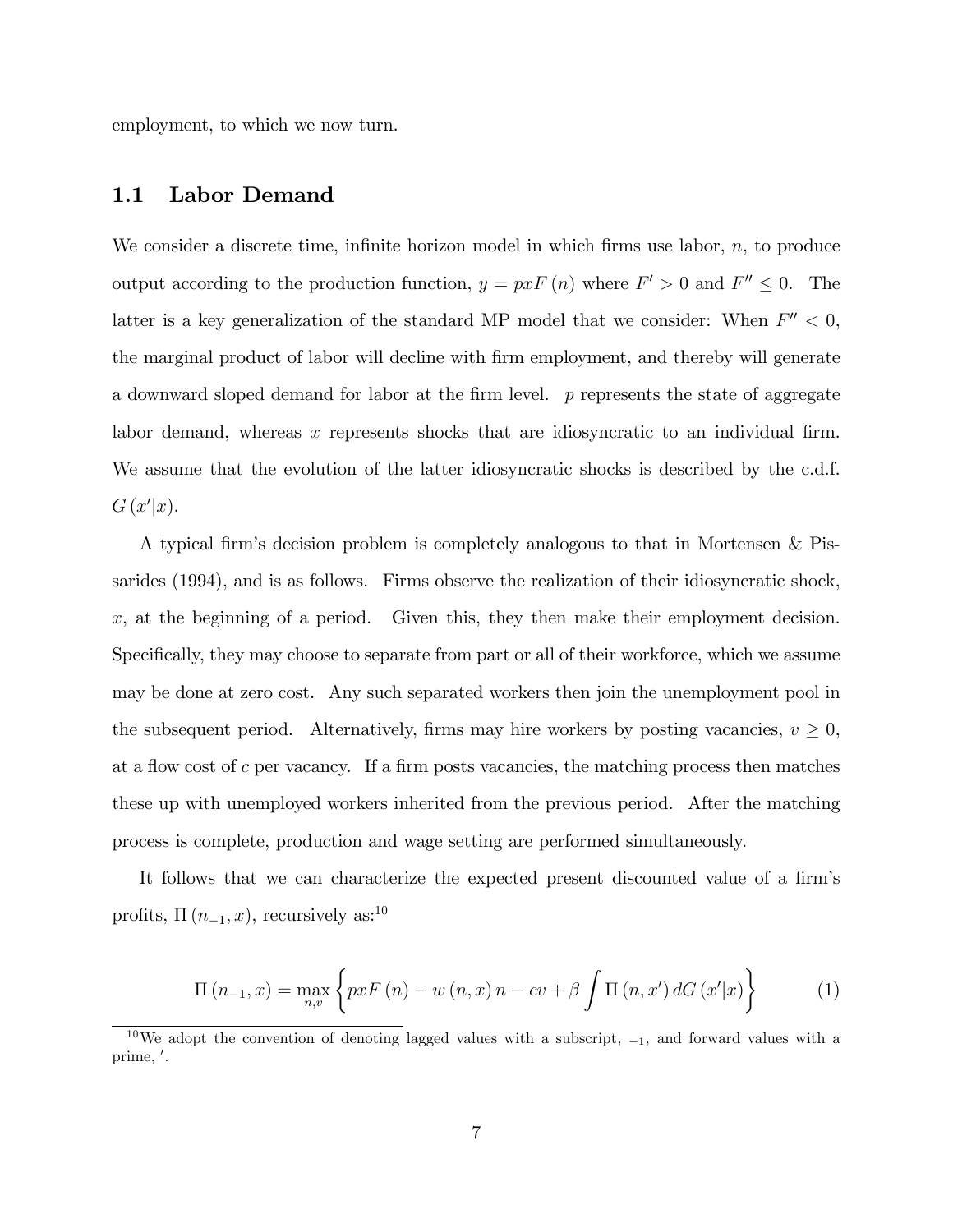where  $w(n, x)$  is the bargained wage in a firm of size n and productivity x. A typical firm seeks a level of employment that maximizes its profits subject to a dynamic constraint on the evolution of a firm's employment level. Specifically, firms face frictions that limit the rate at which vacancies may be filled: A vacancy posted in a given period will be filled with probability  $q < 1$  prior to production. Thus, the number of hires an individual firm achieves is given by:

$$
\Delta n \mathbf{1}^+ = qv \tag{2}
$$

where  $\Delta n$  is the change in employment, and  $1^+$  is an indicator that equals one when the firm is hiring, and zero otherwise. Substituting the constraint,  $(2)$ , into the firm's value function, we obtain:

$$
\Pi(n_{-1},x) = \max_{n} \left\{ pxF(n) - w(n,x)n - \frac{c}{q} \Delta n \mathbf{1}^+ + \beta \int \Pi(n,x') dG(x'|x) \right\}
$$
(3)

Note that the value function is not fully differentiable in  $n$ : There is a kink in the value function around  $n = n_{-1}$ . This reflects the (partial) irreversibility of separation decisions in the model. While firms can shed workers costlessly, it is costly to reverse such a decision because hiring (posting vacancies) is costly. In this sense, the labor demand side is formally analogous to the kinked employment adjustment cost model of the form analyzed in Bentolila & Bertola (1990), except that the per–worker hiring cost,  $c/q(\theta)$ , is endogenously determined.

In order to determine the firm's optimal employment policy, we take the first-order conditions for hires and separations (i.e. conditional on  $\Delta n \neq 0$ ):

$$
pxF'(n) - w(n, x) - w_n(n, x)n - \frac{c}{q}\mathbf{1}^+ + \beta D(n, x) = 0
$$
, if  $\Delta n \neq 0$  (4)

where  $D(n,x) \equiv \int \Pi_n(n,x') dG(x'|x)$  reflects the marginal effect of current employment decisions on the future value of the Örm. Equation (4) is quite intuitive. It states that the marginal product of labor  $(pxF'(n))$  net of any hiring costs  $(\frac{c}{q}\mathbf{1}^+)$ , plus the discounted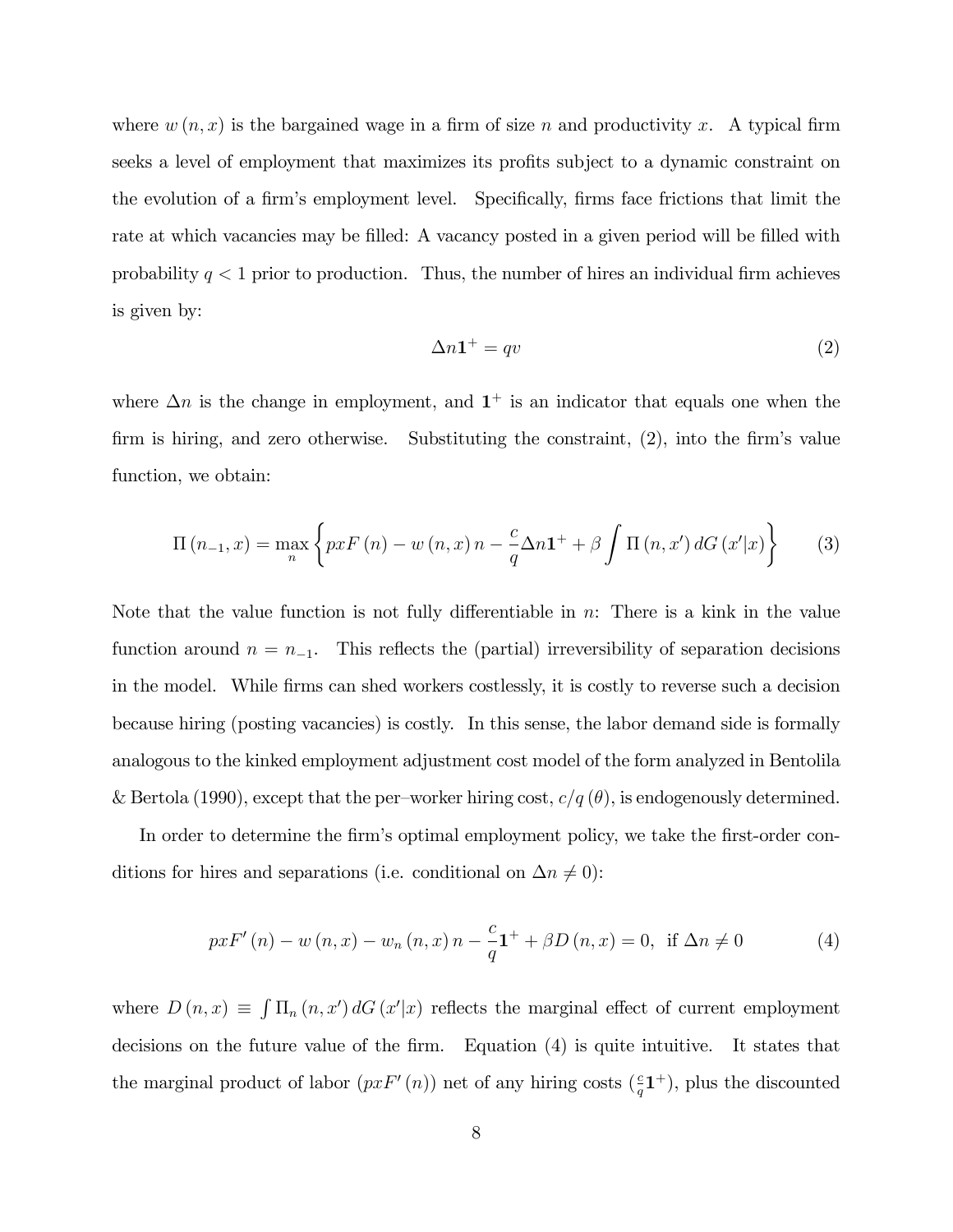expected future marginal benefits from an additional unit of labor  $(\beta D(n,x))$  must equal the marginal cost of labor  $(w(n, x) + w_n(n, x) n)$ . To provide a full characterization of the firm's optimal employment policy, it remains to characterize the future marginal benefits from current employment decisions,  $D(n, x)$ , and the wage bargaining solution,  $w(n, x)$ , to which we now turn.

### 1.2 Wage Setting

The existence of frictions in the labor market implies that it is costly for firms and workers to find alternative employment relationships. As a result, there exist quasi-rents over which the Örm and its workers must bargain. The assumption of constant marginal product in the standard MP model has the tractable implication that these rents are the same for all workers within a given firm. It follows that firms can bargain with each of their workers independently, because the rents of each individual employment relationship are independent of the rents of all other employment relationships.

However, because we allow for the possibility of downward-sloped labor demand  $(F'' <$ 0), these rents will depend on the number of workers within a firm. Intuitively, the rent that a firm obtains from "the" marginal worker will be lower than the rent obtained on all inframarginal hires due to diminishing marginal product. An implication of the latter is that the multilateral dimension of the firm's bargain with its many workers becomes important: The rents of each individual employment relationship within a firm are no longer independent.

To take this into account, we adopt the bargaining solution of Stole & Zwiebel (1996) which generalizes the Nash solution to a setting with downward-sloped labor demand.<sup>11</sup> Stole & Zwiebel present a game where the bargained wage is the same as the outcome of simple Nash bargaining over the *marginal* surplus. The game that supports this simple result is one in which a firm negotiates with each of its workers in turn, and where the

<sup>&</sup>lt;sup>11</sup>This approach was first used by Cahuc & Wasmer (2001) to generate a wage equation for the exogenous job destruction case.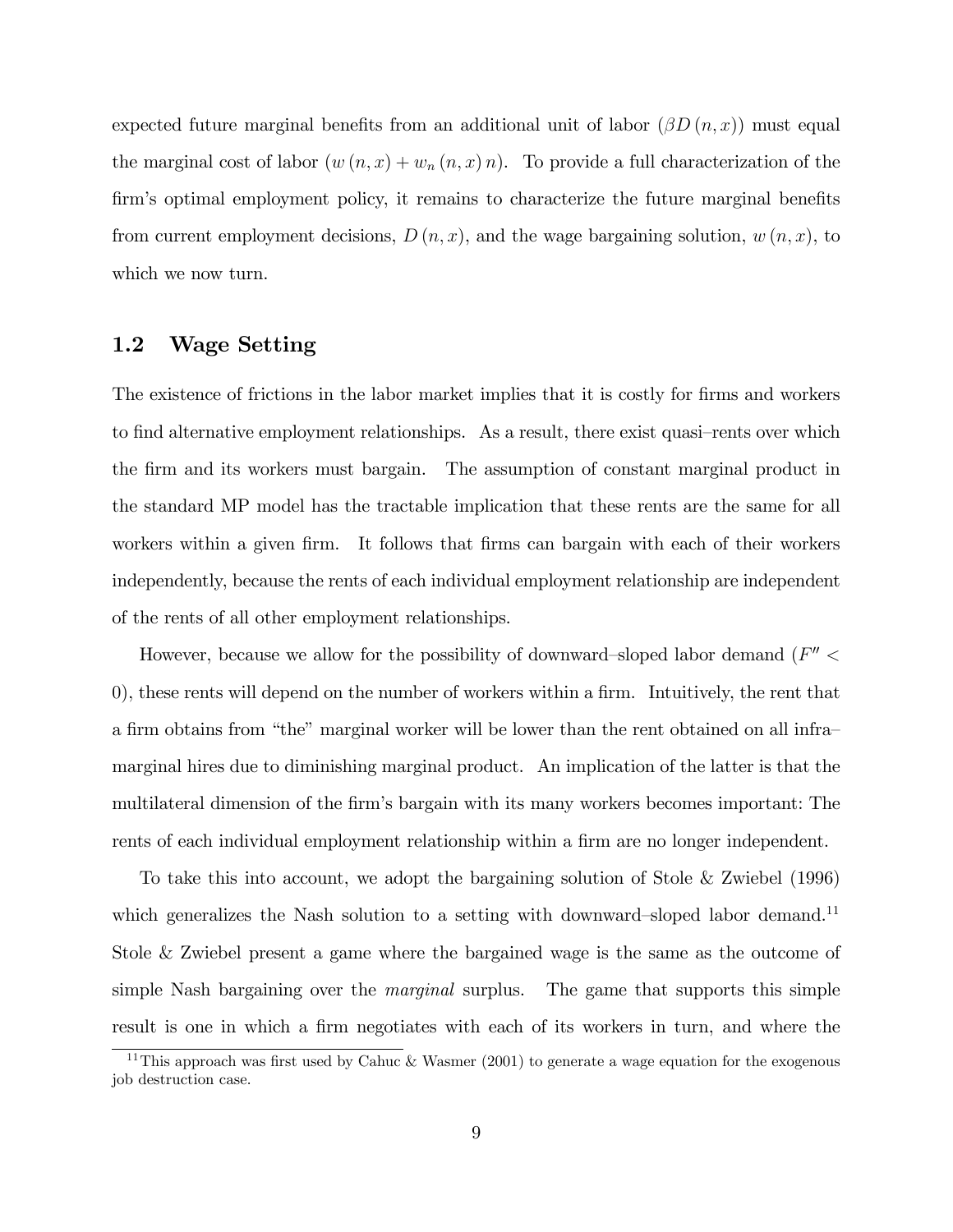breakdown of a negotiation with any individual worker leads to the renegotiation of wages with all remaining workers.<sup>12</sup>

In accordance with timing of decisions each period, wages are set after employment has been determined. Thus, hiring costs are sunk at the time of wage setting, and the marginal surplus, which we denote as  $J(n, x)$ , is equal to the marginal value of labor gross of the costs of hiring:

$$
J(n,x) = pxF'(n) - w(n,x) - w_n(n,x) n + \beta D(n,x)
$$
 (5)

The surplus from an employment relationship for a worker is the additional utility a worker obtains from working in her current Örm over and above the utility she obtains from unemployment. The value of employment in a firm of size n and productivity x,  $W(n, x)$ , is given by:

$$
W(n,x) = w(n,x) + \beta \mathbb{E}\left[sU' + (1-s)W(n',x')\,|n,x\right]
$$
 (6)

While employed, a worker receives a flow payoff equal to the bargained wage,  $w(n, x)$ . She loses her job with (endogenous) probability s next period, upon which she flows into the unemployment pool and obtains the value of unemployment,  $U'$ . With probability  $(1-s)$ , she retains her job and obtains the expected payoff of continued employment in her current firm,  $W(n', x')$ . Likewise, the value of unemployment to a worker is given by:

$$
U = b + \beta \mathbb{E} \left[ \left( 1 - f \right) U' + f W \left( n', x' \right) \right] \tag{7}
$$

Unemployed workers receive flow payoff  $b$ , which represents unemployment benefits and/or the value of leisure to a worker. They find a job next period with probability  $f$ , upon which they obtain the expected payoff from employment,  $W(n', x')$ .

<sup>&</sup>lt;sup>12</sup>The intuition for the Stole & Zwiebel result is as follows. If the firm has only one worker, the firm and worker simply strike a Nash bargain. If a second worker is added, the firm and the additional worker know that, if their negotiations break down, the Örm will agree to a Nash bargain with the remaining worker. By induction, then, the firm approaches negotiations with the nth worker as if that worker were marginal. Therefore, the wage that solves the bargaining problem is that which maximizes the marginal surplus.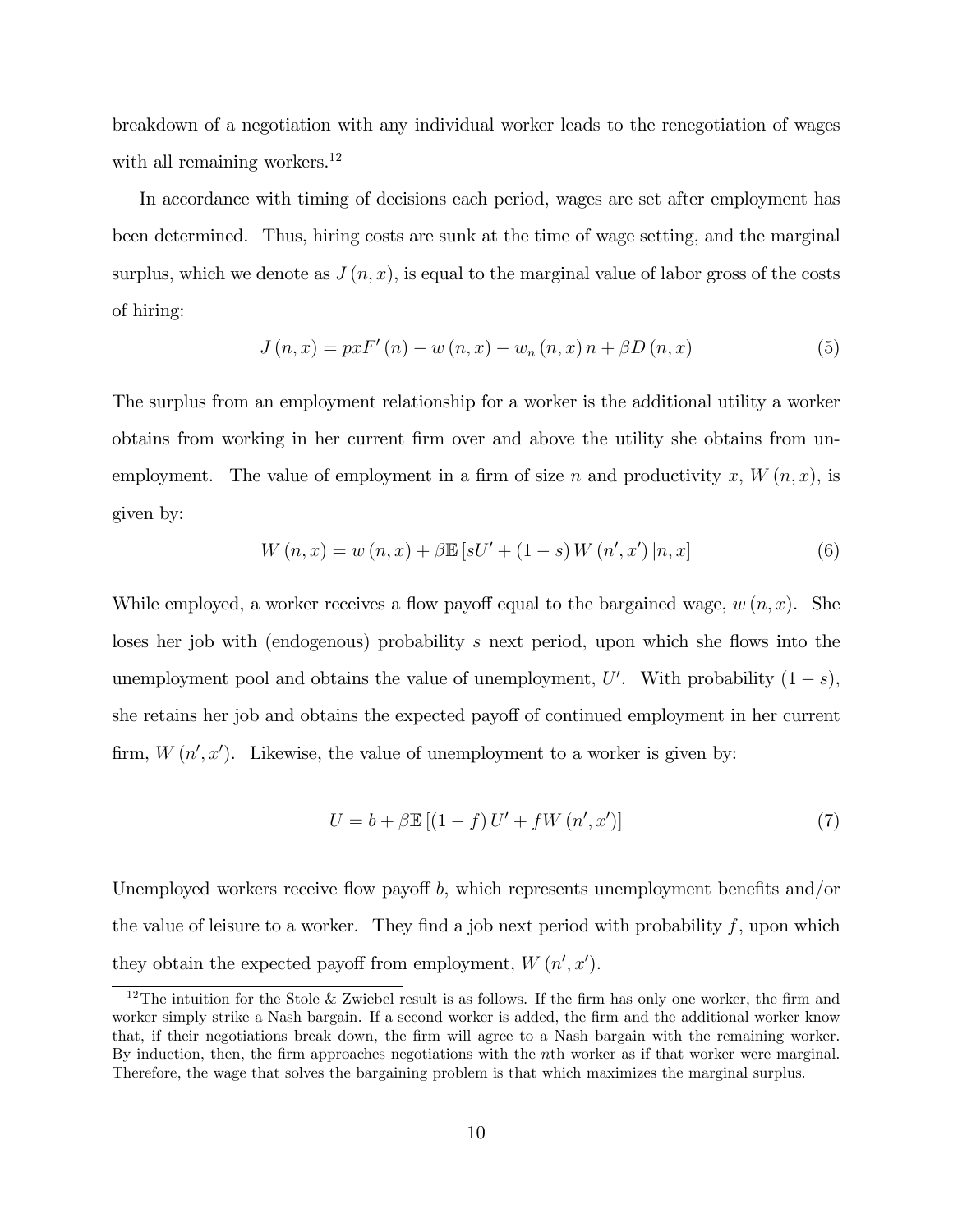Wages are then the outcome of a Nash bargain between a firm and its workers over the marginal surplus, with worker bargaining power denoted as  $\eta$ :

$$
(1 - \eta) [W (n, x) - U] = \eta J (n, x)
$$
\n(8)

Given this, we are able to derive a wage bargaining solution with the following simple structure:

**Proposition 1** The bargained wage,  $w(n, x)$ , solves the differential equation<sup>13</sup>

$$
w(n,x) = \eta \left[ pxF'(n) - w_n(n,x)n + \beta f \frac{c}{q} \right] + (1-\eta) b. \tag{9}
$$

The intuition for (9) is quite straightforward. As in the MP model, wages are increasing in the worker's bargaining power,  $\eta$ , the marginal product of labor,  $pxF'(n)$ , workers' job finding probability, f, the marginal costs of hiring for a firm,  $c/q$ , and workers' flow value of leisure, b. There is an additional term, however, in  $w_n(n, x)$  n. To understand the intuition for this term, consider a firm's negotiations with a given worker. If these negotiations break down, the Örm will have to pay its remaining workers a higher wage. The reason is that fewer workers imply that the marginal product of labor will be higher in the firm, which will partially spillover into higher wages  $(w_n n \lt 0)$ . The more powerful this effect is (the more negative is  $w_n$ , the more the firm loses from a given breakdown of negotiations with a worker, and the more workers can extract a higher wage from the bargain.

In what follows, we will adopt the simple assumption that the production function is of the Cobb-Douglas form,  $F(n) = n^{\alpha}$  with  $\alpha \leq 1$ . Given this, the differential equation for

<sup>&</sup>lt;sup>13</sup>An attractive feature of this solution is its similarity to the solution obtained by Cahuc & Wasmer (2001) for the exogenous job destruction model. It is also consistent with Acemoglu & Hawkins' (2006) Lemma 2, except that it holds both in and out of steady state.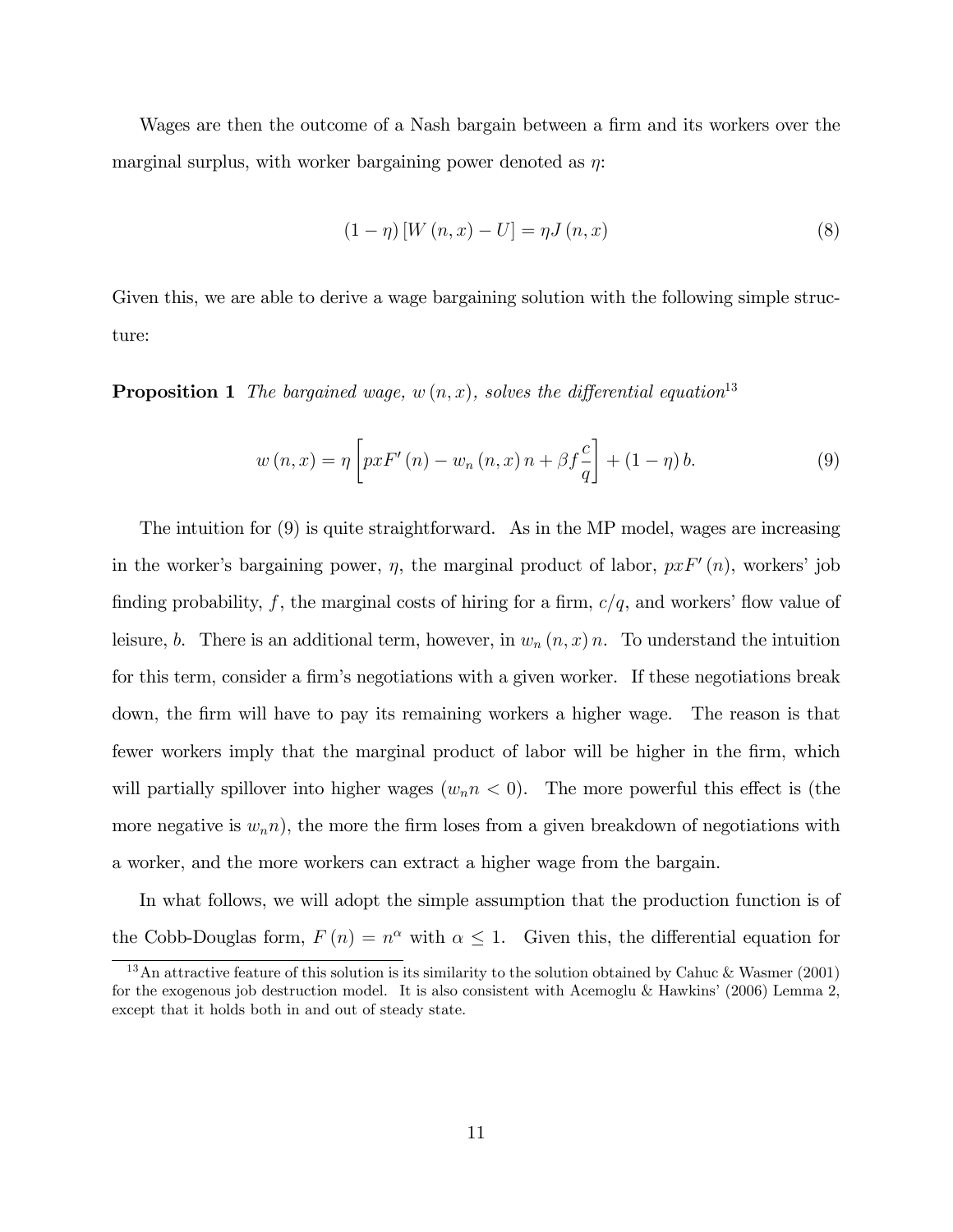the wage function, (9), has the following simple solution:

$$
w(n,x) = \eta \left[ \frac{px\alpha n^{\alpha-1}}{1-\eta(1-\alpha)} + \beta f \frac{c}{q} \right] + (1-\eta)b \tag{10}
$$

Setting  $\alpha = 1$  yields the discrete time analogue to the familiar wage bargaining solution for the MP model.

#### 1.3 The Firm's Optimal Employment Policy

Now that we have obtained a solution for the bargained wage at a given firm, we can combine this with the firm's first-order condition for employment and thereby characterize the firms optimal employment policy, which specifies the firm's optimal employment as a function of its state,  $n(n_{-1}, x)$ . Thus, combining (4) and (9) we obtain:

$$
(1 - \eta) \left[ \frac{px\alpha n^{\alpha - 1}}{1 - \eta(1 - \alpha)} - b \right] - \eta \beta f \frac{c}{q} - \frac{c}{q} \mathbf{1}^+ + \beta D(n, x) = 0 \tag{11}
$$

Given  $(11)$  we are able to characterize the firm's optimal employment policy as follows:

**Proposition 2** The optimal employment policy of a firm is of the form

$$
n(n_{-1},x) = \begin{cases} R_v^{-1}(x) & \text{if } x > R_v(n_{-1}) \\ n_{-1} & \text{if } x \in [R(n_{-1}), R_v(n_{-1})] \\ R^{-1}(x) & \text{if } x < R(n_{-1}) \end{cases}
$$
(12)

where the functions  $R_v(\cdot)$  and  $R(\cdot)$  satisfy

$$
(1 - \eta) \left[ \frac{p R_v(n) \alpha n^{\alpha - 1}}{1 - \eta(1 - \alpha)} - b \right] - \eta \beta f \frac{c}{q} + \beta D(n, R_v(n)) \equiv \frac{c}{q}
$$
 (13)

$$
(1 - \eta) \left[ \frac{pR(n)\,\alpha n^{\alpha - 1}}{1 - \eta(1 - \alpha)} - b \right] - \eta \beta f \frac{c}{q} + \beta D(n, R(n)) \equiv 0. \tag{14}
$$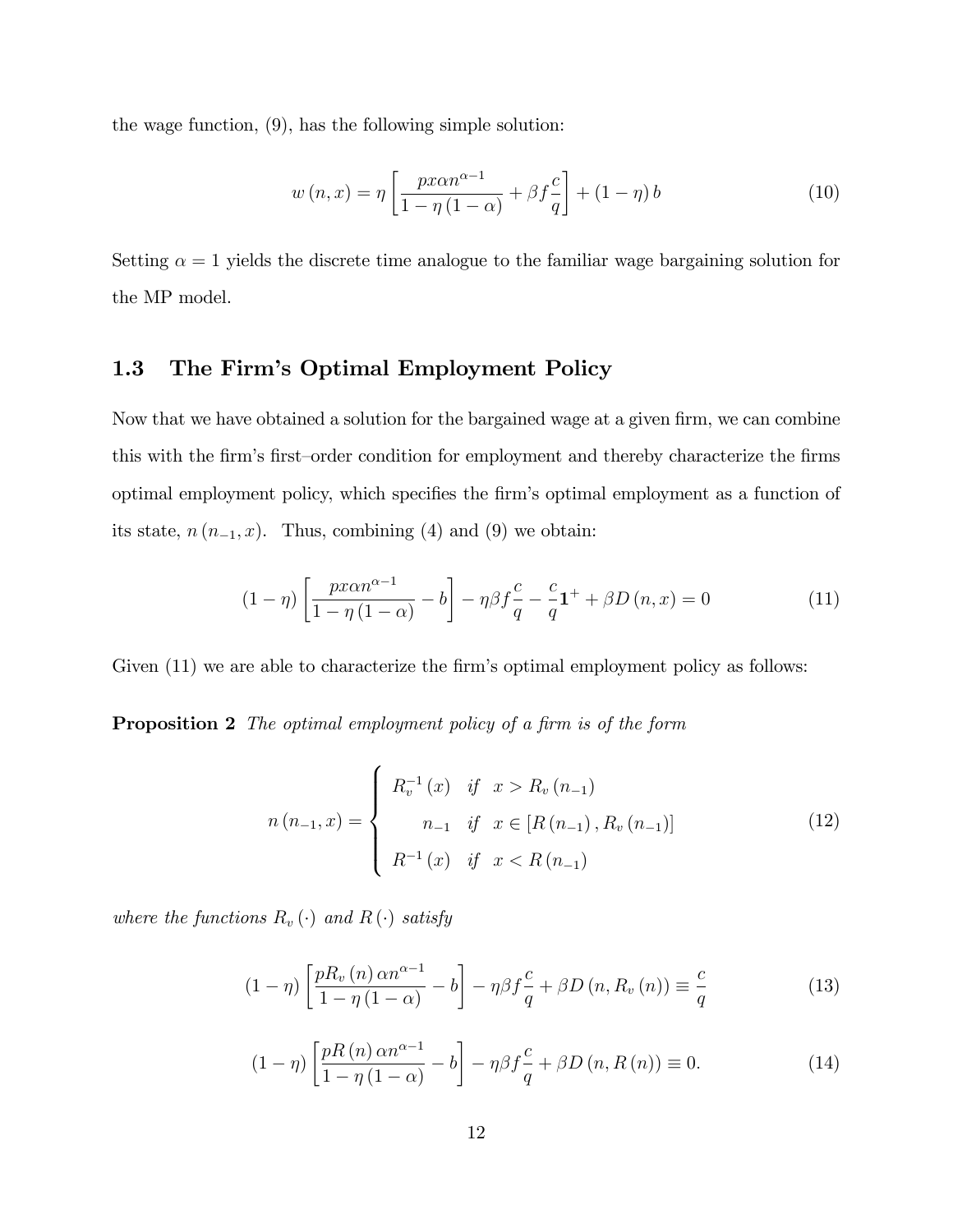The firm's optimal employment policy will be similar to that depicted in Figure 1. It is characterized by two reservation values for the firm's idiosyncratic shock,  $R (n_{-1})$  and  $R_v(n_{-1})$ . Specifically, for sufficiently bad idiosyncratic shocks  $(x < R(n_{-1})$  in the figure), firms will shed workers until the first-order condition in the separation regime,  $(14)$ , is satisfied. Moreover, for sufficiently good idiosyncratic realizations  $(x > R_v (n_{-1})$  in the figure), firms will post vacancies and hire workers until the first-order condition in the hiring regime,  $(13)$ , is satisfied. Finally, for intermediate values of x, firms freeze employment so that  $n = n_{-1}$ . This occurs as a result of the kink in the firm's profits at  $n = n_{-1}$ , which arises because hiring is costly to Örms, while separations are costless.

To complete our characterization of the firm's optimal employment policy, it remains to determine the marginal effect of current employment decisions on future profits of the firm,  $D(n, x)$ . It turns out that we can show that  $D(n, x)$  has the following recursive structure:

**Proposition 3** The marginal effect of current employment on future profits,  $D(n, x)$ , is given by

$$
D(n,x) = d(n,x) + \beta \int_{R(n)}^{R_v(n)} D(n,x') dG(x'|x)
$$
 (15)

where

$$
d(n,x) \equiv \int_{R(n)}^{R_v(n)} \left\{ (1-\eta) \left[ \frac{px'\alpha n^{\alpha-1}}{1-\eta(1-\alpha)} - b \right] - \eta \beta f \frac{c}{q} \right\} dG\left(x'|x\right) + \int_{R_v(n)}^{\infty} \frac{c}{q} dG\left(x'|x\right). \tag{16}
$$

Equation (15) is a contraction mapping in  $D(n, \cdot)$ , and therefore has a unique fixed point.

The intuition for this result is as follows. Because of the existence of kinked adjustment costs (costly hiring and costless separations) the firm's employment will be frozen next period with positive probability. In the event that the Örm freezes employment next period  $(x' \in [R(n), R_v(n)]$ , the current employment level persists into the next period and so do the marginal effects of the firm's current employment choice. Proposition 3 shows that these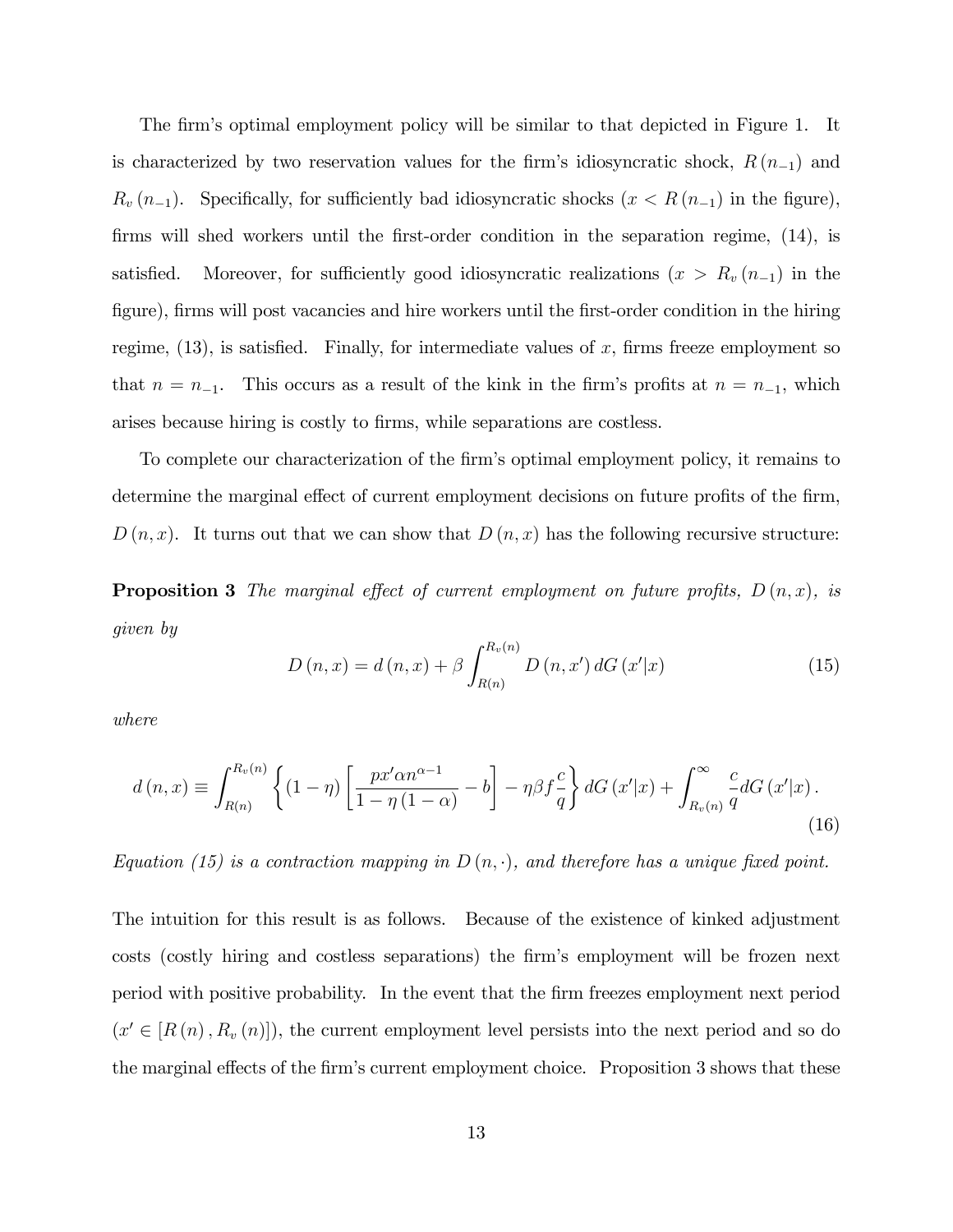

Figure 1: Optimal Employment Policy of a Firm

marginal effects persist into the future in a *recursive* fashion. Propositions 2 and 3 thus summarize the microeconomic behavior of firms in the model.<sup>14</sup>

To get a sense for how the microeconomic behavior of the model works, we next derive the response of an individual firm's employment policy function to changes in (exogenous) aggregate productivity,  $p$ , and the (endogenous) aggregate vacancy–unemployment ratio,  $\theta$ . To do this, we assume that the evolution of idiosyncratic shocks is described by:

$$
x' = \begin{cases} x & \text{with probability} \quad 1 - \lambda \\ \tilde{x} \stackrel{c.d.f.}{\sim} \tilde{G}(x) & \text{with probability} \quad \lambda \end{cases}
$$
 (17)

Thus, idiosyncratic shocks display some persistence  $(\lambda < 1)$  with innovations drawn from the distribution function  $\tilde{G}$ . Given this, we can establish the following result:

**Proposition 4** If idiosyncratic shocks, x, evolve according to  $(17)$ , then the effects of the

<sup>&</sup>lt;sup>14</sup>It is straightforward to show that equations (10) to (16) reduce down to the discrete time analogue to the Mortensen & Pissarides (1994) model when  $\alpha = 1$ .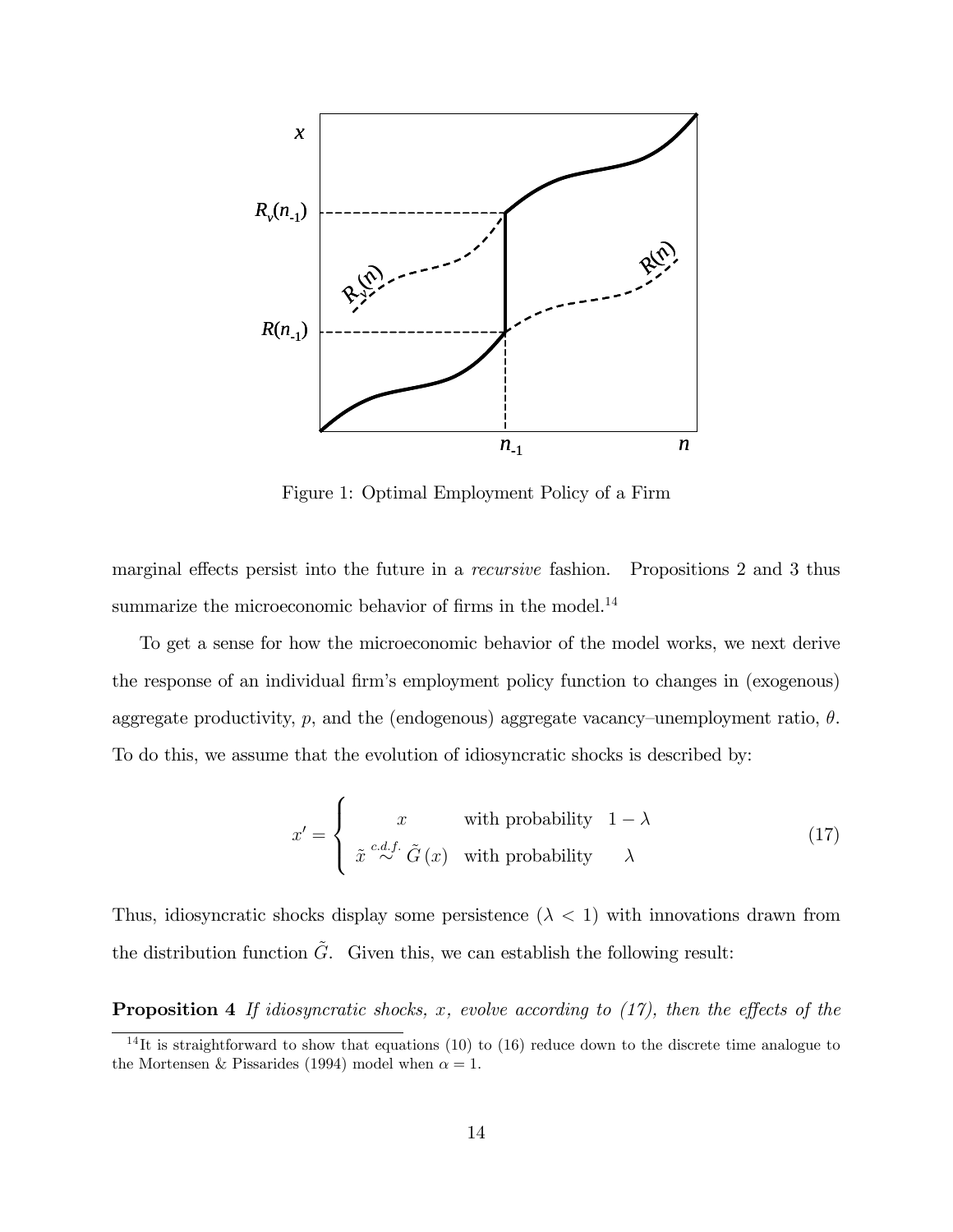aggregate state variables p and  $\theta$  on a firm's optimal employment policy are

$$
\frac{\partial R_v}{\partial p} < 0; \frac{\partial R}{\partial p} < 0; \frac{\partial R_v}{\partial \theta} > 0; \text{ and } \frac{\partial R}{\partial \theta} > 0 \iff n \text{ is sufficiently large.} \tag{18}
$$

The intuition behind these marginal effects is quite simple. First, note that increases in aggregate productivity,  $p$ , shift a firm's employment policy function downwards in Figure 1. Thus, unsurprisingly, when labor is more productive, a firm of a given idiosyncratic productivity, x, is more likely to hire workers, and less likely to shed workers. Second, increases in the vacancy–unemployment ratio,  $\theta$ , unambiguously reduce the likelihood that a firm of a given idiosyncratic productivity will hire workers  $(R_v$  increases for all n). The reason is that higher  $\theta$  implies a lower job-filling probability, q, and thereby raises the marginal cost of hiring a worker,  $c/q$ . Moreover, higher  $\theta$  implies a tighter labor market and therefore higher wages (from  $(9)$ ) so that the marginal cost of labor rises as well. Both of these effects cause firms to cut back on hiring. Finally, increases in the vacancy–unemployment ratio,  $\theta$ , will reduce the likelihood of shedding workers for small firms, but will raise it for large firms. This occurs because higher  $\theta$  has countervailing effects on the separation decision of firms. On the one hand, higher  $\theta$  reduces the job-filling probability, q, rendering separation decisions less reversible (since future hiring becomes more costly), so that firms become less likely to destroy jobs. On the other hand, higher  $\theta$  implies a tighter labor market, higher wages, and thereby a higher marginal cost of labor, rendering firms more likely to shed workers. The former effect is dominant in small firms because the likelihood of their hiring in the future is high.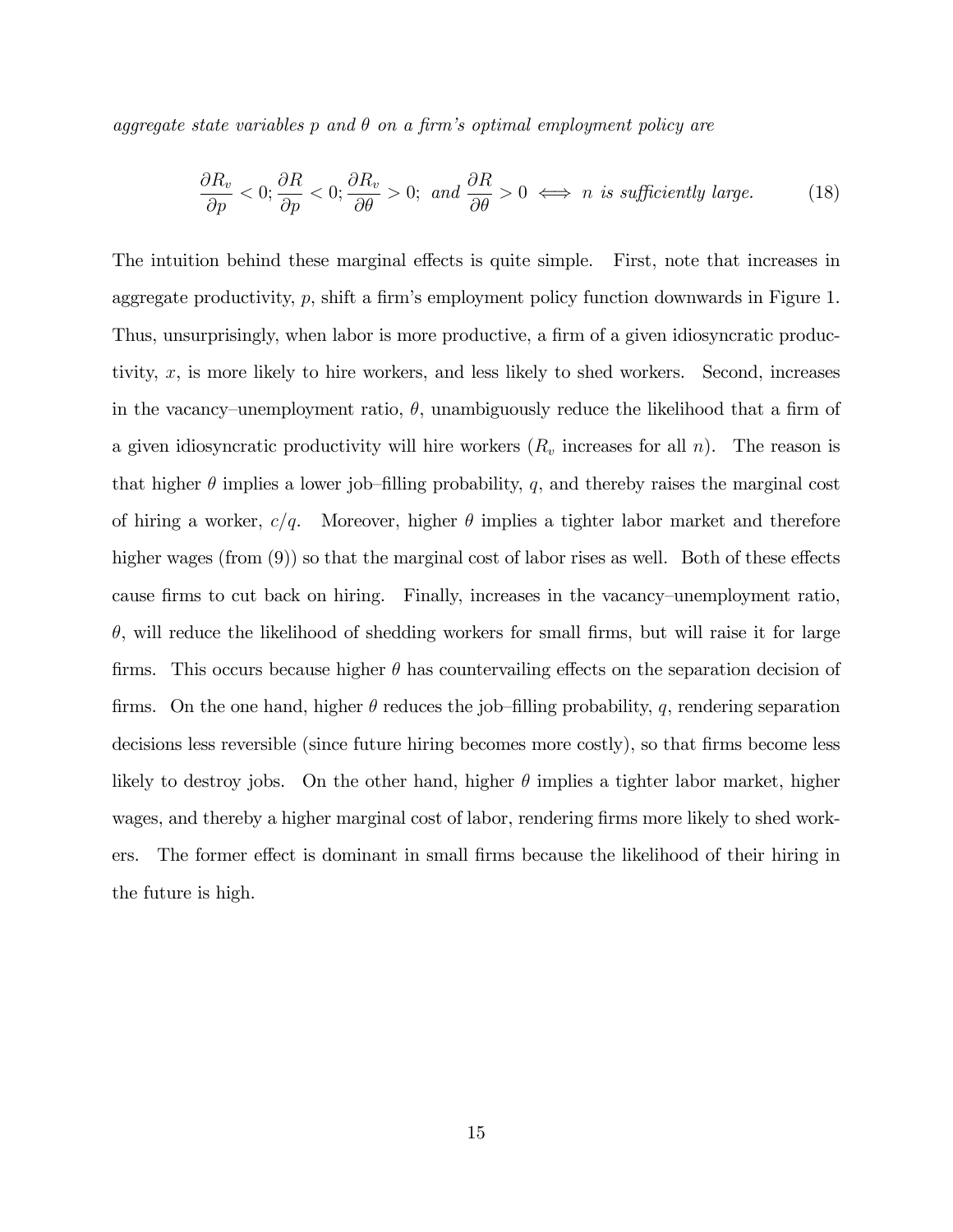# 2 Aggregation and Steady State Equilibrium

#### 2.1 Aggregation

Since we are ultimately interested in the equilibrium behavior of the aggregate unemployment rate, in this section we take on the task of aggregating up the microeconomic behavior of section 1 to the macroeconomic level. This exercise is non-trivial because each firm's employment is a non-linear function of the firm's lagged employment,  $n_{-1}$ , and its idiosyncratic shock realization,  $x$ . As a result, there is no representative firm interpretation that will aid aggregation of the model.

To this end, we are able to derive the following result which characterizes the steady state aggregate employment stock and flows in the model:

**Proposition 5** If idiosyncratic shocks, x, evolve according to  $(17)$ , the steady state c.d.f. of employment across firms is given by

$$
H\left(n\right) = \frac{\tilde{G}\left[R\left(n\right)\right]}{1 - \tilde{G}\left[R_v\left(n\right)\right] + \tilde{G}\left[R\left(n\right)\right]}.\tag{19}
$$

Thus, the steady state aggregate employment stock is given by

$$
N = \int n dH(n) \tag{20}
$$

and the steady state aggregate number of separations, S, and hires, M, is equal to

$$
S = \lambda \int \left[1 - H\left(n\right)\right] \tilde{G}\left[R\left(n\right)\right] dn = \lambda \int H\left(n\right) \left(1 - \tilde{G}\left[R_v\left(n\right)\right]\right) dn = M. \tag{21}
$$

Proposition 5 is useful because it provides a tight link between the solution for the microeconomic behavior of an individual firm and the macroeconomic outcomes of that behavior. Specifically, it shows that once we know the optimal employment policy function of an in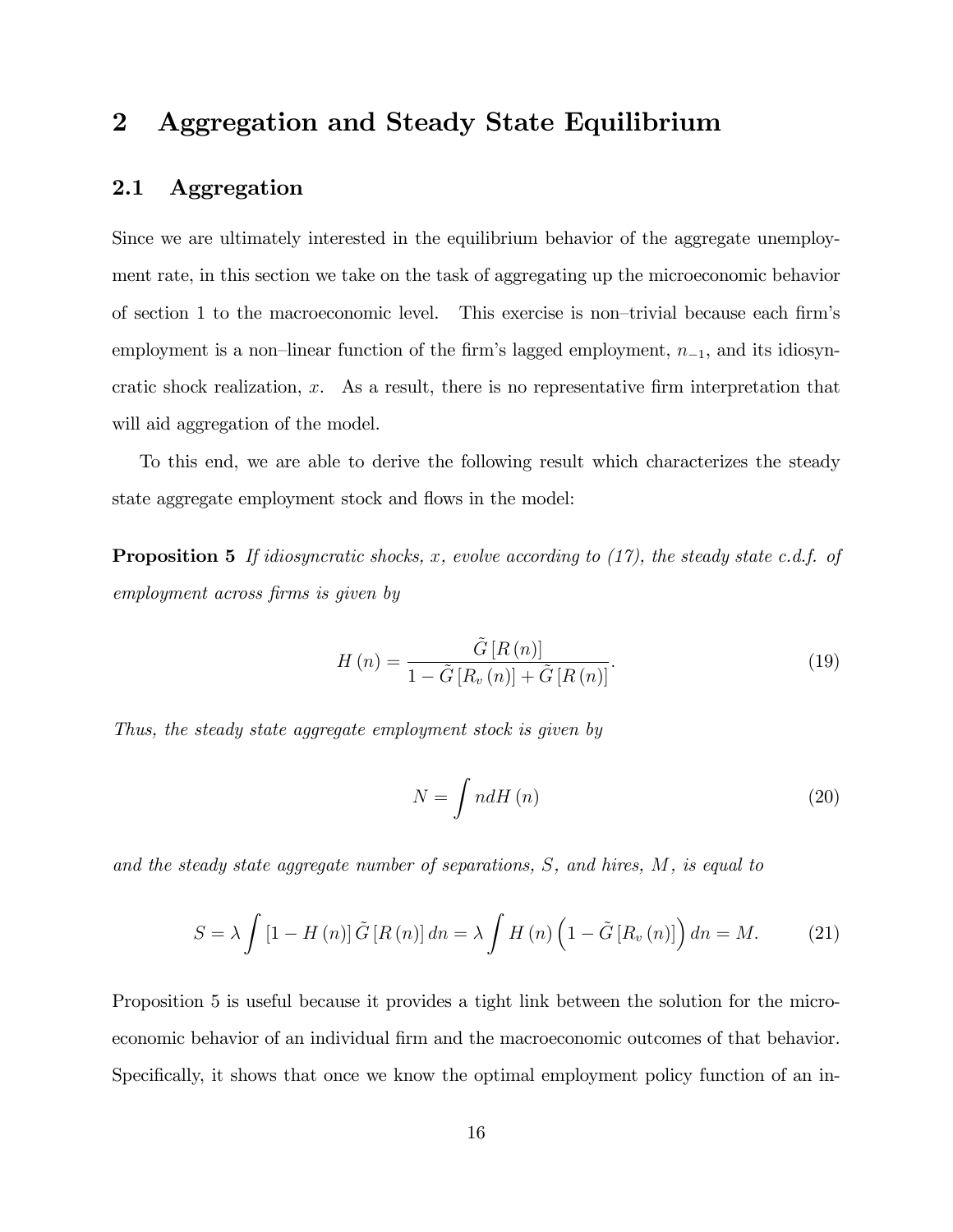dividual firm (that is, the functions  $R(n)$  and  $R_v(n)$ ) then we can directly obtain solutions for the aggregate employment stock and flows. An important feature to note about Proposition 5 is its generality. Specifically, it allows one to generate analytically the steady state aggregate employment stock and labor flows for any given employment policy function at the microeconomic level, not just that derived above. In addition, the expressions for aggregate employment and flows are straightforward to compute numerically.

The three components of Proposition 5 are also quite intuitive. The steady state distribution of employment across firms,  $(19)$ , is obtained by setting the flows into and out of the mass  $H(n)$  equal to each other. The inflow into the mass comes from firms who reduce their employment from above *n* to below *n*. There are  $[1 - H(n)]$  such firms, and since they are reducing their employment, it follows from  $(12)$  that each firm will reduce its employment below *n* with probability equal to  $Pr[x < R(n)] = \lambda \tilde{G}[R(n)]$ . Thus, the inflow into  $H(n)$ is equal to  $\lambda [1 - H(n)] \tilde{G}[R(n)]$ . Similarly, one can show that the outflow from the mass is equal to  $\lambda H(n)$   $(1 - \tilde{G}[R_v(n)])$ . Setting inflows equal to outflows yields the expression for  $H(n)$  in (19).<sup>15</sup> Given this, the expression for aggregate employment, (20), follows directly.

The intuition for the final expression for aggregate flows in Proposition 5,  $(21)$ , is as follows. Recall that the mass of firms whose employment switches from above some number n to below n is equal to  $\lambda [1 - H(n)] \tilde{G}[R(n)]$ . Equation (21) states that the aggregate number of separations in the economy is equal to the *cumulative* sum of these downward switches in employment over n. To get a sense for this, consider the following simple discrete example. Imagine an economy with two separating Örms: one that switches from three employees to one, and another that switches from two employees to one. It follows that two firms have switched from  $> 2$  employees to  $\leq 2$  employees, and one firm switched from  $> 1$  to  $\leq 1$  employee. Thus, the cumulative sum of downward employment switches is three, which is also equal to the total number of separations in the economy.

<sup>&</sup>lt;sup>15</sup>This mirrors the mass-balance approach used in Burdett & Mortensen (1998) to derive the equilibrium wage distribution in a search model with wage posting.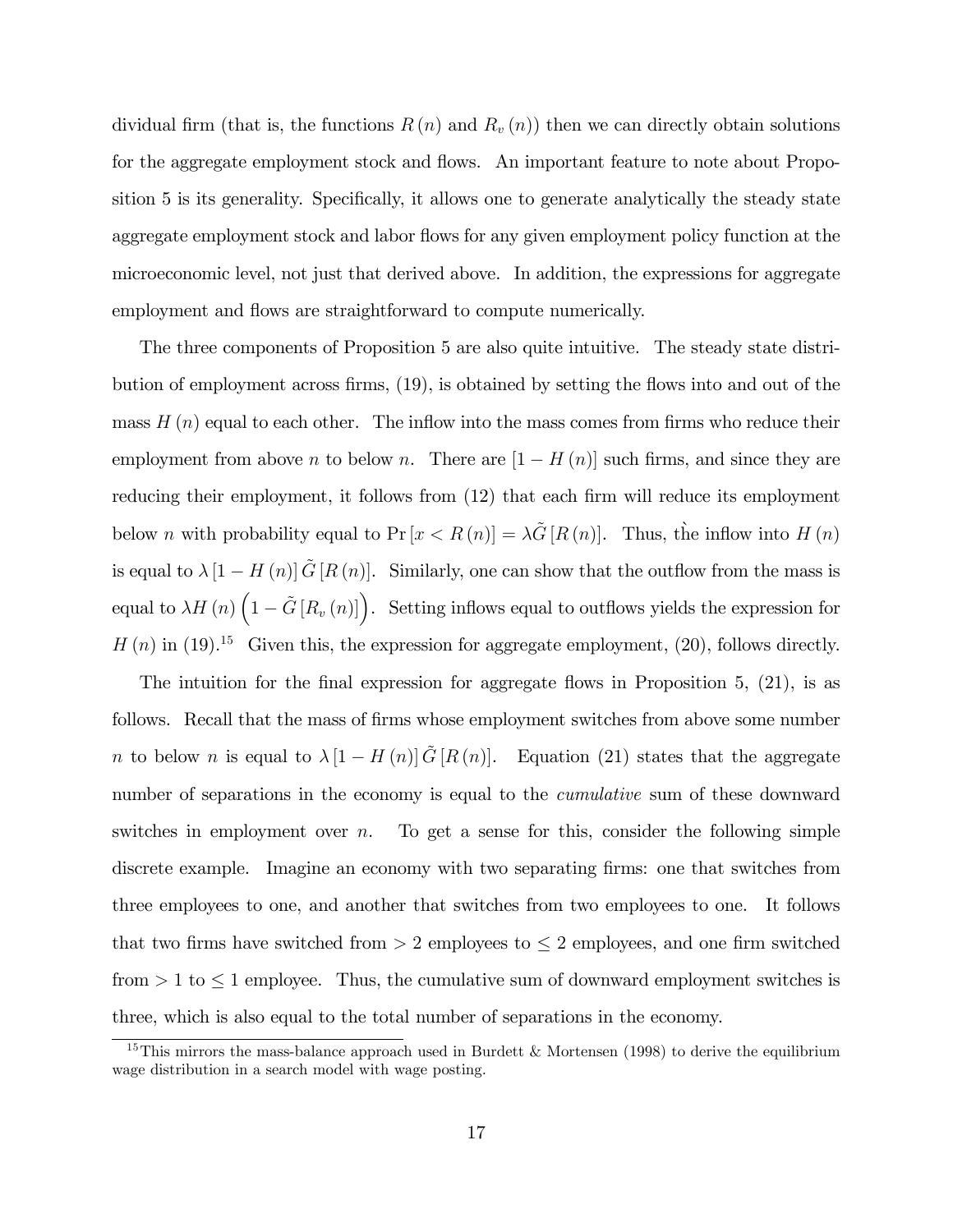#### 2.2 Steady State Equilibrium

Given  $(19)$ ,  $(20)$ , and  $(21)$ , the conditions for aggregate steady state equilibrium can be obtained as follows. First note that each Örmís optimal policy function, summarized by the functions  $R(n)$  and  $R_v(n)$  in Proposition 2, depends on two aggregate variables: The (exogenous) state of aggregate productivity,  $p$ ; and the (endogenous) ratio of aggregate vacancies to aggregate unemployment,  $V/U \equiv \theta$ , which uniquely determines the flow probabilities q and f.

In the light of Proposition 5, we can characterize the aggregate steady state of the economy for a given  $p$  in terms of two relationships. The first, the *job creation condition*, is simply equation  $(20)$ , which we re-state here in terms of unemployment, making explicit its dependence on the aggregate vacancy–unemployment ratio,  $\theta$ :

$$
U(\theta)_{JC} = L - \int n dH(n; \theta)
$$
\n(22)

 $(22)$  simply specifies the level of aggregate employment that is consistent with the inflows to (hires) and outflows from (separations) aggregate employment being equal as a function of  $\theta$ . The second steady state condition is the *Beveridge Curve* relation. This is derived from the difference equation that governs the evolution of unemployment over time:

$$
\Delta U' = S(\theta) - f(\theta) U \tag{23}
$$

(23) simply states that the change in the unemployment stock over time,  $\Delta U'$ , is equal to the inflow into the unemployment pool – the number of separations,  $S$  – less the outflow from the unemployment pool – the job finding probability, f, times the stock of unemployed workers, U. In steady state, aggregate unemployment will be stationary, so that we obtain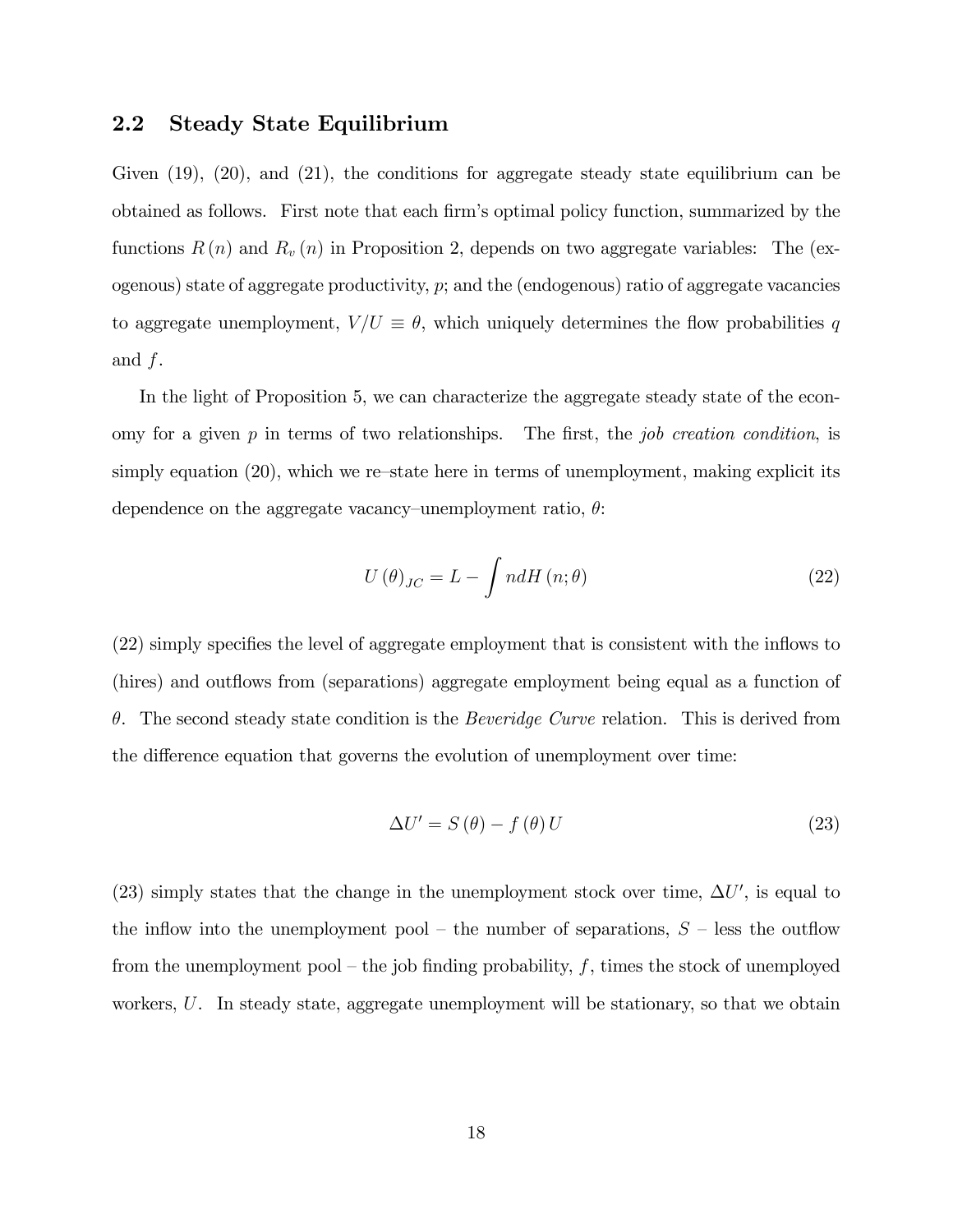the steady state unemployment relation:

$$
U(\theta)_{BC} = \frac{S(\theta)}{f(\theta)}
$$
\n(24)

The steady state value of the vacancy–unemployment ratio,  $\theta$ , is co–determined by (22) and (24).

## 3 An Illustrative Simulation

Shimer (2005) demonstrated that the standard MP model cannot generate enough cyclical amplitude in the job finding rate to match that observed in US data. A natural question is whether the generalized model analyzed here can alleviate this problem. To this end, we perform the following illustrative numerical exercise. We normalize aggregate productivity,  $p$ , to 1 and calculate the steady state response of the job finding rate,  $f$ , and the unemployment inflow rate,  $s \equiv S/N$ , to a 1% reduction in p. We examine the steady state response of the model as an approximation to the true dynamic response of the model based on the results of Shimer (2005), Mortensen & Nagypal (2007a), and Rotemberg (2006), who show that such an approximation is very close in models of the aggregate labor market. To see why, note that we can rewrite the difference equation for the evolution of unemployment,  $(23)$ , as:

$$
\Delta U' = -f\left(U - U_{BC}\right) \tag{25}
$$

where  $U_{BC}$  is defined in (24) and is the steady state unemployment level. In US data, the monthly outflow rate from unemployment is on the order of  $f = 0.45$  (see Shimer, 2007). implying that around half of the gap between actual and steady state unemployment is closed over the course of a month. That is, deviations of unemployment from steady state are very short-lived, and thus steady state responses to aggregate shocks are very good, and intuitive,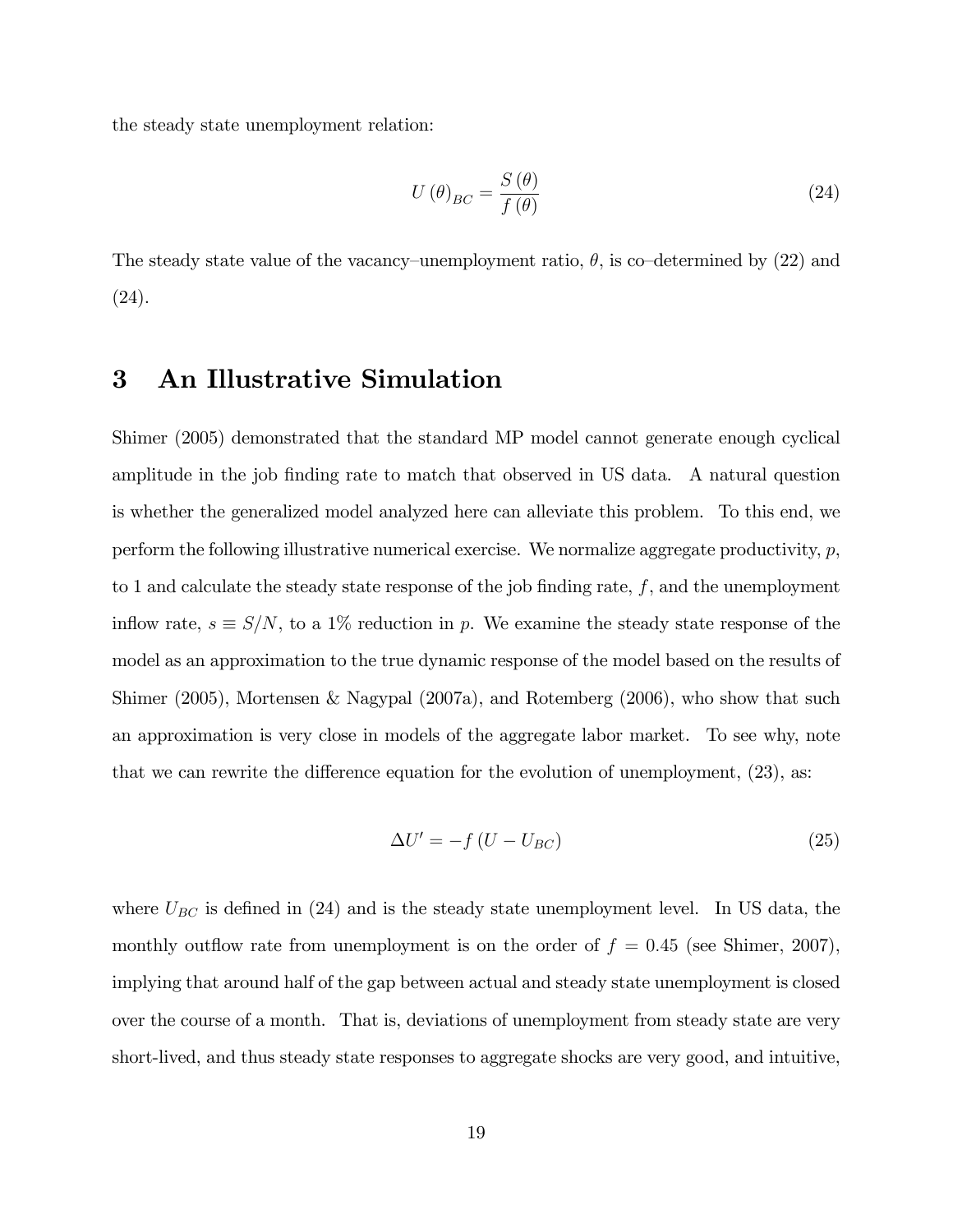approximations to the true dynamic response of the model.

**Calibration.** The empirical moments that we seek to match are summarized in Table  $1^{16}$ In particular, we want to get sense of the cyclical variation in the job finding rate implied by the model. To assess this, we calibrate the model as follows. We take a time period to be equal to one week, which in practice acts as a good approximation to the continuous time nature of unemployment áows (see Hagedorn & Manovskii, 2005). We then assume that the matching function is of the conventional Cobb-Douglas form,  $M = \mu U^{\phi} V^{1-\phi}$ .<sup>17</sup> We set  $\phi = 0.6$  based on the estimates reported in Petrongolo & Pissarides (2001). We target a weekly unemployment outflow probability of  $f = 0.1125$ , to be approximately consistent with a monthly outflow hazard of  $0.45$ . In addition, we follow Pissarides (2007) and target a mean value of the vacancy–unemployment ratio of  $\theta = 0.72$ . Noting from the matching function that  $f = \mu \theta^{1-\phi}$ , the latter implies that  $\mu = 0.129$  on a weekly basis.

Idiosyncratic productivity shocks,  $x$ , are assumed to evolve according to  $(17)$ . Following Mortensen & Pissarides (1994), we assume for simplicity that the latter distribution is uniform on the interval  $[\gamma, 1]$ , so that  $\tilde{G}(x) = \frac{x - \gamma}{1 - \gamma}$ . Given this setup, it is possible to solve for firms' optimal employment policy in closed form, the details of which are in Appendix A. We then use the aggregation results of Proposition 5 to derive numerically the aggregate job creation, (22), and Beveridge curve, (24), conditions, and thereby solve the model.

Given this, we then target a mean weekly inflow probability of  $s = 0.0075$  to be consistent with data in Table 1. Following Mortensen & Nagypal (2007a), we also target the empirical elasticity of s with respect to aggregate output per worker,  $Y/N$ . Specifically, we use Shimer's  $(2007)$  estimate of the employment to unemployment transition rate to measure s

<sup>&</sup>lt;sup>16</sup>The elasticity for the job finding rate reported in Table 1 differs from the value of 2.34 reported in Mortensen & Nagypal (2005) because they base their calculations on Table 1 of Shimer (2005a) which reports summary statistics for the monthly job finding *probability*, rather than for the hazard, which is what matters for unemployment flows.

 $17$ An issue that can arise when using a Cobb-Douglas matching function in a discrete time setting is that the flow probabilities f and q are not necessarily bounded above by 1. This issue does not arise here due to the short time period of one week.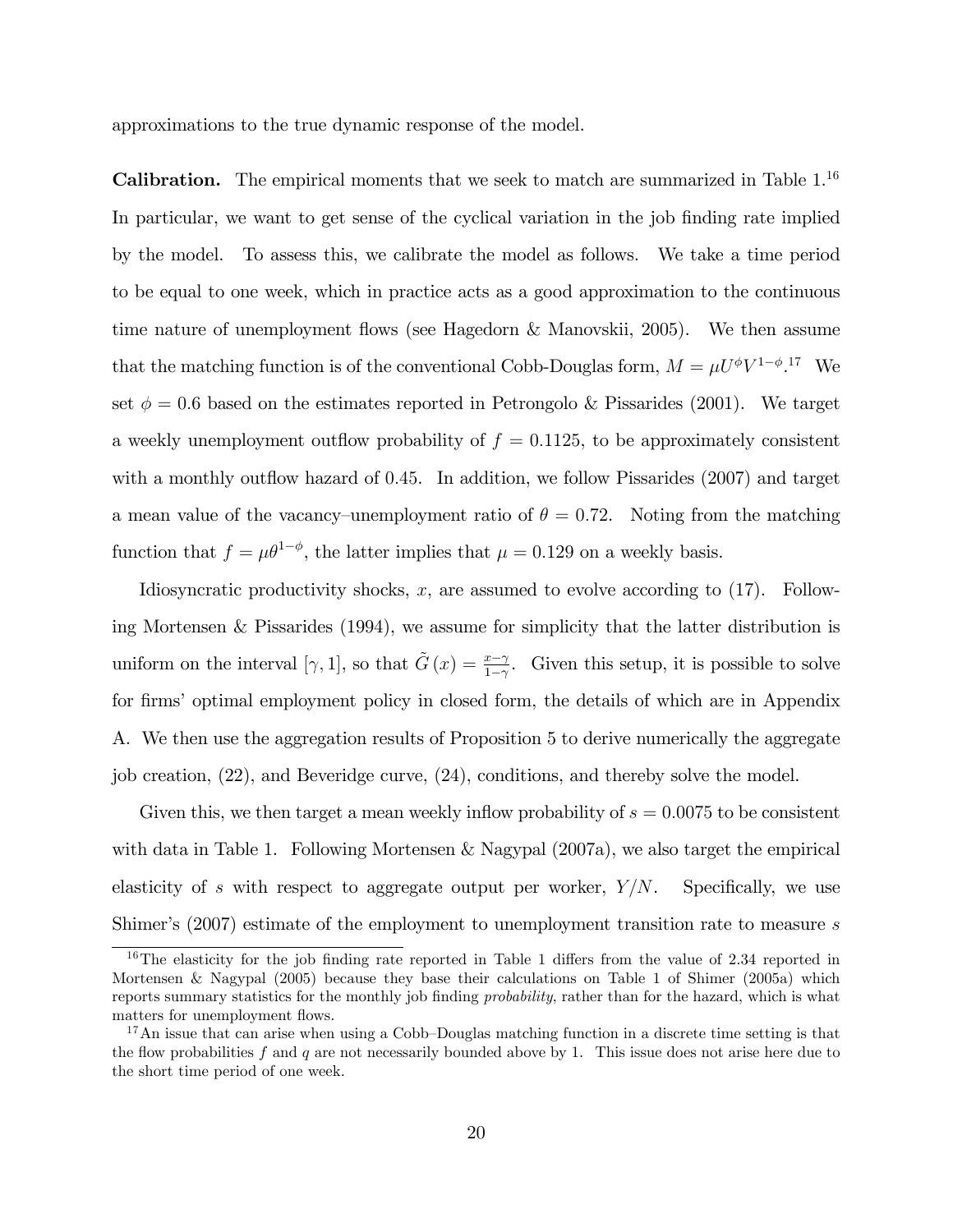| Outcome Level                  |        | Elasticity w.r.t. $\frac{Y}{N}$ | Source                        |
|--------------------------------|--------|---------------------------------|-------------------------------|
|                                | 0.1125 | 2.95                            | Shimer $(2007)$               |
| $\mathcal{S}$                  | 0.0075 | $-2.48$                         | Shimer $(2007)$               |
|                                |        | 3.68                            | Shimer $(2005)$               |
| $b/\left(\frac{Y}{N}\right)$   | 0.7    |                                 | Mortensen & Nagypal $(2007a)$ |
| $c/\mathbb{E}$ [Workers' Wage] | 0.27   |                                 | Silva & Toledo $(2007)$       |
| $\mathbb{E}$ [New Hires' Wage] |        | 0.94                            | Haefke et al. $(2007)$        |

Table 1: Summary Statistics and Target Moments (*in italics*), Weekly

Notes: Following Mortensen & Nagypal (2007a), elasticities are obtained by regressing the log deviation from trend of  $f$  and  $s$  on the log deviation from trend of non-farm business output per worker obtained from the Bureau of Labor Statistics. Following Shimer (2005), series are detrended using a Hodrick–Prescott filter with smoothing parameter  $10^5$ . The series for f and s are respectively the job-finding rate and the employment to unemployment transition rate derived in Shimer (2007).

to derive an elasticity with respect to output per worker of  $-2.48^{18}$ 

In addition to these, we also target the workers' opportunity cost of employment,  $b$ , and the flow cost of a vacancy, c, as follows. As suggested by Mortensen & Nagypal  $(2007a)$ and Hall & Milgrom (2008), we target b to be approximately 0.7 of output per worker,  $Y/N$ . Moreover, we target c to generate per worker hiring costs  $c/q$  approximately equal to 14% of quarterly worker compensation in accordance with Silva & Toledo (2007) who used the Saratoga Institute's (2004) estimate of the labor costs of posting vacancies. In the context of the model, this implies a value of c approximately equal to  $0.27$  of the average worker's wage.<sup>19</sup>

Finally, we target the elasticity of average wages of newly hired workers to be equal to 0.94, based on the results of Haefke et al.  $(2007)^{20}$  We target the elasticity of the average

<sup>&</sup>lt;sup>18</sup>We are grateful to Robert Shimer for posting his estimates of flow transition rates among labor market states from the CPS Gross Flows data on his webpage.

<sup>&</sup>lt;sup>19</sup>We want to equate the per worker hiring cost  $c/q$  to 14% of quarterly wages, 0.14  $\cdot$  [12  $\cdot \mathbb{E}(w)$ ], since there are 12 weeks per quarter. Then note that the implied weekly job filling probability is given by  $q = \mu \theta^{-\phi} = 0.129 \cdot 0.72^{-0.6} = 0.16$ . Piecing this together yields  $c/\mathbb{E}(w) = 0.16 \cdot 0.14 \cdot 12 = 0.27$ .

 $20$ We target an elasticity of 0.94 based on Haefke et al.'s baseline results. It is worth bearing in mind that this is at the upper end of the range of estimates presented in their paper.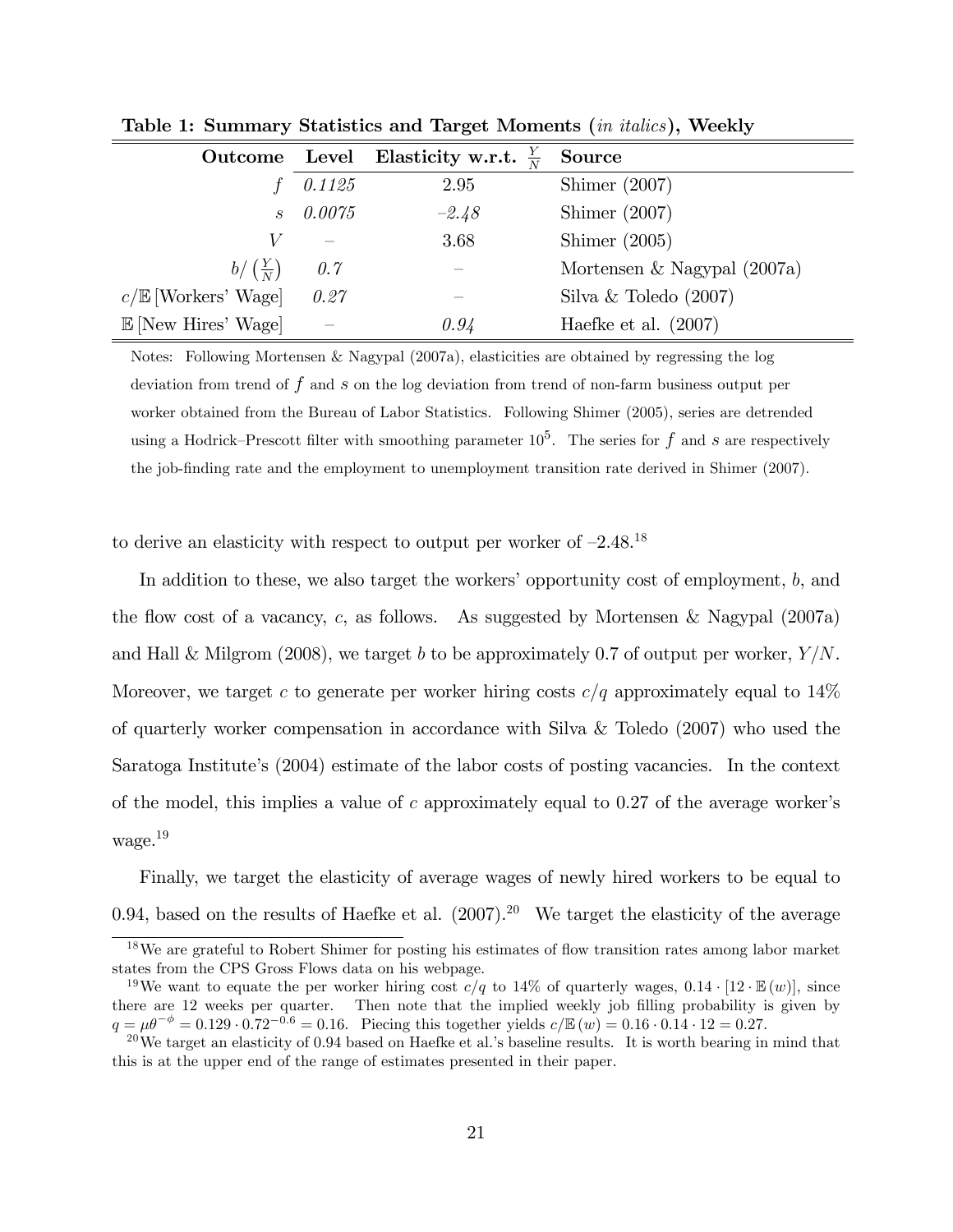wages of newly hired workers rather than the elasticity of average wages of all workers for two reasons. First, it is well known empirically that the wages of workers in ongoing relationships are rigid (see among others Card & Hyslop, 1997), which is at odds with the assumption of Nash wage setting that we employ here.<sup>21</sup> Second, it is also well known that it is the flexibility of wages of new hires, rather than of ongoing workers, that is relevant to the cyclicality of the job Önding rate implied by search and matching models of the labor market such as the one studied here (Shimer, 2004; Hall, 2005).

We thus have six moments that we seek to match, and seven model parameters:  $\alpha$ (production function,  $F(n) = n^{\alpha}$ ), b (flow value of leisure), c (flow cost per vacancy),  $\eta$ (worker bargaining power), L (potential labor force),<sup>22</sup>  $\lambda$  (arrival probability of idiosyncratic shocks), and  $\gamma$  (lower support of idiosyncratic shock distribution). We therefore set  $\alpha$  to be equal to the conventional  $2/3$ ,<sup>23</sup> and evaluate the steady state response of the model over a grid of values for the remaining six parameters. Given the results of this exercise, we pick the parameter values that most closely match the six target moments italicized in Table 1.

The parameter results of this numerical exercise are reported in Table 2, and the implied model outcomes are in Table 3. The results are very encouraging: The model is able to match quite closely the target moments in italics in Table  $1.^{24}$  Of particular interest is that the model can also match the observed elasticity of the job Önding rate with respect to output per worker even though this moment was not targeted when calibrating the model.

 $^{21}$ Indeed, in the calibration that follows, the Nash wage setting assumption implies an elasticity of average worker wages with respect to output per worker of approximately 1. This overstates the cyclicality of ongoing wages observed in the data, which display an elasticity with respect to output per worker of approximately 0.5 (see Solon, Barsky, & Parker, 1994; Pissarides, 2007).

 $22$ Taken literally, L represents the labor force as a fraction of the number of the number of firms in the model economy. In reality, however,  $L$  is more accurately described as the labor force as a fraction of the number of production units in the economy. The latter may correspond to a small firm, a small division within a large firm etc. For this reason, we do not calibrate  $L$  directly.

<sup>&</sup>lt;sup>23</sup>Strictly speaking, labor's share will be more than  $2/3$  in the model due to surplus sharing. We use a value of  $\alpha = 2/3$  for simplicity.

 $^{24}$ Although the fit with the target moments is good, it is not perfect. This is due to some coarseness in the grid over which we evaluated the model. However, if anything, we err on the side of generating less amplification since we overstate the flow surplus  $(b \text{ is a smaller fraction of output per worker})$  and overstate the flexibility in the wages of new hires relative to the target moments.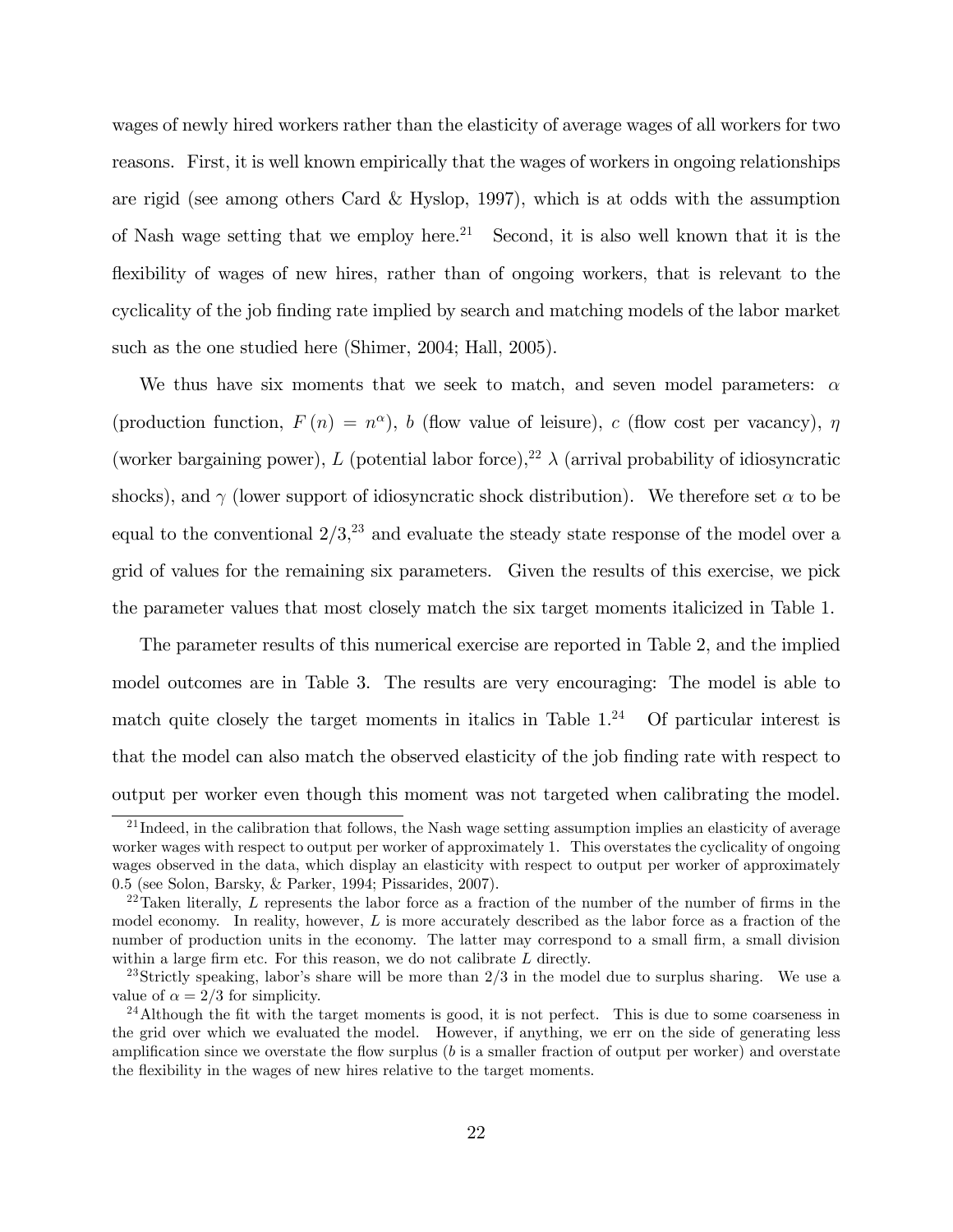| Parameter        | Meaning                 | Value   | Reason                            |
|------------------|-------------------------|---------|-----------------------------------|
| $\phi$           | Matching elasticity     | $0.6\,$ | Petrongolo & Pissarides $(2001)$  |
| $\mu$            | Matching efficiency     | 0.129   | Pissarides (2007)                 |
| $\alpha$         | $F(n)=n^{\alpha}$       | 0.67    | Labor share $\approx 2/3$         |
| $\beta$          | Discount factor         | 0.999   | Quarterly interest rate $= 0.012$ |
| $\boldsymbol{b}$ | Value of leisure        | 0.4     |                                   |
| $\mathcal{C}$    | Flow vacancy cost       | 0.12    |                                   |
| $\eta$           | Worker bargaining power | 0.4     | Match target moments              |
| L                | Labor force             | 2.25    | in italics in Table 1             |
| $\lambda$        | $x:$ arrival rate       | 0.045   |                                   |
| $\gamma$         | $x:$ lower support      | $0.5\,$ |                                   |

Table 2: Calibrated Parameters (Weekly)

This makes substantial progress relative to the standard MP model. To see this, as a benchmark for comparison Table 3 also reports the outcomes from calibrating the standard MP model (the case with  $\alpha = 1$ ) to match the target moment outcomes obtained for the  $\alpha = 2/3$  case.<sup>25</sup> A striking feature of this comparison is that the standard MP model with  $\alpha = 1$  generates a much lower elasticity for the job finding rate. This confirms the results of previous literature that details the inability of the standard MP model to generate enough cyclicality in job creation. Shimer's (2005a) calibration of the standard MP model yields an elasticity of f equal to 0.48. Mortensen & Nagypal (2007a) favor a different calibration of the standard MP model that yields an elasticity of  $f$  equal to 1.56 (see their section 3.2). Pissarides<sup>'</sup> (2007) calibration of the standard model with endogenous job destruction obtains an elasticity of  $f$  equal to 1.54. Thus, the standard MP model, with or without endogenous job destruction, appears to be able explain up to one half of the observed elasticity of the job finding rate. The results of Table 3 suggest that the generalized model studied here

<sup>&</sup>lt;sup>25</sup>It is possible to rewrite the MP model in terms of  $b/(Y/N)$  and  $c/\mathbb{E}[w]$ . We impose the conditions  $b/(Y/N) = 0.67$  and  $c/\mathbb{E}[w] = 0.26$ . We then set  $\mu = 0.128$  to target  $f = 0.112$ ;  $\eta = 0.625$  to target an elasticity of new hire's wages of 1.1;  $\gamma = 0.825$  to target a mean level of  $s = 0.0078$ ; and  $\lambda = 0.03$  to target an elasticity of s equal to  $-2.46$ .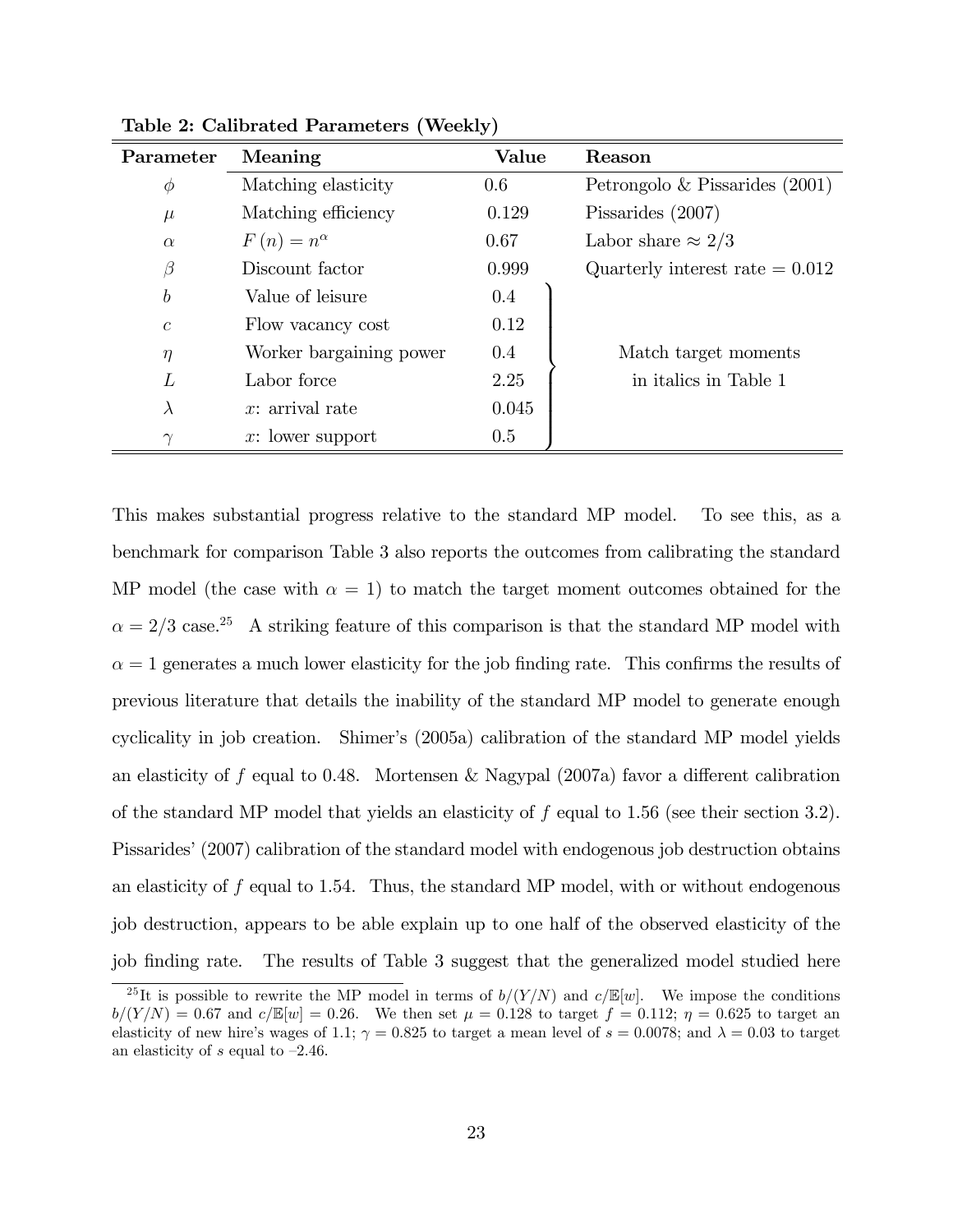|                                | Outcome Mean Level |        | Elasticity w.r.t. $\frac{Y}{N}$            |            |  |
|--------------------------------|--------------------|--------|--------------------------------------------|------------|--|
|                                |                    |        | $\alpha = 2/3$ $\alpha = 1$ $\alpha = 2/3$ | $\alpha=1$ |  |
| f                              | $0.112$ $0.112$    |        | 3.24                                       | 1.29       |  |
| $\mathcal{S}_{\mathcal{S}}$    | 0.0078             | 0.0079 | $-2.46$                                    | $-2.47$    |  |
| V                              |                    |        | 2.80                                       | $-0.28$    |  |
| $b/\left(\frac{Y}{N}\right)$   | 0.67               | 0.67   |                                            |            |  |
| $c/\mathbb{E}$ [Workers' Wage] | 0.26               | 0.26   |                                            |            |  |
| $\mathbb{E}$ [New Hires' Wage] |                    |        |                                            | 1.05       |  |

Table 3: Model Outcomes (Weekly)

Parameter values for  $\alpha = 2/3$  case as in Table 2.

can plausibly account for all of the observed cyclical comovement between f and output per worker.

Cyclicality of Vacancies. Until now we have ignored the cyclicality of vacancies generated by our generalized model. Readers of Shimer (2005), however, will recall that the standard MP search and matching model also fails to match the observed cyclical volatility in the vacancy rate in the US. Specifically, as shown in Table 1, the empirical elasticity of the vacancy rate with respect to output per worker in the US derived by Shimer (2005) is equal to 3.68. The implied elasticity from Shimer's calibration of the standard MP model is  $0.995 \times 0.027/0.020 = 1.34$  (see Shimer, 2005, Table 3). Moreover, the calibration of the standard MP model with  $\alpha = 1$  in Table 3 reveals that the model with endogenous job destruction performs even worse on this dimension, yielding a very mild countercyclical vacancy elasticity of  $-0.28$ . This arises because countercyclical job destruction leads to an o§setting increase in hires in times of recession to maintain balance between unemployment inflows and outflows, and thereby stymies the procyclicality of vacancies (Shimer, 2005).

The analogous elasticity generated by our simulation of the generalized model studied here is 2.80. This is clearly a substantial improvement over the standard model, especially given that the generalized model incorporates countercyclical job destruction. However,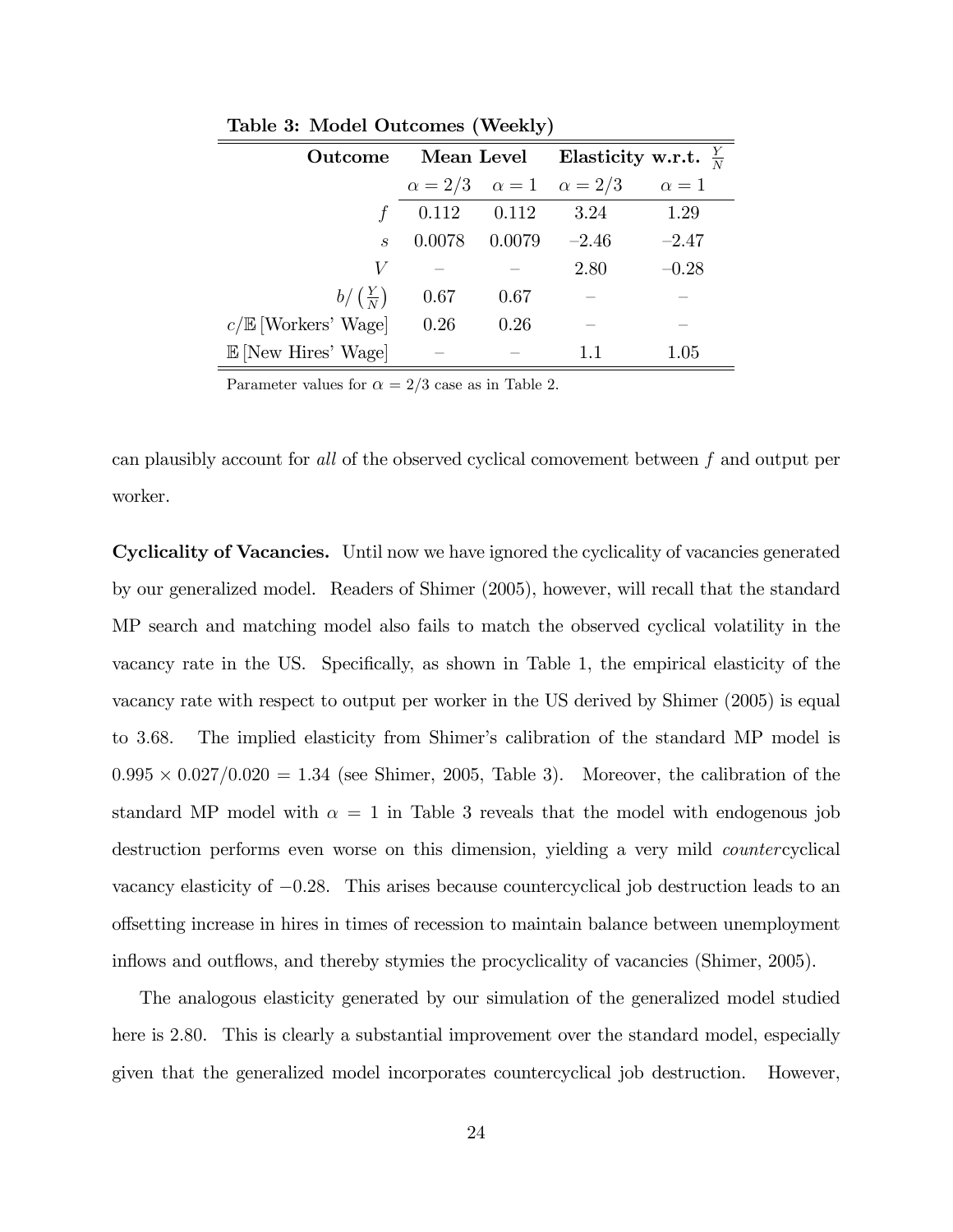there remains a question of why the generalized model, which matches the cyclicality of job finding and employment to unemployment transition rates so well, cannot fully explain the cyclicality of vacancies. We believe that the answer is that a complete understanding of the cyclical behavior of vacancies requires an understanding of the processes underlying job-tojob employment áows, a phenomenon that we abstract from in our analysis of unemployment flows. To see why, note the following identity that relates the job-filling rate,  $q$ , vacancies (or job openings),  $V$ , and the *numbers* (not the hazard rates) flowing from unemployment to employment,  $UE$ , and from job to job,  $EE$ :

$$
qV = UE + EE \tag{26}
$$

Log differentiation of this identity yields:

$$
d \log q + d \log V = \varphi d \log UE + (1 - \varphi) d \log EE \tag{27}
$$

where  $\varphi$  is the share of total hires that originates from unemployment. Recent research has shown that job-to-job flows  $(EE)$  are substantially procyclical and account for approximately 60% of total hires using Current Population Survey data from 1994 onwards (Fallick & Fleischman, 2004). Equation (27) shows that the procyclicality of  $EE$  flows must therefore contribute substantially to the procyclicality of vacancies observed in the data. For this reason, we feel that the elasticity of vacancies obtained from the generalized model without on-the-job search may in fact be quite reasonable: If we were able to match the empirical elasticity, we would implicitly be over-explaining the procyclicality of vacancies. For the same reason, however, we also feel that extending the model to account for job-to-job flows is an important task for future research.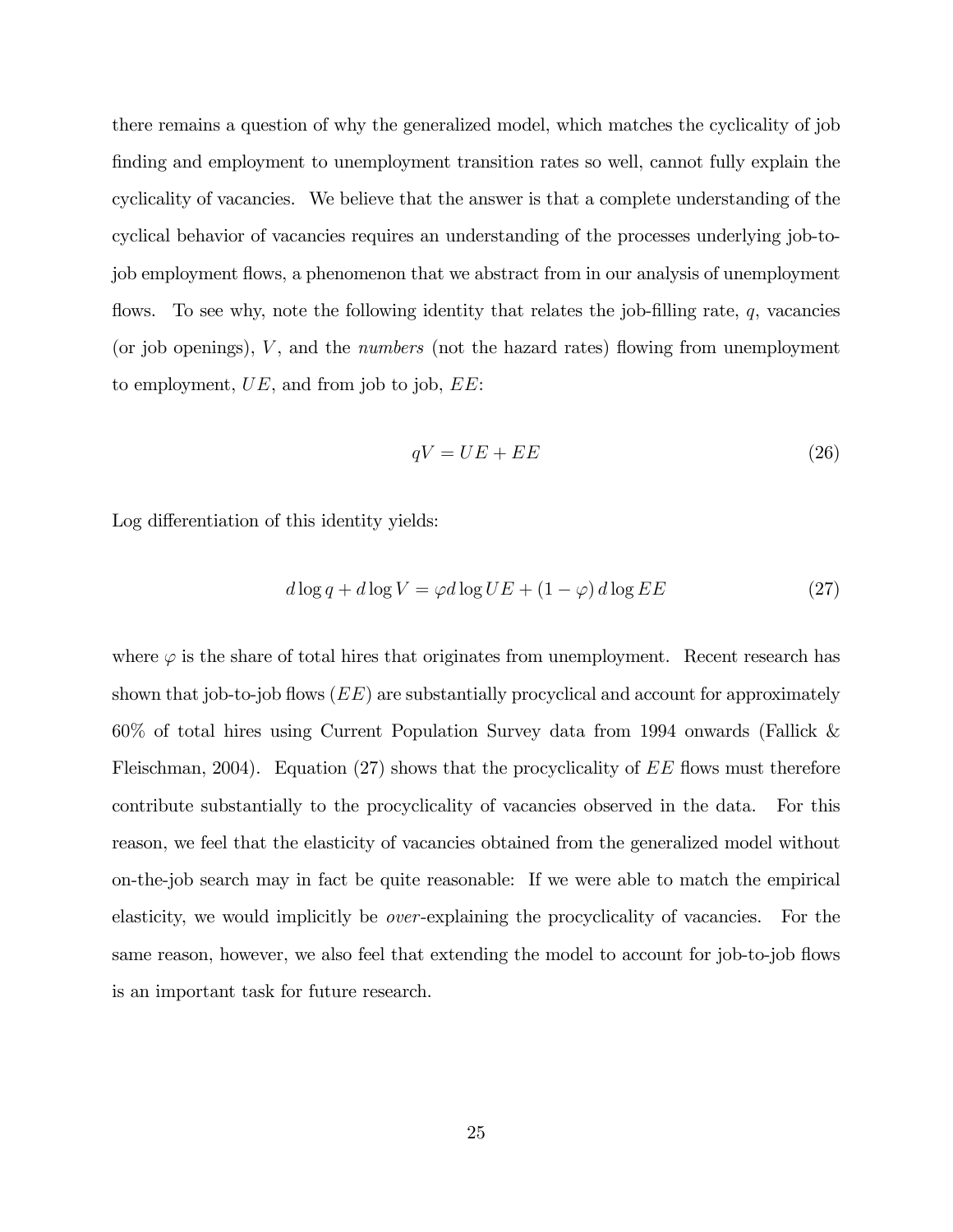### 4 Understanding Amplification

Approximating the Cyclicality of Job Creation. Figure 2 plots the response of the Job Creation,  $(22)$ , and Beveridge Curve,  $(24)$ , conditions to a  $1\%$  decline in p for the simulation detailed in Tables 2 to 4. The figure reveals that allowing for downward sloped labor demand amplifies the response of the vacancy-unemployment ratio to aggregate disturbances primarily through movements in the Job Creation condition. This naturally raises the question of why the JC condition moves so much. The following result provides a sense for where this amplification comes from by taking a log-linear approximation to a firm's marginal surplus around mean employment:

**Proposition 6** For small  $\lambda$ , the horizontal shift in the JC condition induced by a change in aggregate productivity, p, is given approximately by

$$
\left. \frac{d\ln\theta}{d\ln p} \right|_{JC} \approx \frac{(1-\eta)\,\tilde{p}}{\omega\phi\left[ (1-\eta)\left(\tilde{p}-b\right) - \eta\beta c\theta \right] + \eta\beta c\theta},\tag{28}
$$

where  $\omega$  is the steady state employment share of hiring firms, and  $\tilde{p} \equiv \rho \overline{apl} + (1 - \rho) \overline{mpl}$ where  $\overline{apl}$  and  $\overline{mpl}$  are respectively the average and marginal product of labor of the averagesized firm, and  $\rho \equiv \frac{\alpha \eta}{1 - \eta(1)}$  $\frac{\alpha\eta}{1-\eta(1-\alpha)}$ .

**Corollary 1** The elasticity of the vacancy–unemployment ratio to aggregate productivity in the  $\alpha = 1$  case (Mortensen & Pissarides, 1994) is approximately equal to

$$
\frac{d\ln\theta}{d\ln p} \approx \frac{(1-\eta)p}{\phi\left[(1-\eta)(p-b) - \eta\beta c\theta\right] + \eta\beta c\theta}.\tag{29}
$$

Equation (29) extends results presented in Mortensen & Nagypal (2007a) for the standard MP model with exogenous job destruction to the endogenous job destruction case. It echoes Mortensen & Nagypal's results in that it shows that the cyclical response of the vacancyunemployment ratio,  $\theta$ , is amplified in the endogenous job destruction case when the average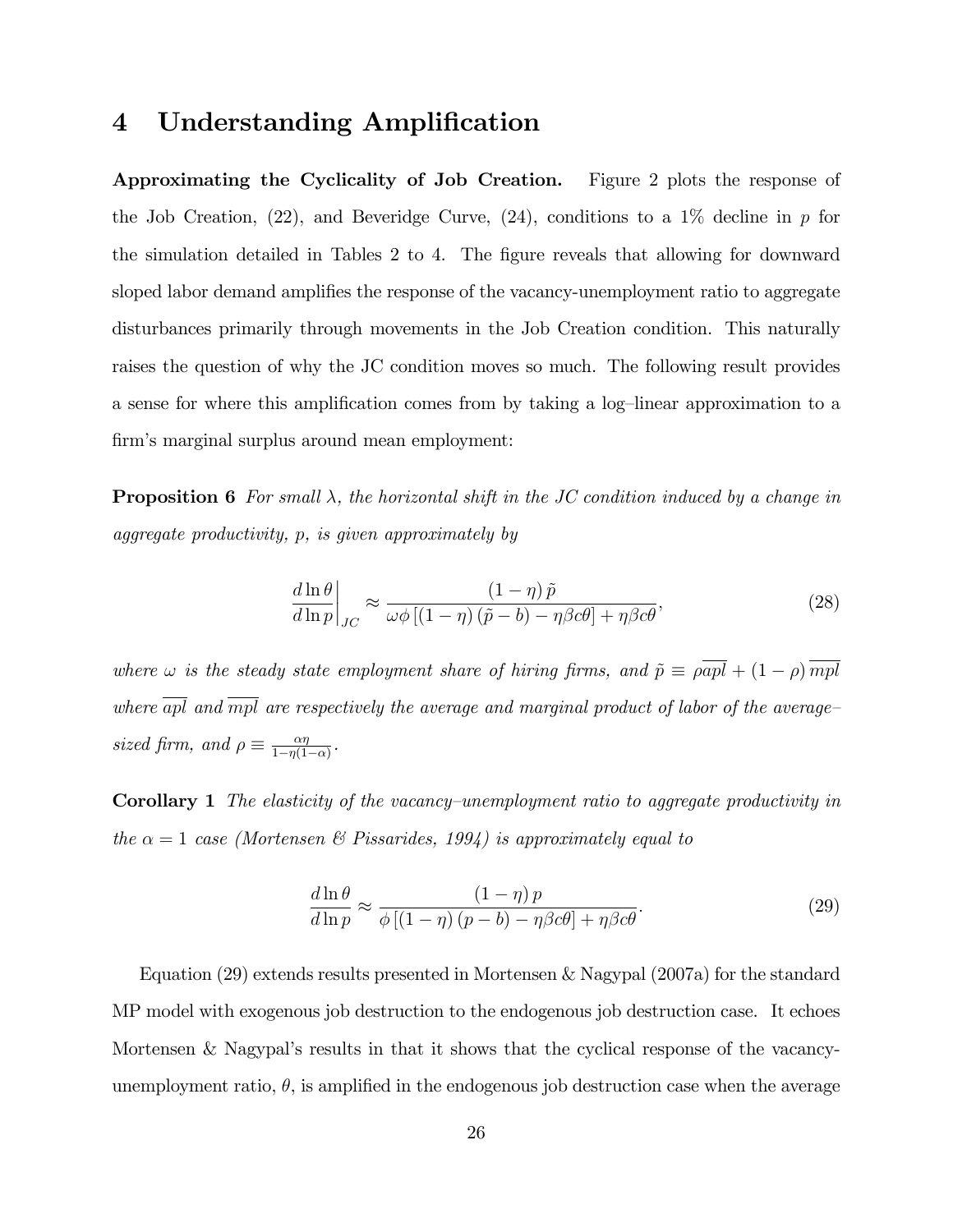flow surplus to employment relationships,  $p - b$ , is small. Intuitively, when the flow surplus is small, small reductions in aggregate productivity, p, can easily exhaust that surplus and lead firms to cut back substantially on hiring. Thus, to incentivize firms to hire once more and thereby restore equilibrium, the model must allow the labor market to slacken, and labor market tightness to fall, substantially.

Equation (28) generalizes this result to the case of downward sloped labor demand and endogenous job destruction. Inspection of (29) and (28) reveals that there are two ways that the addition of downward sloped labor demand can potentially yield amplification of the response of labor market tightness (and thereby of the job finding rate,  $f = \mu \theta^{1-\phi}$ ) to changes in aggregate productivity. The first is that the effective surplus that matters for amplification is now given by by  $\tilde{p}-b$ , and this is smaller than the average flow surplus. The reason is that the effective flow surplus,  $\tilde{p} - b$ , is now a weighted average of the average and marginal flow surplus. When the demand for labor slopes downward, the marginal surplus will be smaller than the average surplus, because infra-marginal employment relationships are more productive. This provides a sense for why the numerical exercise above is able to generate greater volatility in  $\theta$  even when the average flow surplus is relatively large: It is because the *marginal* flow surplus is relatively small in the simulation.

It's important to stress that while the model implies a small marginal surplus, it does allow for a substantial average flow surplus to employment relationships. This stands in marked contrast to the standard MP model. For instance, Mortensen and Nagypal (2007a) report that their preferred estimate of the average flow match surplus is  $\frac{1}{b/(Y/N)} - 1$  $\frac{1}{0.73} - 1 = 37$  percent, which is comparable to, though still somewhat less than, what we obtain (see Table 3). They find that under this calibration, the standard MP model is able to account for only about one half of the amplification generated by the model developed here. When endogenous job destruction is added to the standard  $(\alpha = 1)$  model, Pissarides  $(2007)$  finds that it is still unable to reconcile the observed volatility of f with a substantial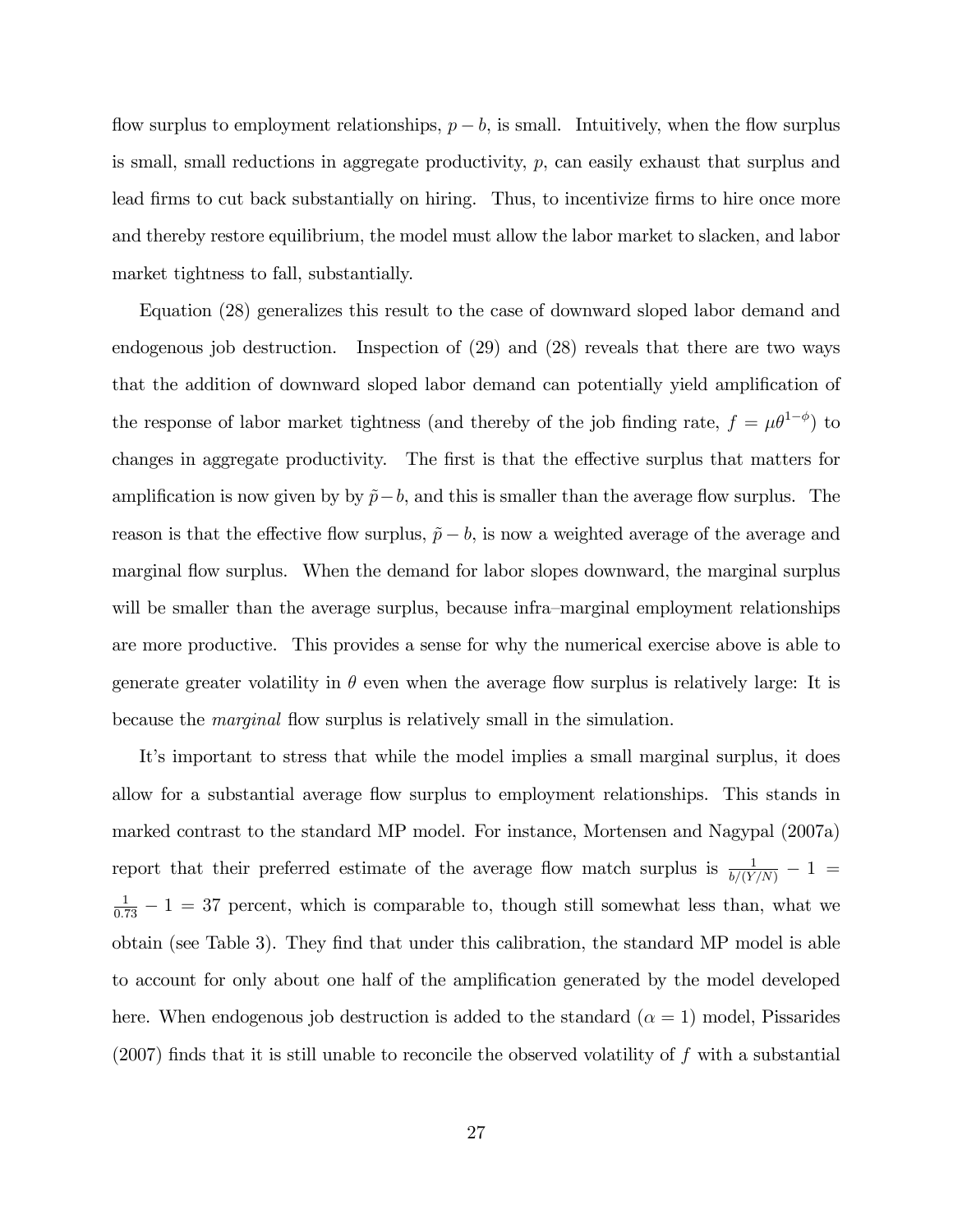

Figure 2: Job Creation and Beveridge Curve in the Simulated Model

average surplus.<sup>26</sup>

Equation  $(28)$  also suggests that there is an additional effect at work in the form of the variable  $\omega$ , the steady state employment share of hiring firms. To understand the significance of this term, note that in the standard MP model with áat labor demand (the special case where  $\alpha = 1$ ,  $\omega$  is equal to 1. When  $\alpha = 1$ , a firm that reduces its employment will shed all of its workers since, if one worker is unprofitable at a firm, all workers are unprofitable. Similarly, when  $\alpha = 1$ , if it is profitable to hire one worker, it is profitable to hire any number of workers. Thus shedding Örms have zero employment, and all of steady state employment is accounted for by hiring firms in the standard MP model.

The latter is a useful point of contrast with the model with downward sloped labor demand and endogenous job destruction. Because of downward sloped labor demand, shedding

 $26$ The worker's surplus in our simulation is also substantial compared to previous calibrations using the standard MP model. Our calibration implies workers obtain a  $(\mathbb{E}[w] - b)/b = 15$  percent flow surplus from employment over unemployment.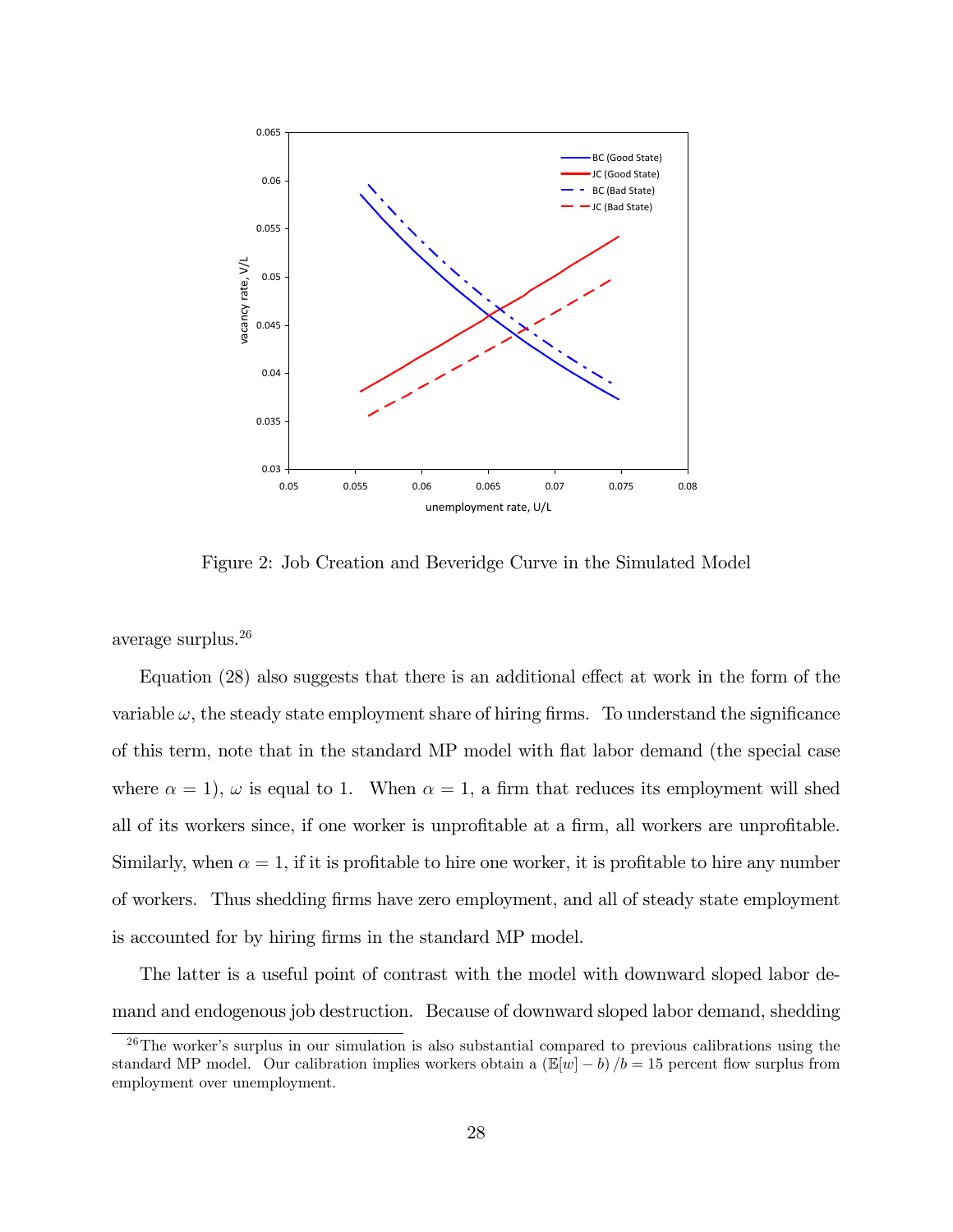firms do not reduce their employment to zero because reducing employment replenishes the marginal product of labor in those firms. Likewise, hiring firms' desired employment level is bounded because additional hiring depletes the marginal product of labor. Hence  $\omega$  will be less than unity, and inspection of (28) and (29) reveals that this will lead to greater amplification relative to the standard MP model. $27$ 

The intuition for this effect is related to the interaction of downward sloped labor demand and heterogeneous firms. Following a reduction in aggregate productivity, shedding firms wish to shed more workers, and hiring firms wish to hire fewer workers. Thus, inflows into the unemployment pool rise, and outflows from the unemployment pool fall, *ceteris* paribus, and unemployment rises. To return the model to steady state, hiring firms must be convinced to hire enough workers to equate inflows to outflows once more. The model achieves this by allowing the job filling probability,  $q(\theta)$ , to rise (and labor market tightness,  $\theta$ , to fall) so that hiring becomes less costly for firms. However, when the demand for labor slopes downward, additional hiring reduces the marginal product of labor, making additional employment relationships less attractive to hiring firms. As a result, the job filling probability,  $q(\theta)$  must rise (and hence  $\theta$  must fall) more to convince these firms to increase hiring and return the economy back to steady state once more.

A natural question in the light of this is how much of the cyclicality of job creation generated by the model can be attributed to small surplus to marginal employment relationships on the one hand, and to the interaction of endogenous job destruction with job creation on the other. To get a sense for this, Table 4 reports outcomes for a special case of the generalized model that preserves downward sloped labor demand  $(\alpha = 2/3)$ , but which switches off endogenous job destruction.<sup>28</sup> As before, we calibrate this exogenous job destruction

<sup>&</sup>lt;sup>27</sup>The reader may worry whether  $(1 - \eta) (\tilde{p} - b) - \eta \beta c \theta$  is positive or not. To see that it is, note that we can rewrite it as  $(1 - \eta) \left( \frac{p \alpha x n^{\alpha - 1}}{1 - \eta (1 - \alpha)} - b \right) - \eta \beta c \theta$ , and observe from equations (13) and (14) that it is, in fact, the marginal flow surplus of a firm, and therefore must be positive.

<sup>&</sup>lt;sup>28</sup>This special case of the model is formally analogous to the model analyzed in Cahuc & Wasmer (2001) and Krause & Lubik (2007). Krause & Lubik find much less cyclicality in the job finding rate in their calibration. This is because the flow surplus to employment relationships is very large in their parameterization (b as a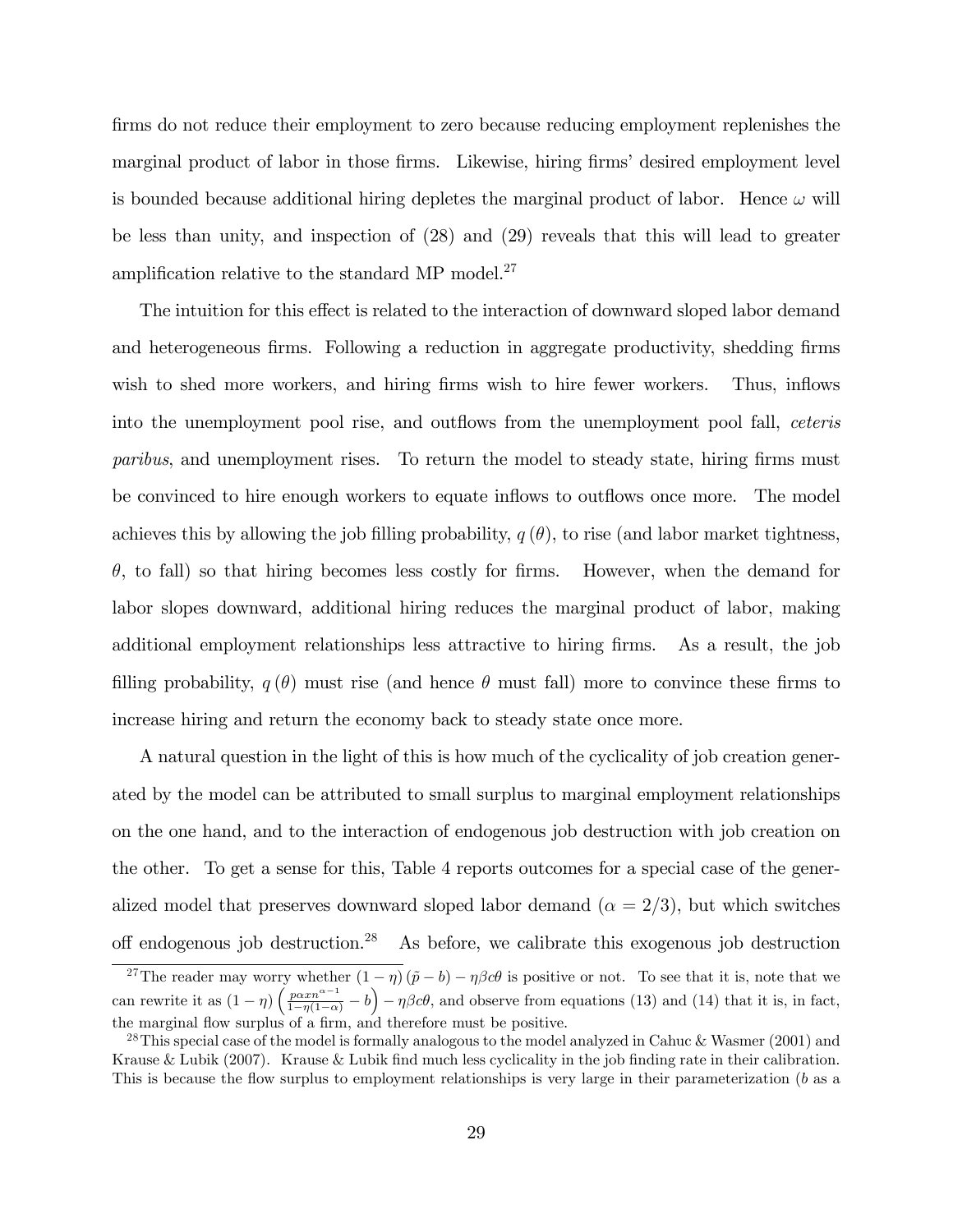| Outcome                        | Mean Level |            | Elasticity w.r.t. $\frac{Y}{N}$ |            |
|--------------------------------|------------|------------|---------------------------------|------------|
|                                | Endog. JD  | $Exog.$ JD | Endog. JD                       | $Exog.$ JD |
|                                | 0.112      | 0.112      | 3.24                            | 2.48       |
| $\mathcal{S}_{\mathcal{S}}$    | 0.0078     | 0.0078     | $-2.46$                         | $\theta$   |
| V                              |            |            | 2.80                            | 3.88       |
| $b/\left(\frac{Y}{N}\right)$   | 0.67       | 0.67       |                                 |            |
| $c/\mathbb{E}$ [Workers' Wage] | 0.26       | 0.26       |                                 |            |
| $\mathbb{E}$ [New Hires' Wage] |            |            | 11                              | 11         |

Table 4: Endogenous vs. Exogenous Job Destruction,  $\alpha = 2/3$ 

version of the model to match the target moment outcomes generated by the generalized model in Table  $3^{29}$  This exercise yields an elasticity of the job finding rate equal to 2.48, which is lower than the value of 3:24 derived for the model with endogenous job destruction. This suggests that, while the majority of the procyclicality in job finding generated by the model is attributable to small marginal surplus, the addition of endogenous job destruction enhances this result, and this second effect is also not small. $30$ 

### 5 Summary and Discussion

This paper has shown that the addition of two very simple features  $-\frac{1}{2}$  downward sloped short run labor demand and endogenous job destruction  $-$  to an otherwise standard model of the aggregate labor market can help explain the observed cyclical variation in the job finding rate, the employment to unemployment transition rate, and vacancies observed in US data. We show that this is driven by two effects. First, cyclicality in job creation is generated by the fact that marginal employment relationships generate a low surplus in the short run. Small

fraction of output per worker is approximately equal to 0.1).

<sup>&</sup>lt;sup>29</sup>Specifically, it is possible to rewrite the model with exogenous job destruction in terms of  $b/(Y/N)$  and  $c/\mathbb{E}[w]$ . We then impose the conditions  $b/(Y/N) = 0.67$  and  $c/\mathbb{E}[w] = 0.26$ , and choose  $\mu$  and  $\eta$  to match  $f = 0.112$  and an elasticity of wages of 1.1. Setting  $\mu = 0.128$  and  $\eta = 0.517$  achieves this.

<sup>&</sup>lt;sup>30</sup>It is also true that the model with exogenous job destruction yields greater procyclicality in vacancies. However, as shown in Shimer (2005) and Mortensen & Nagypal (2007b), this is simply a side-effect of the (counterfactual) lack of any countercyclical movement in separations in that version of the model.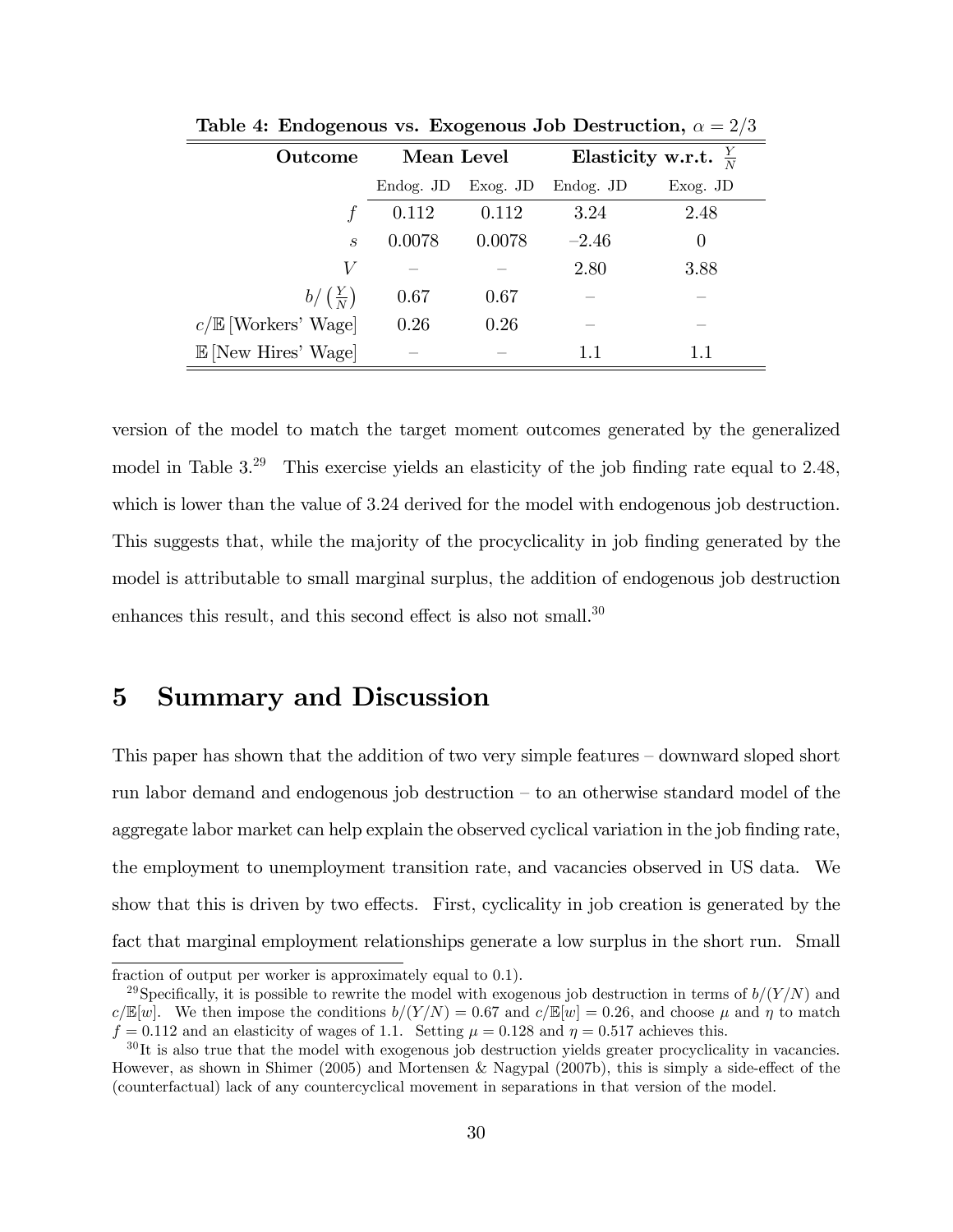aggregate disturbances quickly exhaust this surplus and lead to substantial reductions in hiring. Importantly, however, due to downward sloped labor demand, low marginal surplus is nevertheless consistent with a sizeable surplus to the average employment relationship, contrary to the standard search model. Second, increased job destruction in recessions must be soaked up by increased hiring in equilibrium. With downward sloped labor demand, increased hiring diminishes the value of additional employment relationships to firms. As a result, hiring firms are less willing to soak up the separations of shedding firms, and unemployment rises more in the wake of a recession. Calibration of the model to available moments suggests that, while the majority of the cyclicality in job creation is attributable to small marginal surplus, both of these mechanisms appear to be quantitatively significant.

In the course of establishing these results, we also provide a rich, yet analytically tractable model of the aggregate labor market in the short run. As such, we believe that this model will provide a useful laboratory for the cyclical analysis of aggregate labor markets in future empirical and theoretical research. A number of avenues arise naturally in the light of this. First, the model has a well-defined concept of a firm and so lends itself to estimation using establishment level data. As a result, the analytical framework developed here will complement recent research efforts that have sought to solve and estimate search models using numerical methods (e.g. Cooper, Haltiwanger & Willis, 2007).

A second natural extension relates to the aggregation results derived in the analysis of section 2. Specifically, we provide a very simple and general approach to deriving both the aggregate unemployment stock and flows in non-linear models without representative firms such as the one studied here. An obvious extension is to apply these results to other popular models of non-linear microeconomic behavior. For example, recent research has emphasized the importance of non-convex adjustment costs in explaining the empirical properties of labor demand at the micro level (see for example Caballero, Engel, & Haltiwanger, 1997, and Cooper, Haltiwanger, & Willis, 2004). From the perspective of the analysis of section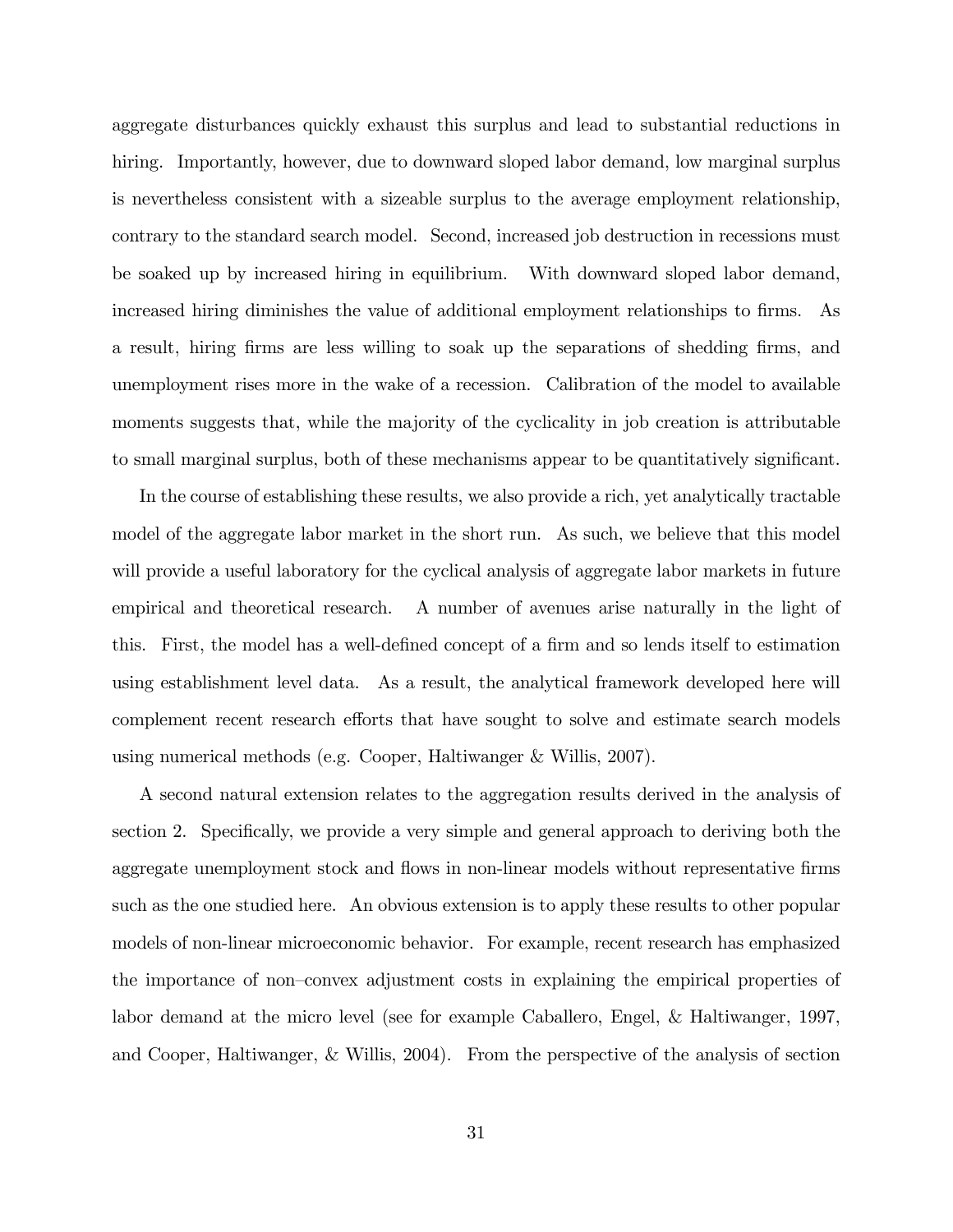2, non-convex adjustment costs simply lead to another form for the optimal employment policy of a firm, which can be aggregated in exactly the same manner. Our hope, therefore, is that this will enable future work that further explores the implications of non-linearities in firm level labor demand for the aggregate labor market.

### 6 References

Acemoglu, Daron, and William Hawkins, "Equilibrium Unemployment in a Generalized Search Model," mimeo, University of Rochester, 2006.

Baker, George, Michael Gibbs, and Bengt Holmstrom, "The Wage Policy of a Firm," Quarterly Journal of Economics, Vol. 109, No. 4. (Nov., 1994), pp. 921-955.

Blanchard, Olivier Jean and Peter Diamond, "The Cyclical Behavior of the Gross Flows of U.S. Workers," *Brookings Papers on Economic Activity*, 1990(2): 85-143.

Bentolila, Samuel, and Giuseppe Bertola, "Firing Costs and Labour Demand: How Bad is Eurosclerosis?" Review of Economic Studies, Vol. 57, No. 3., pp. 381-402, July, 1990.

Burdett, Kenneth, and Dale T. Mortensen, "Wage Differentials, Employer Size, and Unemployment," *International Economic Review*, Vol. 39, No. 2. (May, 1998), pp. 257-273.

Caballero, R., E. Engel, and J. Haltiwanger, "Aggregate Employment Dynamics: Building from Microeconomic Evidence," American Economic Review, 87, 115–37, 1997.

Cahuc, Pierre and Etienne Wasmer "Does Intrafirm Bargaining Matter in the Large Firm's Matching Model?" *Macroeconomic Dynamics* (5) 2001, pp. 742-747.

Card, David & Dean Hyslop "Does Inflation 'Grease the Wheels of the Labor Market'?" in Christina D. Romer and David H. Romer, editors, Reducing Inflation: Motivation and Strategy. University of Chicago Press, 1997.

Cooper, Russell, John Haltiwanger, Jonathan L. Willis, "Dynamics of Labor Demand: Evidence from Plant-level Observations and Aggregate Implications," Working Paper No. 10297, National Bureau of Economic Research, 2004.

Cooper, Russell, John Haltiwanger, Jonathan L. Willis, "Implications of Search Frictions: Matching Aggregate and Establishment-level Observations," Working Paper No. 13115, National Bureau of Economic Research, 2007.

Costain, James S. and Michael Reiter, "Business Cycles, Unemployment Insurance, and the Calibration of Matching Models," mimeo, Universitat Pompeu Fabra, 2005.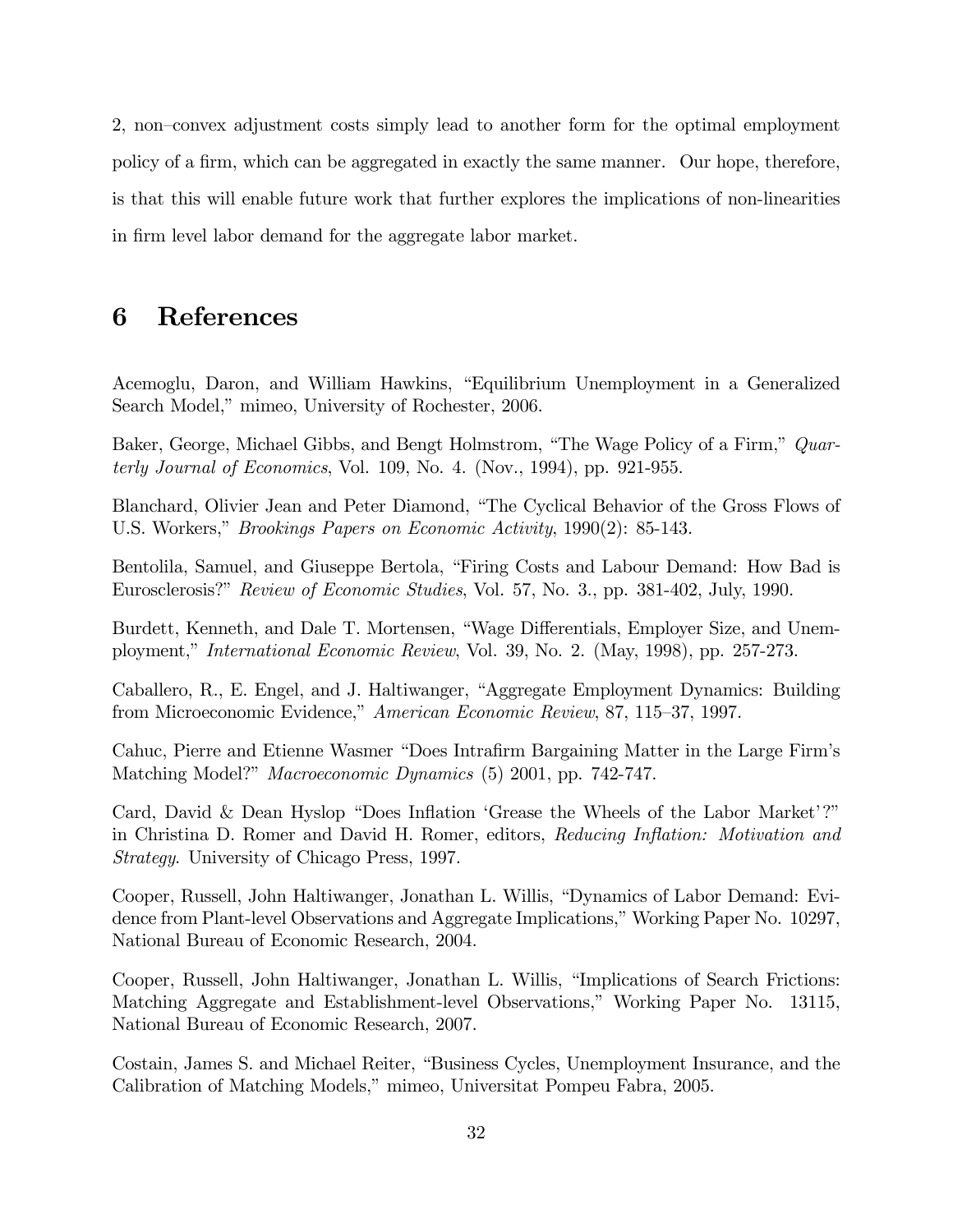Davis, Steven J., and John Haltiwanger, ""Gross Job Creation, Gross Job Destruction, and Employment Reallocation," Quarterly Journal of Economics, 1992, 819-864.

Davis, Steven J., R. Jason Faberman, and John Haltiwanger, "The Establishment-Level Behavior of Vacancies and Hiring," mimeo, 2007.

Elsby, Michael W.L., Ryan Michaels, and Gary Solon, "The Ins and Outs of Cyclical Unemployment,îWorking Paper No. 12853, National Bureau of Economic Research, 2007.

Fallick, Bruce and Charles Fleischman, "Employer-to-Employer Flows in the U.S. Labor Market: The Complete Picture of Gross Worker Flows," Finance and Economics Discussion Series 2004-34. Washington: Board of Governors of the Federal Reserve System, 2004.

Fujita, Shigeru and Garey Ramey, "The Cyclicality of Job Loss and Hiring," mimeo, Federal Reserve Bank of Philadelphia and University of California at San Diego, 2006.

Garibaldi, Pietro, "Hiring Freeze and Bankruptcy in Unemployment Dynamics," mimeo, University of Turin and Fondazione Collegio Carlo Alberto, 2006.

Haefke, C., M. Sonntag, and T. van Rens, "Wage Rigidity and Job Creation," mimeo, Universitat Pompeu Fabra, 2007.

Hagedorn, Marcus and Iourii Manovskii, "The Cyclical Behavior of Equilibrium Unemployment and Vacancies Revisited," mimeo, University of Pennsylvania, 2005.

Hall, Robert E., "The Importance of Lifetime Jobs in the U.S. Economy," American Economic Review, September 1982, 72(4), pp. 716-724.

Hall, Robert E., "Employment Fluctuations with Equilibrium Wage Stickiness," American Economic Review, March 2005, 95(1): 50-65.

Hall, Robert E., and Paul R. Milgrom, "The Limited Influence of Unemployment on the Wage Bargain," forthcoming in American Economic Review, 2008.

Hobijn, Bart, and Aysegul Sahin, "Firms and Flexibility," mimeo, Federal Reserve Bank of New York, 2007.

Krause, Michael, and Thomas Lubik, "Does intra-firm bargaining matter for business cycle dynamics?î Discussion Paper Series 1: Economic Studies 2007,17, Deutsche Bundesbank, Research Centre.

Marston, Stephen T., "Employment Instability and High Unemployment Rates," *Brookings* Papers on Economic Activity, 1976(1): 169-203.

Mortensen, Dale T., and Eva Nagypal, "More on Unemployment and Vacancy Fluctuations," Review of Economic Dynamics,  $10$  (2007a): 327–347.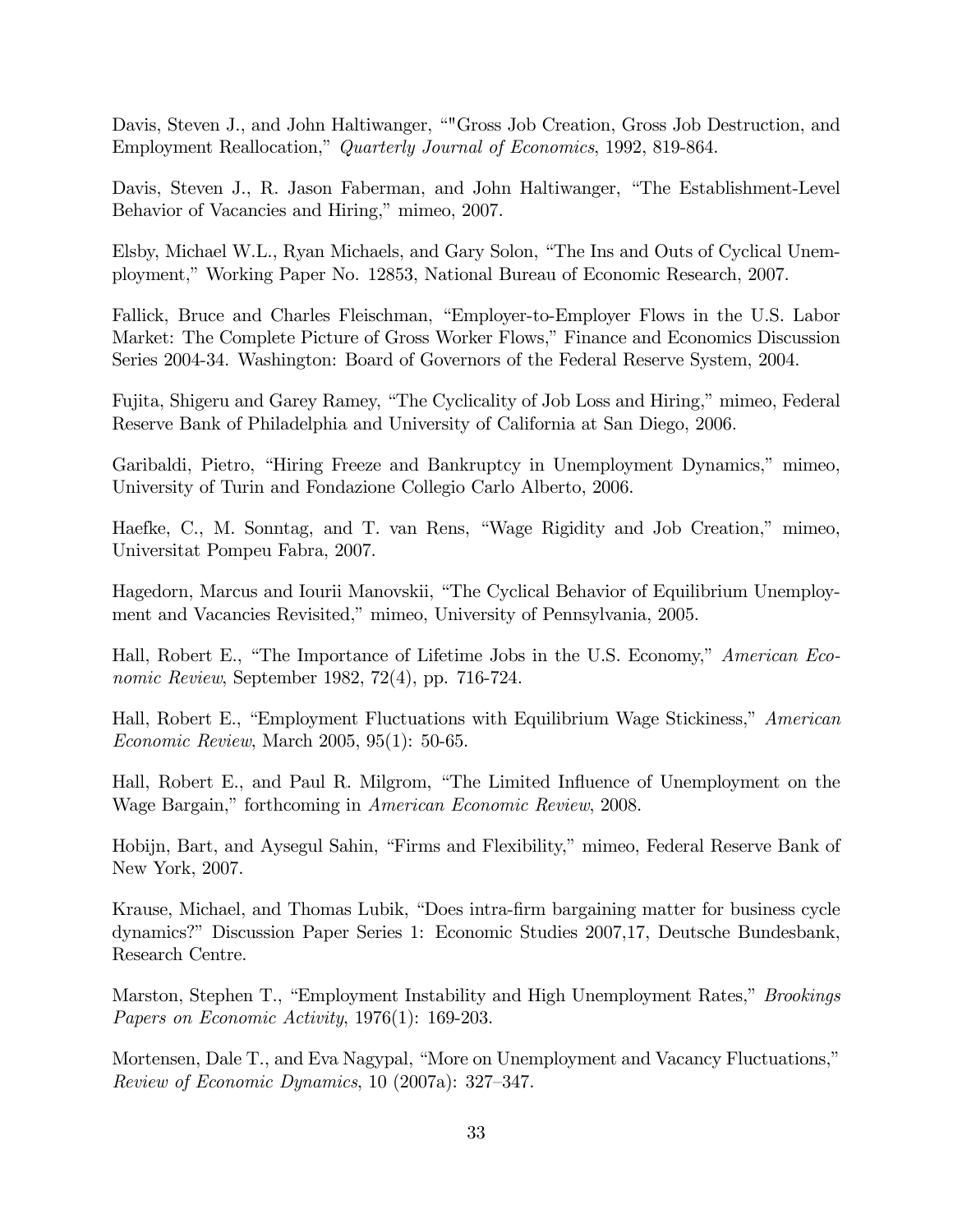Mortensen, Dale T., and Eva Nagypal, "Labor-Market Volatility in Matching Models with Endogenous Separations,î forthcoming Scandinavian Journal of Economics, 2007b.

Mortensen, Dale T. and Christopher A. Pissarides, "Job Creation and Job Destruction in the Theory of Unemployment," Review of Economic Studies, July 1994, 61(3): 397-415.

Perry, George L., "Unemployment Flows in the U.S. Labor Market," *Brookings Papers on* Economic Activity, 1972(2): 245-78.

Petrongolo, Barbara, and Christopher A. Pissarides, "Looking into the black box: A survey of the matching function," Journal of Economic Literature 39 (2), 390–431, 2001.

Pissarides, Christopher A., "The Unemployment Volatility Puzzle: Is Wage Stickiness the Answer?" mimeo, London School of Economics, 2007.

Rotemberg, Julio J., "Cyclical Wages in a Search-and-Bargaining Model with Large Firms," Working Paper No. 12415, National Bureau of Economic Research, 2006.

Silva, Jose I., and Manuel Toledo, "Labor Turnover Costs and the Cyclical Behavior of Vacancies and Unemployment," mimeo, Universidad Carlos III de Madrid, 2007.

Shimer, Robert, "The Consequences of Rigid Wages in Search Models," Journal of the European Economic Association (Papers and Proceedings), 2: 469-479, 2004.

Shimer, Robert, "The Cyclical Behavior of Equilibrium Unemployment and Vacancies," American Economic Review 95 (March),  $25-49$ , 2005.

Shimer, Robert, "Reassessing the Ins and Outs of Unemployment," mimeo, University of Chicago, 2007.

Smith, Eric, "Search, Concave Production, and Optimal Firm Size," Review of Economic *Dynamics*, 2:2 (1999) pp. 456-471.

Solon, Gary, Robert Barsky, and Jonathan A. Parker, "Measuring the Cyclicality of Real Wages: How Important is Composition Bias," Quarterly Journal of Economics, Vol. 109, No. 1 (Feb., 1994), pp. 1-25.

Stevens, Ann Huff, "The More Things Change, The More They Stay the Same: Trends in Long-term Employment in the United States, 1969-2002," Working Paper No. 11878, National Bureau of Economic Research, 2005.

Stokey, Nancy L., and Robert E. Lucas Jr., Recursive Methods in Economic Dynamics, with Edward C. Prescott Cambridge, Mass. and London: Harvard University Press, 1989.

Stole, Lars A. and Jeffrey Zwiebel, "Intrafirm Bargaining under Non-binding Contracts," Review of Economic Studies, March 1996, vol 63, pp. 375-410.

Yashiv, Eran, "U.S. Labor Market Dynamics Revisited," mimeo, Tel Aviv University, 2006.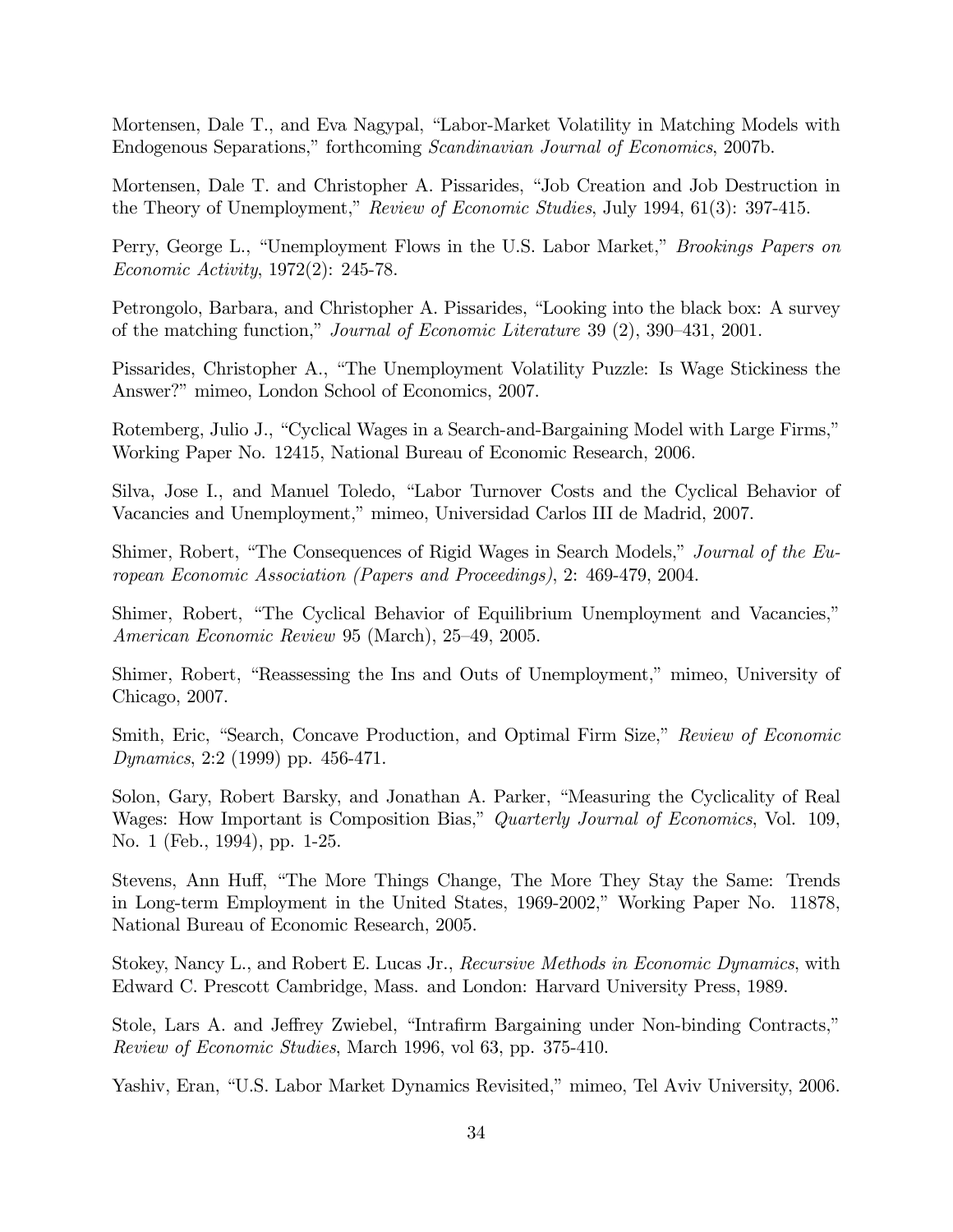# 7 Appendix

### A Solution of the Simulated Model

Optimal Employment Policy. We follow Mortensen & Pissarides (1994) and assume idiosyncratic shocks evolve according to (17), with  $\tilde{x} \sim U[\gamma, 1]$  so that  $\tilde{G}(x) = \frac{x-\gamma}{1-\gamma}$ . In this case, we can rewrite the recursion for the function  $D(n, x)$  in Proposition 3 as:

$$
D(n,x) = (1 - \lambda) \chi(x) + \lambda \int_{R(n)}^{R_v(n)} \chi(x') d\tilde{G}(x') + \lambda \int_{R_v(n)}^{\infty} \frac{c}{q} d\tilde{G}(x')
$$
  
+  $\beta(1 - \lambda) D(n,x) + \beta \lambda \int_{R(n)}^{R_v(n)} D(n,x') d\tilde{G}(x')$  (30)

where  $\chi(x) \equiv (1 - \eta) \left[ \frac{p x \alpha n^{\alpha - 1}}{1 - \eta (1 - \alpha)} - b \right] - \eta \beta f_{q}^{c}$ . We then conjecture that the function  $D(n, x)$ is of the form  $D(n, x) = d_0 + d_1 x(x)$ . Substituting this into the latter, and equating coefficients, we obtain the following solution for  $D(n, x)$ :

$$
D(n,x) = \frac{1-\lambda}{1-\beta(1-\lambda)}\chi(x)
$$
  
 
$$
+\frac{\lambda}{1-\beta(1-\lambda)}\frac{R_v - R}{[1-\beta(1-\lambda)](1-\gamma) - \beta\lambda(R_v - R)}\chi\left(\frac{R+R_v}{2}\right)
$$
  
 
$$
+\frac{1-R_v}{[1-\beta(1-\lambda)](1-\gamma) - \beta\lambda(R_v - R)}\lambda\frac{c}{q}
$$
(31)

Note also that differencing the first-order conditions  $(13)$  and  $(14)$  in this case implies that:

$$
R_v(n) - R(n) \equiv \delta(n) = \left[1 - \beta(1 - \lambda)\right] \frac{c/q}{\psi p \alpha n^{\alpha - 1}}
$$
\n(32)

where  $\psi \equiv \frac{1-\eta}{1-\eta(1-\eta)}$  $\frac{1-\eta}{1-\eta(1-\alpha)}$ . Using these two results, and after some tedious algebra, one obtains the following closed–form solution for  $R_v(n)$ :

$$
R_v(n) = \frac{(1 - \eta) b + \eta \beta c \frac{f}{q} + \left(1 - \beta - \beta \lambda \frac{\gamma}{1 - \gamma}\right) \frac{c}{q} - \beta \lambda \left[1 - \beta \left(1 - \lambda\right)\right] \frac{1}{1 - \gamma^{\frac{1}{2}}} \left(\frac{c}{q}\right)^2 \frac{1}{\psi p \alpha n^{\alpha - 1}}}{\psi p \alpha n^{\alpha - 1} - \beta \lambda \frac{1}{1 - \gamma} \frac{c}{q}}
$$
\n(33)

To derive  $R(n)$ , simply note that, by definition,  $R(n) = R_v(n) - \delta(n)$ . The aggregate employment stock and áows are then obtained directly from applying the results of Proposition 5.

Average Product and Average Marginal Product. The average product of labor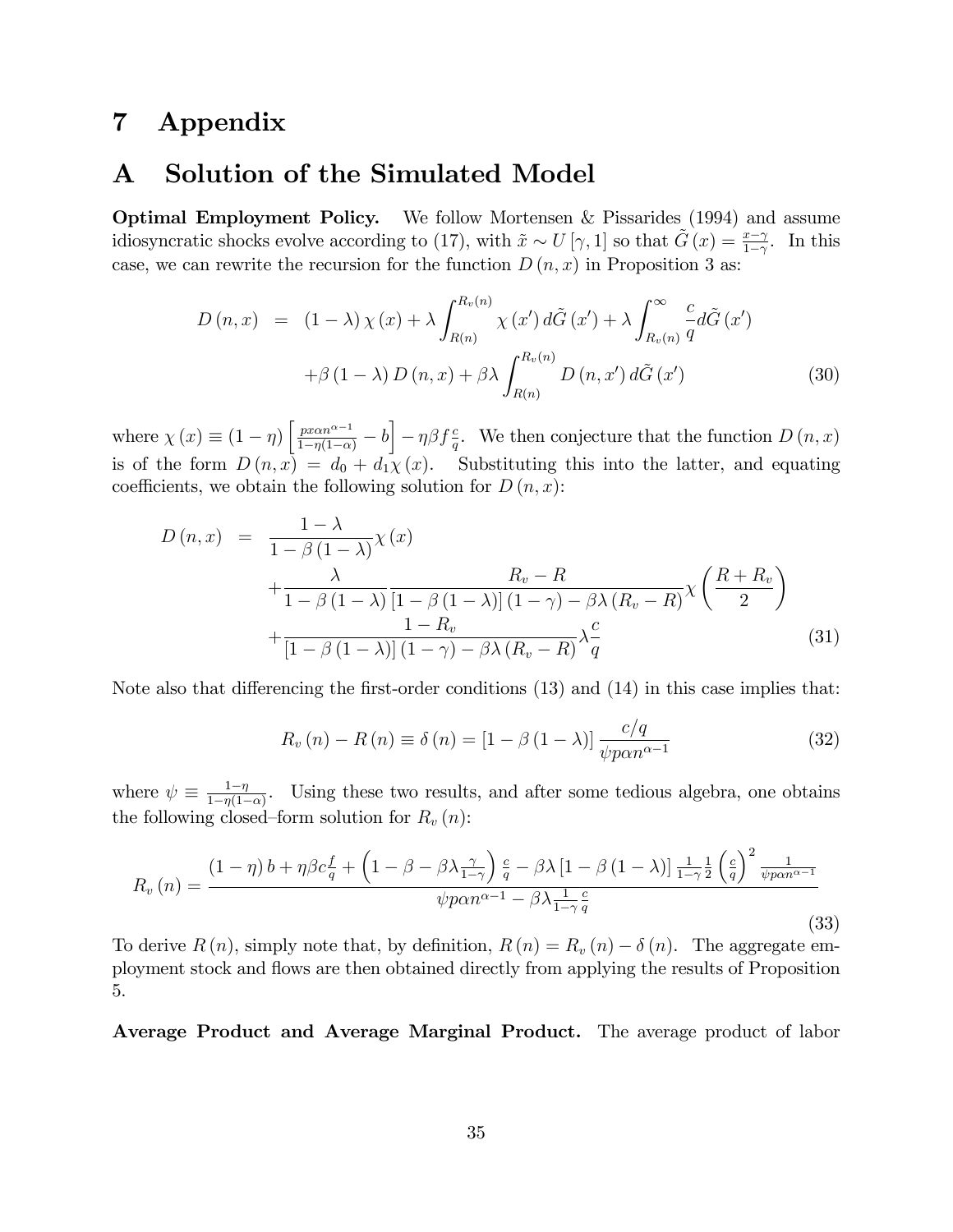implied by the model is given by  $APL = \mathbb{E}[pxn^{\alpha-1}]$ . Note that:

$$
\mathbb{E}\left[xn^{\alpha-1}\right] = \int \left[\int x dG\left(x|n\right)\right] n^{\alpha-1} dH\left(n\right)
$$

Moreover, the optimal employment policy implies that, given  $n, x$  must lie in the interval  $[R(n), R_v(n)]$ , but is otherwise independently distributed. Thus:

$$
\int x dG(x|n) = \frac{\int_{R(n)}^{R_v(n)} x dG(x)}{G[R_v(n)] - G[R(n)]} = \frac{1}{2} [R(n) + R_v(n)]
$$
\n(34)

where the last equality follows from the assumption of uniform idiosyncratic shocks in the simulation. Thus:

$$
APL = \mathbb{E}\left[pxn^{\alpha-1}\right] = p\int \frac{1}{2}\left[R\left(n\right) + R_v\left(n\right)\right]n^{\alpha-1}dH\left(n\right) \tag{35}
$$

Moreover, the average marginal product of labor is simply given by  $\mathbb{E}[MPL] = \mathbb{E}[px\alpha n^{\alpha-1}] =$  $\alpha APL.$ 

**Average Wages.** It follows from equation  $(9)$  that the average wage across firms is given by:

$$
\bar{w}_f = \frac{\eta}{1 - \eta (1 - \alpha)} \mathbb{E} \left[ MPL \right] + \eta \beta f \frac{c}{q} + (1 - \eta) b \tag{36}
$$

To obtain the average wage across workers, which we denote  $\bar{w}_w$ , note that  $\bar{w}_w = \mathbb{E}\left[\frac{n}{\mathbb{E}(n)}w(n,x)\right]$ where  $w(n, x)$  is the wage in a given firm defined in (9). That is, it is the employmentweighted average of wages across firms. Thus:

$$
\bar{w}_w = \frac{\eta}{1 - \eta \left(1 - \alpha\right)} \frac{1}{\mathbb{E}\left(n\right)} \mathbb{E}\left[px\alpha n^{\alpha}\right] + \eta \beta f \frac{c}{q} + \left(1 - \eta\right)b\tag{37}
$$

This has a very similar structure to the average wage across firms. It follows that:

$$
\bar{w}_w = \frac{\eta p \alpha}{1 - \eta (1 - \alpha)} \frac{1}{\mathbb{E}(n)} \int \frac{1}{2} \left[ R(n) + R_v(n) \right] n^{\alpha} dH(n) + \eta \beta f \frac{c}{q} + (1 - \eta) b \tag{38}
$$

Finally, the average wage of new hires, which we denote  $\bar{w}_m$ , is equal to a hiring-weighted average of wages across hiring firms. Noting from  $(12)$  that idiosyncratic productivity of hiring firms is given by  $x = R_v(n)$ , we have that:

$$
\bar{w}_m = \mathbb{E}\left[\mathbb{E}\left(w\left(n,x\right)\middle|n>n_{-1},n_{-1}\right)\right] = \int \int_{n_{-1}} w\left(n,R_v\left(n\right)\right) \frac{dG\left[R_v\left(n\right)\right]}{1-G\left[R_v\left(n_{-1}\right)\right]} dH\left(n_{-1}\right) \tag{39}
$$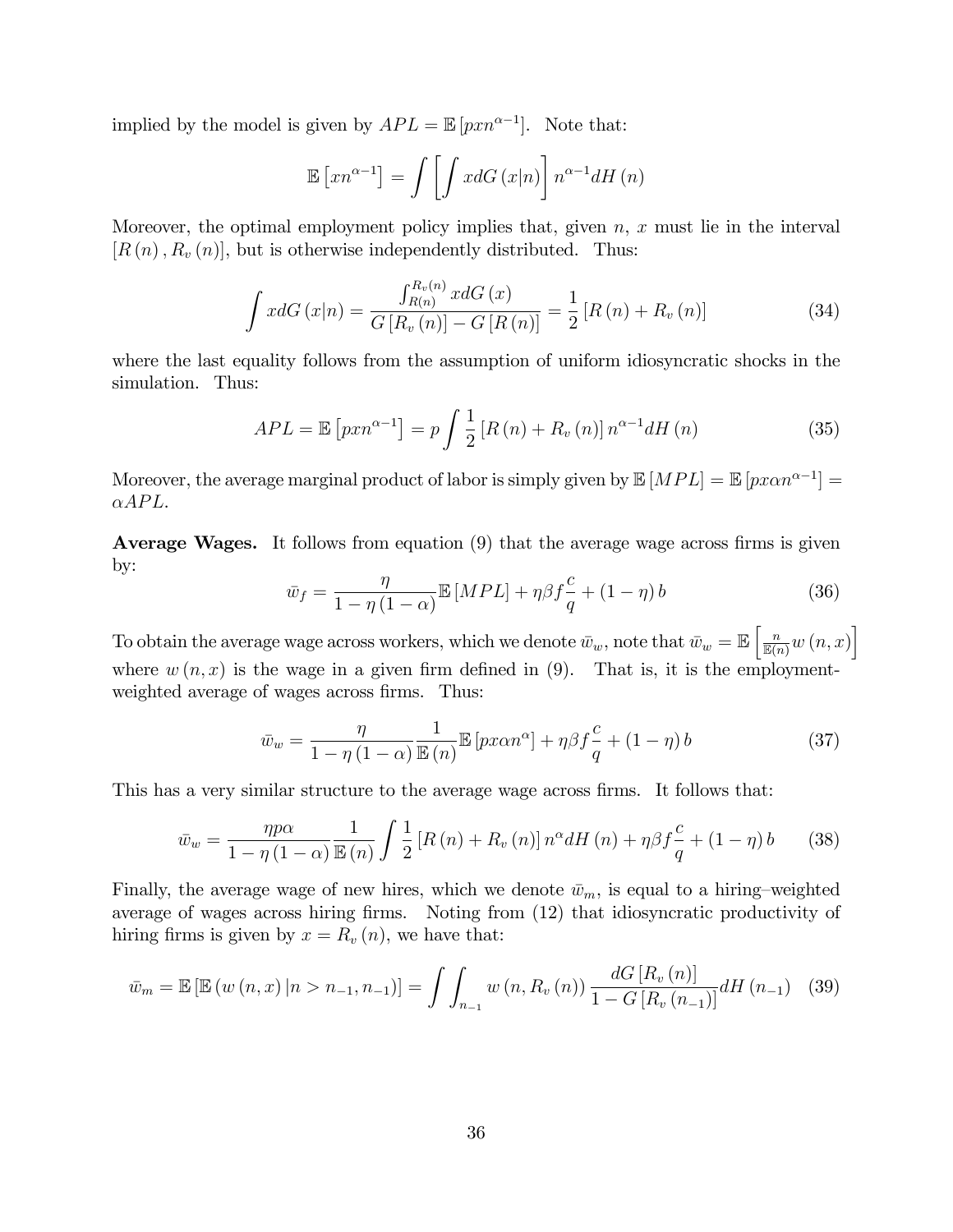### B Proofs

**Conjecture 1** The optimal employment policy function is of the form specified in  $(12)$ .

We will later verify in the proof of Proposition 2 that the Conjecture is consistent with the solution for the wage equation obtained in Proposition 1.

**Proof of Proposition 1.** Note first that, under the Conjecture, we can write the marginal surplus to a firm recursively as:

$$
J(n,x) = pxF'(n) - w(n,x) - w_n(n,x) n + \beta \int_{R_v(n)}^{\infty} \frac{c}{q} dG(x') + \beta \int_{R(n)}^{R_v(n)} J(n,x') dG(x') \tag{40}
$$

In addition, we can write the value to a worker of unemployment as:

$$
U = b + \beta \left\{ (1 - f) U' + f \int_0^\infty \int_{R_v(n)}^\infty W(R_v^{-1}(x'), x') \frac{dG(x')}{1 - G(R_v(n))} dH(n) \right\}
$$
(41)

Upon finding a job, which occurs with probability f, the new job must be in a firm which is posting vacancies. This implies that the idiosyncratic productivity of the firm,  $x' > R_v(n)$ , and that the level of employment in the hiring firm,  $n = R_v^{-1}(x')$ . Moreover, since firms differ in size, there is a distribution of employment levels,  $H(n)$ , over which an unemployed worker will take expectations when evaluating the expected future benefits of being hired. It is useful to rewrite the worker's value of unemployment as:

$$
U = b + \beta \left\{ U' + f \int_0^\infty \int_{R_v(n)}^\infty \left[ W \left( R_v^{-1} \left( x' \right), x' \right) - U' \right] \frac{dG \left( x' \right)}{1 - G \left( R_v \left( n \right) \right)} dH \left( n \right) \right\} \tag{42}
$$

Then note that, due to Nash sharing, the worker's surplus in an expanding firm,  $W(R_v^{-1}(x'), x')$  $U' = \frac{\eta}{1-\eta}$  $\frac{\eta}{1-\eta}J(R_v^{-1}(x'),x')$ , and moreover that, by the first-order condition for a hiring firm (see (4)),  $J(R_v^{-1}(x'), x) = c/q$ . Thus, we obtain the simple result:

$$
U = b + \beta U' + \beta f \frac{\eta}{1 - \eta} \frac{c}{q}
$$
\n
$$
\tag{43}
$$

The value of employment to a worker can be written as:

$$
W(n,x) = w(n,x) + \beta \left\{ \int_0^{R(n)} \left[ \tilde{s}U' + (1-\tilde{s}) W(R^{-1}(x'), x') \right] dG(x') \right\}
$$
  
+ 
$$
\int_{R(n)}^{R_v(n)} W(n,x') dG(x') + \int_{R_v(n)}^{\infty} W(R_v^{-1}(x'), x') dG(x') \right\}
$$
(44)

An employed worker's expected future payoff can be split into three regimes. If the firm sheds workers next period  $(x' < R(n))$  then the worker may separate from the firm. We denote by  $\tilde{s}$  the probability that a worker separates from a firm conditional on the firm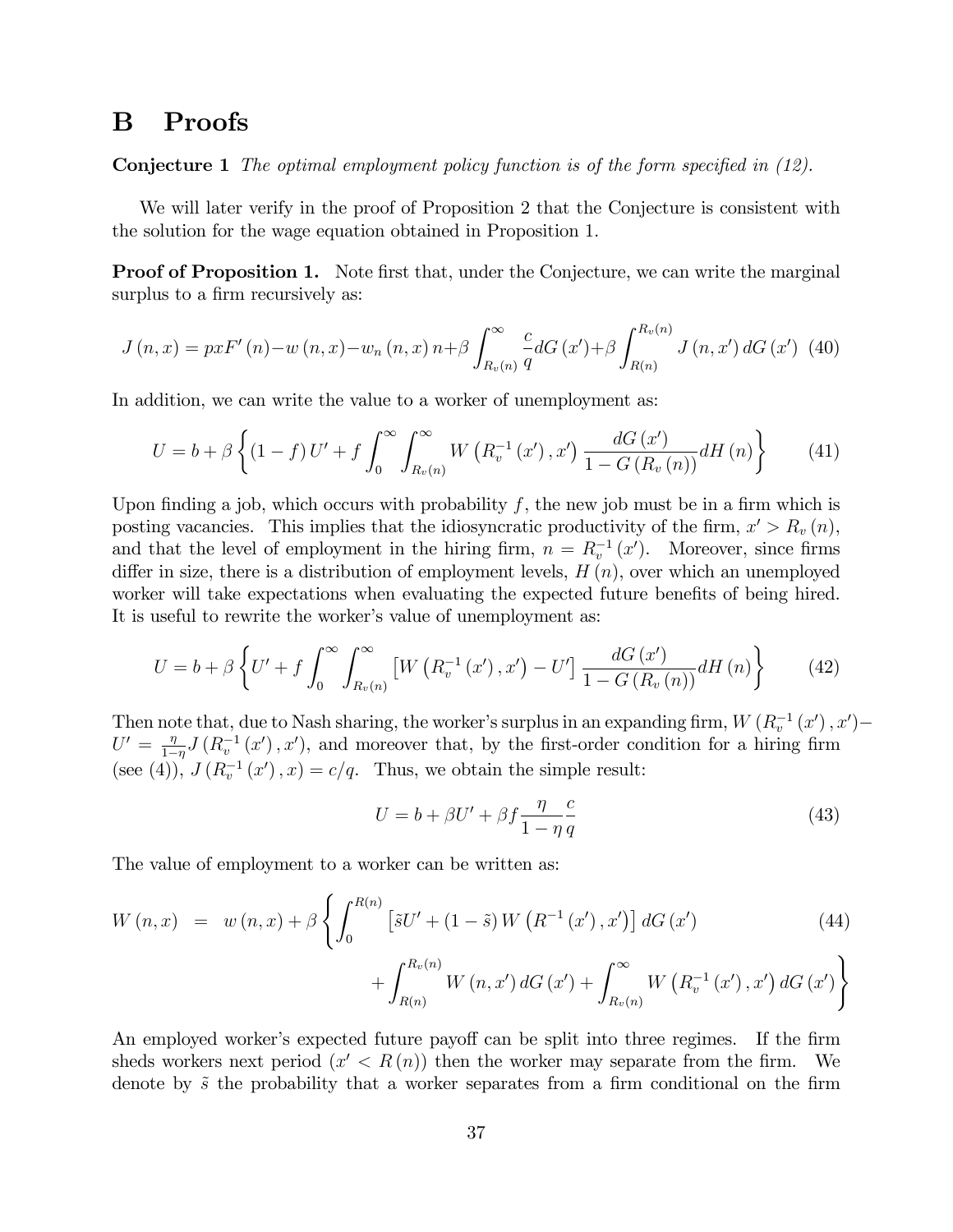shedding workers. If the worker separates, she transitions into unemployment and receives a payoff U'. Otherwise she continues to be employed in a firm of size  $n' = R^{-1}(x')$ . Note that Nash sharing implies that  $W(R^{-1}(x'), x') - U' = \frac{\eta}{1-\eta}$  $\frac{\eta}{1-\eta}J(R^{-1}(x'), x')$ , and that, by the first-order condition,  $J(R^{-1}(x'), x') = 0$ . Thus,  $W(R^{-1}(x'), x') = U'$ . In the event that a firm freezes employment next period  $(x' \in [R(n), R_v(n)])$  then Nash sharing implies that  $W(n, x') - U' = \frac{\eta}{1 - \eta}$  $\frac{\eta}{1-\eta}J(n,x')$ . Finally, in the event that the firm hires next period,  $W(R_v^{-1}(x'), x') - U' = \frac{\dot{\eta}}{1 - \eta}$  $1-\eta$ c  $\frac{c}{q}$ . Thus, we have that:

$$
W(n,x) = w(n,x) + \beta U' + \beta \frac{\eta}{1-\eta} \int_{R_v(n)}^{\infty} \frac{c}{q} dG(x') + \beta \frac{\eta}{1-\eta} \int_{R(n)}^{R_v(n)} J(n,x') dG(x') \quad (45)
$$

Subtracting the value of unemployment to a worker from the latter, we obtain the following description of the worker's surplus:

$$
W(n,x)-U = w(n,x)-b+\beta \frac{\eta}{1-\eta} \int_{R_v(n)}^{\infty} \frac{c}{q} dG(x') + \beta \frac{\eta}{1-\eta} \int_{R(n)}^{R_v(n)} J(n,x') dG(x') - \beta f \frac{\eta}{1-\eta} \frac{c}{q}
$$
(46)

Under Nash, this must be equal to  $\frac{\eta}{1-\eta}J(n,x)$ , where  $J(n,x)$  is as derived in (40) so that we have:

$$
w(n,x) = \eta \left[ pxF'(n) - w_n(n,x) n + \beta f \frac{c}{q} \right] + (1 - \eta) b \tag{47}
$$

as required.  $\blacksquare$ 

**Proof of Proposition 2.** Given the wage function in  $(9)$ , it follows that the firm's objective, (3), is continuous in  $(n_{-1}, x)$  and concave in n. Thus, it follows from the Theorem of the Maximum that the firm's optimal employment policy function is continuous in  $(n_{-1}, x)$ . Given this, it follows that the employment policy function must be of the form stated in Proposition 2. This verifies that the Conjecture stated at the beginning of the appendix holds.  $\blacksquare$ 

**Proof of Proposition 3.** First, note that one can re-write the continuation value conditional on each of the three possible continuation regimes:

$$
\Pi(n, x') = \begin{cases}\n\Pi^-(n, x') & \text{if } x' < R(n) \\
\Pi^0(n, x') & \text{if } x' \in [R(n), R_v(n)] \\
\Pi^+(n, x') & \text{if } x' > R_v(n)\n\end{cases}
$$
\n(48)

where superscripts  $-\frac{10}{1}$  refer to whether their are separations, a hiring freeze, or hires tomorrow. Thus we can write  $31$ :

$$
\int \Pi(n, x') dG(x'|x) = \int_0^{R(n)} \Pi^-(n, x') dG + \int_{R(n)}^{R_v(n)} \Pi^0(n, x') dG + \int_{R_v(n)}^{\infty} \Pi^+(n, x') dG
$$
 (49)

<sup>31</sup>Henceforth, "dG" without further elaboration is to be taken as "dG  $(x'|x)$ ".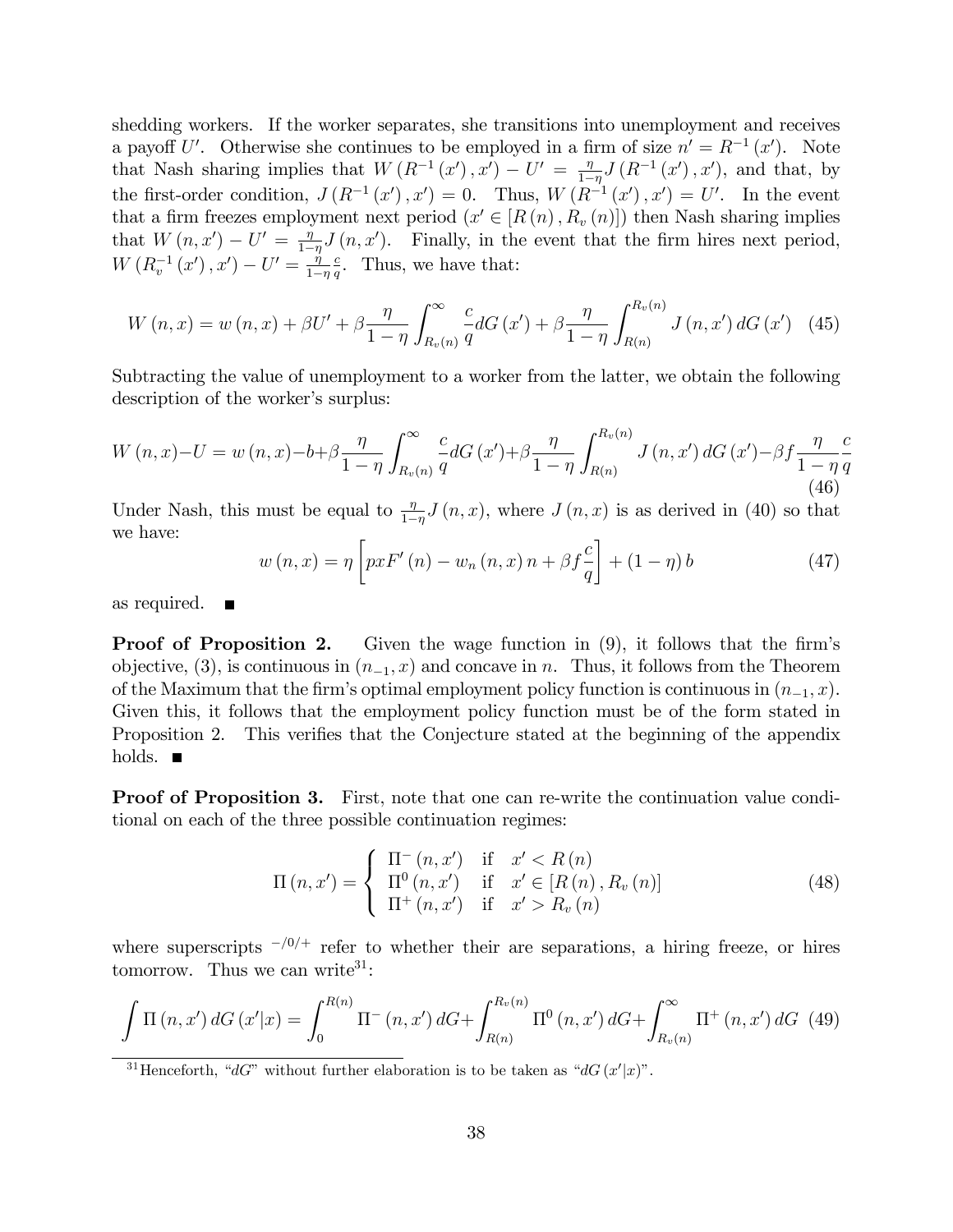Taking derivatives with respect to n, recalling the definition of  $D(\cdot)$ , and noting that, since  $\Pi(n, x')$  is continuous, it must be that  $\Pi^-(n, R(n)) = \Pi^0(n, R(n))$  and  $\Pi^0(n, R_v(n)) =$  $\Pi^+(n, R_v(n))$ , yields:

$$
D(n,x) = \int_0^{R(n)} \Pi_n^-(n,x') dG + \int_{R(n)}^{R_v(n)} \Pi_n^0(n,x') dG + \int_{R_v(n)}^{\infty} \Pi_n^+(n,x') dG \qquad (50)
$$

Finally, using the Envelope conditions in Lemma 1 below, and substituting into (50) we obtain (15) and (16) in the main text:

$$
D(n,x) = \int_{R(n)}^{R_v(n)} \left\{ (1-\eta) \left[ \frac{px' \alpha n^{\alpha-1}}{1-\eta(1-\alpha)} - b \right] - \eta \beta f \frac{c}{q} \right\} dG(x'|x) + \int_{R_v(n)}^{\infty} \frac{c}{q} dG(x'|x) + \beta \int_{R(n)}^{R_v(n)} D(n,x') dG(x'|x) = (CD)(n,x)
$$
\n(51)

To verify that  $C$  is a contraction mapping, we confirm that Blackwell's sufficient conditions for a contraction hold here (see Stokey & Lucas, 1989, p.54). To verify monotonicity, fix  $(n, x) = (\bar{n}, \bar{x})$ , and take  $D \geq D$ . Then note that:

$$
\int_{R(\bar{n})}^{R_v(\bar{n})} \hat{D}(\bar{n}, x') dG(x'|\bar{x}) - \int_{R(\bar{n})}^{R_v(\bar{n})} D(\bar{n}, x') dG(x'|\bar{x}) = \int_{R(\bar{n})}^{R_v(\bar{n})} \left[ \hat{D}(\bar{n}, x') - D(\bar{n}, x') \right] dG(x'|\bar{x}) \ge 0
$$
\n(52)

Since  $(\bar{n}, \bar{x})$  were arbitrary, it thus follows that **C** is monotonic in D. To verify discounting, note that:

$$
[\mathbf{C}(D+a)](n,x) = (\mathbf{C}D)(n,x) + \beta a [G (R_v (n) | x) - G (R (n) | x)] \le (\mathbf{C}D)(n,x) + \beta a (53)
$$

Since  $\beta$  < 1 it follows that **C** is a contraction. It therefore follows from the Contraction Mapping Theorem that **C** has a unique fixed point.  $\blacksquare$ 

**Lemma 1** The value function defined in  $(3)$  has the following properties:

$$
\Pi_n^-(n, x') = 0
$$
\n
$$
\Pi_n^0(n, x') = (1 - \eta) \left[ \frac{px'\alpha n^{\alpha - 1}}{1 - \eta(1 - \alpha)} - b \right] - \eta \beta f \frac{c}{q} + \beta D(n, x')
$$
\n
$$
\Pi_n^+(n, x') = c/q
$$
\n(54)

Proof of Lemma 1. First, note that standard application of the Envelope Theorem implies that  $\Pi_n^-(n, x') = 0$  and  $\Pi_n^+(n, x') = c/q$ . It is only slightly less obvious what happens when  $\Delta n' = 0$ , i.e. when the employment is frozen next period. In this case,  $n' = n$  and this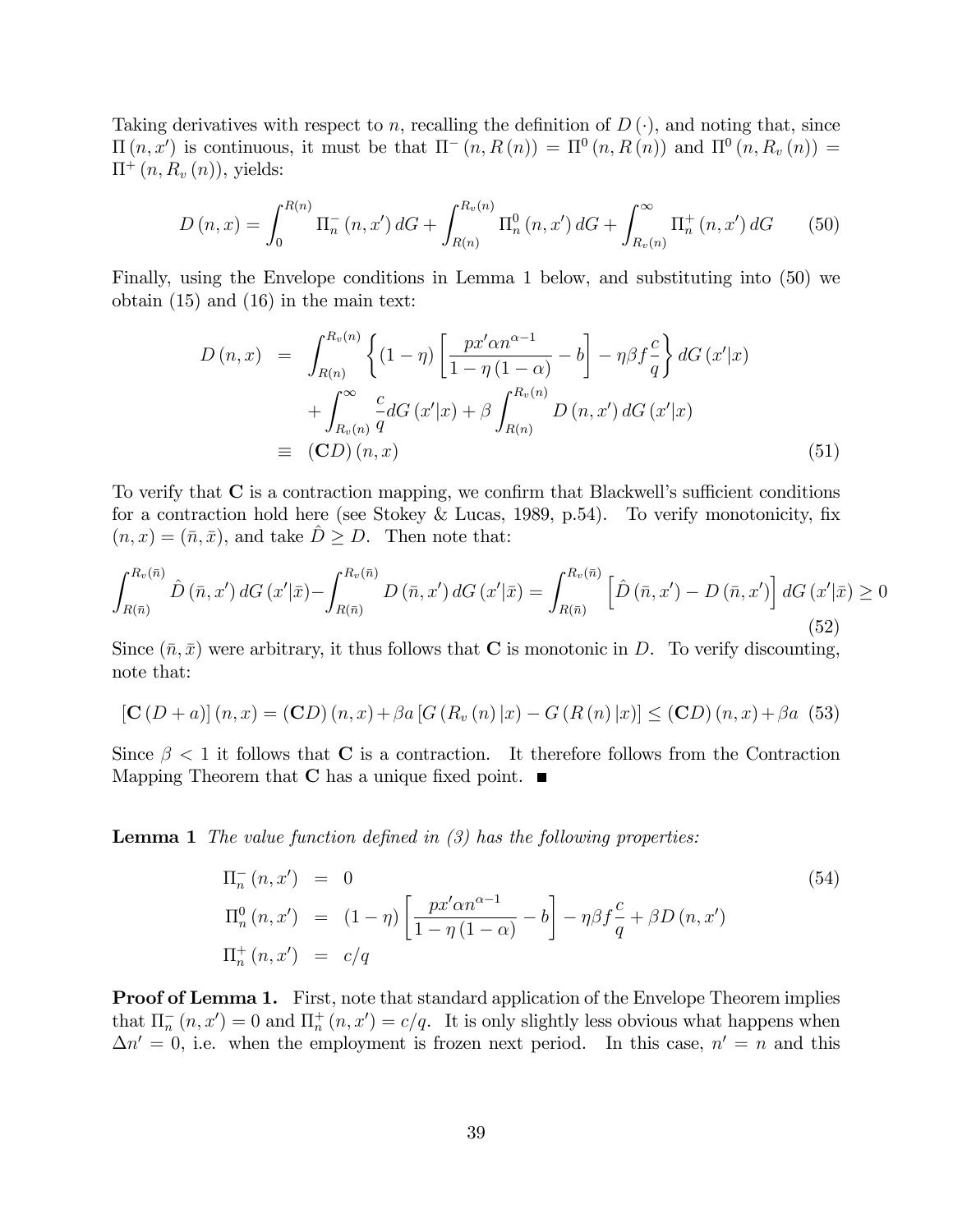implies that:

$$
\Pi^{0}(n,x') = px'F(n) - w(n,x')n + \beta \int \Pi(n,x'') dG(x''|x')
$$
 (55)

It therefore follows that:

$$
\Pi_n^0(n, x') = px'F'(n) - w(n, x') - w_n(n, x')n + \beta \int \Pi_n(n, x'') dG(x''|x')
$$
 (56)

Since, by definition  $D(n, x') \equiv \int \Pi_n(n, x'') dG(x''|x')$ , the statement holds as required.

**Proof of Proposition 4.** First note that if x evolves according to  $(17)$ , then we can rewrite the recursion for  $D(n, x)$  as:

$$
D(n,x) = \frac{1-\lambda}{1-\beta(1-\lambda)}\chi(x) + \frac{\lambda}{1-\beta(1-\lambda)}\int_{R(n)}^{R_v(n)} \chi(x') d\tilde{G}(x')
$$
  
+ 
$$
\frac{\lambda}{1-\beta(1-\lambda)}\int_{R_v(n)}^{\infty} \frac{c}{q}d\tilde{G}(x') + \frac{\beta\lambda}{1-\beta(1-\lambda)}\int_{R(n)}^{R_v(n)} D(n,x') d\tilde{G}(x')(57)
$$

where  $\chi(x) \equiv (1 - \eta) \left[ \frac{p x \alpha n^{\alpha - 1}}{1 - \eta (1 - \alpha)} - b \right] - \eta \beta c \theta$ . It follows that the LHS of the first-order conditions, (13) and (14) are increasing in x, because  $\chi(x)$  is increasing in x. Thus, to establish that  $\partial R_v/\partial p < 0$  and  $\partial R/\partial p < 0$ , simply note that the function  $D (n, x)$  is also increasing in  $p$  and thus the LHS of (13) and (14) are increasing in  $p$ .

To ascertain the marginal effects of  $\theta$  we first need to establish the marginal effect of  $\theta$  on the function  $D(n, x)$ . Rewriting  $f/q = \theta$  and  $q = q(\theta)$  in (57), differentiating with respect to  $\theta$ , and using the first-order conditions, (13) and (14), to eliminate terms we obtain:

$$
D_{\theta} = -\eta \beta c \frac{1 - \lambda (1 - p^0)}{1 - \beta [1 - \lambda (1 - p^0)]} - \frac{c}{q} \frac{q'(\theta)}{q} \frac{\lambda p^+}{1 - \beta [1 - \lambda (1 - p^0)]}
$$
(58)

where  $p^0 \equiv \tilde{G}(R_v(n)) - \tilde{G}(R(n)), p^+ \equiv 1 - \tilde{G}(R_v(n)),$  and  $p^- \equiv \tilde{G}[R(n)].$  Note that  $D_\theta$ is independent of x. Differentiating the first–order condition for a hiring firm,  $(13)$ , with respect to  $\theta$  we obtain:

$$
-\eta \beta c + \frac{c}{q} \frac{q'(\theta)}{q} + \beta D_{\theta} = -\frac{\eta \beta c}{1 - \beta \left[1 - \lambda \left(1 - p^0\right)\right]} + \frac{c}{q} \frac{q'(\theta)}{q} \frac{1 - \beta \left(1 - \lambda p^-\right)}{1 - \beta \left[1 - \lambda \left(1 - p^0\right)\right]} < 0 \tag{59}
$$

since  $q'(\theta) < 0$ . Thus it follows that  $\partial R_v/\partial \theta > 0$ . Likewise, differentiating the first-order condition for a shedding firm, (14), with respect to  $\theta$  we obtain:

$$
-\eta\beta c + \beta D_{\theta} = -\frac{\eta\beta c}{1 - \beta \left[1 - \lambda \left(1 - p^0\right)\right]} - \beta \frac{c}{q} \frac{q'(\theta)}{q} \frac{\lambda p^+}{1 - \beta \left[1 - \lambda \left(1 - p^0\right)\right]}
$$
(60)

Thus,  $\partial R/\partial \theta > 0 \iff n > R_v^{-1} \tilde{G}^{-1} \left(1 + \frac{\eta}{\varepsilon_q \theta}\right)$ f  $\lambda$ ) where  $\varepsilon_{q\theta} \equiv \frac{d \ln q}{d \ln \theta}$  $\frac{d \ln q}{d \ln \theta}$ .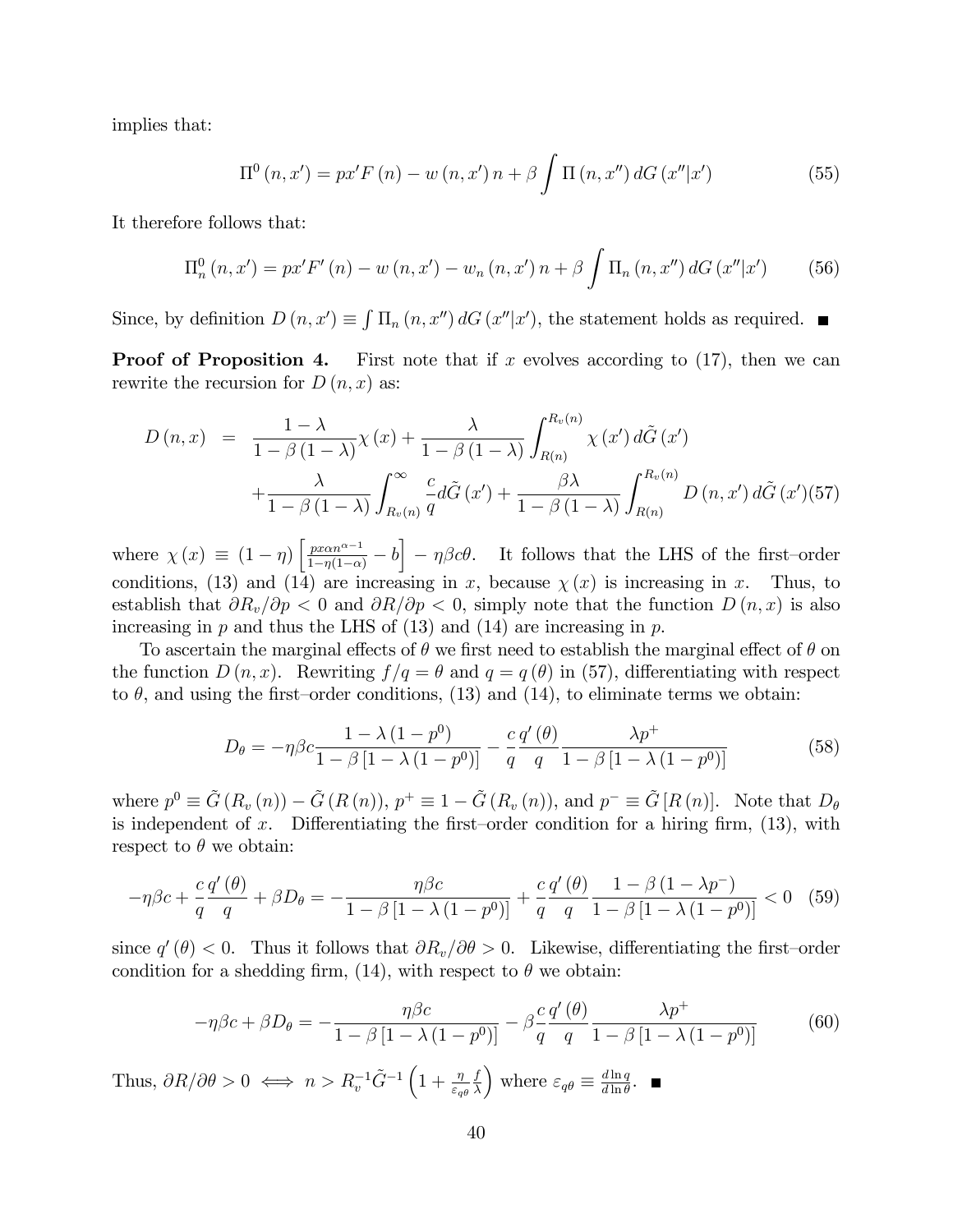#### **Proof of Proposition 5.** Proof of  $(19)$  and  $(20)$ : See main text.

*Proof of (21):* First note that a necessary condition for a firm to shed workers is that it receives an idiosyncratic shock, which occurs with probability  $\lambda$ . In this event, the number of separations in a firm that is shedding workers is equal to  $[n_{-1} - R^{-1}(x)]$ , since separating firms set employment,  $n = R^{-1}(x)$ . Now imagine, counterfactually, that all firms shared the same lagged employment level,  $n_{-1}$ . Then, the aggregate number of separations in the economy would equal:

$$
\Lambda(n_{-1}) = \lambda \int_{n_{\min}}^{R(n_{-1})} \left[ n_{-1} - R^{-1}(x) \right] d\tilde{G}(x)
$$
\n(61)

where  $n_{\min}$  is the lower support of employment. Using the change of variables,  $x = R(n)$ , and integrating by parts:

$$
\Lambda(n_{-1}) = \lambda \int_{n_{\min}}^{n_{-1}} (n_{-1} - n) \frac{d\tilde{G}[R(n)]}{dn} dn = \lambda \int_{n_{\min}}^{n_{-1}} \tilde{G}[R(n)] \, dn \tag{62}
$$

Now, of course, the true aggregate number of separations is equal to  $S = \int \Lambda(n_{-1}) dH(n_{-1}),$ where  $H(\cdot)$  is the c.d.f. of employment. Denoting  $n_{\text{max}}$  as the upper support of  $H(\cdot)$ , further integration by parts reveals that:

$$
S = \Lambda (n_{\max}) - \lambda \int \tilde{G} [R (n_{-1})] H (n_{-1}) dn_{-1} = \lambda \int [1 - H (n)] \tilde{G} [R (n)] dn \qquad (63)
$$

as required. A similar method reveals that the aggregate number of hires in the economy,  $M = \lambda \int H(n) \left(1 - \tilde{G}[R_v(n)]\right) dn$ . It follows from the steady state condition for the distribution for employment, (19), that separations, S, are equal to hires,  $M$ .

**Lemma 2** If idiosyncratic shocks evolve according to  $(17)$ , and the matching function is of the form  $M(U, V) = \mu U^{\phi} V^{1-\phi}$ , then the marginal firm surplus defined in (40) is given by

$$
J = \frac{\psi p \alpha n^{\alpha - 1}}{1 - \beta (1 - \lambda)} \left[ x + \frac{\beta \lambda p^0}{1 - \beta (1 - \lambda) - \beta \lambda p^0} \mathcal{E}(n) \right]
$$

$$
- \frac{(1 - \eta) b}{1 - \beta (1 - \lambda) - \beta \lambda p^0} - \beta \frac{c}{q} \frac{\eta f - \lambda p^+}{1 - \beta (1 - \lambda) - \beta \lambda p^0},
$$
(64)

and the marginal effects of n, p and  $\theta$  on J are given by

$$
J_n = -\frac{1-\alpha}{n} \frac{\psi p \alpha n^{\alpha-1}}{1-\beta(1-\lambda)} \left[ x + \frac{\beta \lambda p^0}{1-\beta(1-\lambda) - \beta \lambda p^0} \mathcal{E}(n) \right]
$$
  
\n
$$
J_p = \frac{1}{p} \frac{\psi p \alpha n^{\alpha-1}}{1-\beta(1-\lambda)} \left[ x + \frac{\beta \lambda p^0}{1-\beta(1-\lambda) - \beta \lambda p^0} \mathcal{E}(n) \right]
$$
  
\n
$$
J_\theta = -\beta \frac{c}{q} \frac{1}{\theta} \frac{\eta f - \phi \lambda p^+}{1-\beta(1-\lambda) - \beta \lambda p^0}, \tag{65}
$$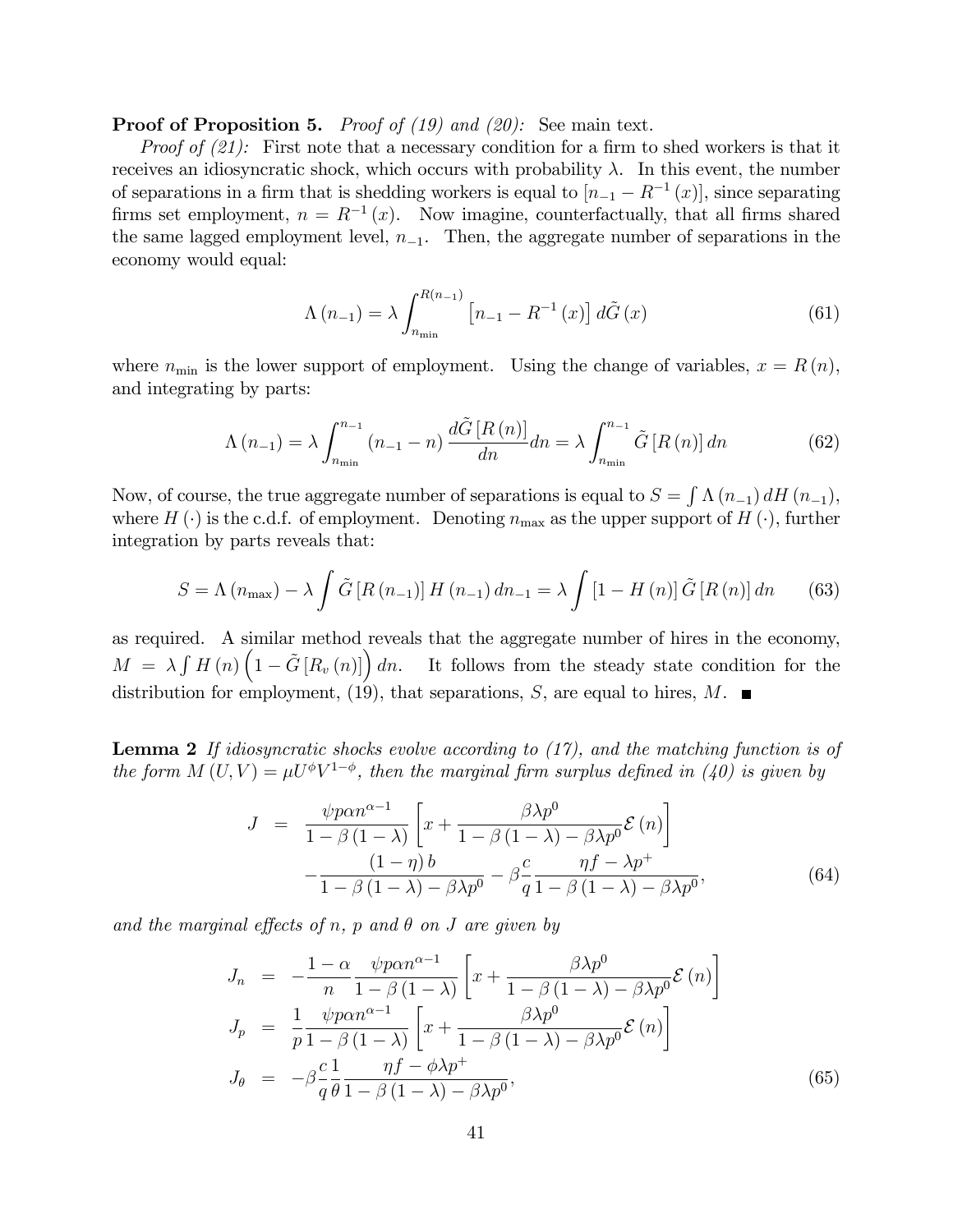where  $\psi \equiv \frac{1-\eta}{1-\eta(1-\eta)}$  $\frac{1-\eta}{1-\eta(1-\alpha)}$ ,  $\mathcal{E}(n) \equiv \mathbb{E}(x'|x' \in [R(n), R_v(n)])$ , and  $p^0$ ,  $p^+$  are as defined in the Proof to Proposition 4.

**Proof.** Since firms only receive an idiosyncratic shock with probability  $\lambda$  each period, we can use the recursion for  $J(n, x)$ , (40), to write:

$$
J(n,x) = \frac{1}{1 - \beta(1 - \lambda)} \left[ \psi p x \alpha n^{\alpha - 1} - (1 - \eta) b - \eta \beta c \theta \right]
$$

$$
+ \frac{\beta \lambda}{1 - \beta(1 - \lambda)} \frac{c}{q} \int_{R_v(n)} d\tilde{G} + \frac{\beta \lambda}{1 - \beta(1 - \lambda)} \int_{R(n)}^{R_v(n)} J(n, x') d\tilde{G} \qquad (66)
$$

We then conjecture that  $J(n, x)$  is of the form  $j_0 + j_1x$ . Substituting this assumption into the latter, and equating coefficients yields:

$$
\begin{array}{rcl}\nj_0 &=& -\frac{(1-\eta)b}{1-\beta(1-\lambda)} - \beta\frac{c}{q}\frac{\eta f - \lambda p^+}{1-\beta(1-\lambda)} + \frac{\beta\lambda p^0}{1-\beta(1-\lambda)}\left[j_0 + j_1 \mathcal{E}\left(n\right)\right] \\
j_1 &=& \frac{\psi p\alpha n^{\alpha-1}}{1-\beta(1-\lambda)}\n\end{array}\n\tag{67}
$$

Solving for  $j_0$  we obtain the required solution for  $J(n, x)$ . Likewise, we can obtain recursions for the marginal effects of n and  $\theta$ :

$$
J_{n}(n,x) = -\frac{1}{1-\beta(1-\lambda)} \frac{1-\alpha}{n} \psi p x \alpha n^{\alpha-1} + \frac{\beta \lambda}{1-\beta(1-\lambda)} \int_{R(n)}^{R_{v}(n)} J_{n}(n,x') dG
$$
  

$$
J_{p}(n,x) = \frac{1}{1-\beta(1-\lambda)} \psi x \alpha n^{\alpha-1} + \frac{\beta \lambda}{1-\beta(1-\lambda)} \int_{R(n)}^{R_{v}(n)} J_{p}(n,x') d\tilde{G}
$$
  

$$
J_{\theta}(n,x) = -\frac{\eta \beta c + \beta \lambda \frac{c}{q^{2}} q'( \theta) \int_{R_{v}(n)} dG}{1-\beta(1-\lambda)} + \frac{\beta \lambda}{1-\beta(1-\lambda)} \int_{R(n)}^{R_{v}(n)} J_{\theta}(n,x') dG
$$
(68)

Again using the method of undetermined coefficients, and noting that the Cobb Douglas matching function implies  $q = \mu \theta^{-\phi} \implies \frac{c}{q^2} q'(\theta) = -\frac{c}{q}$ q  $\phi$  $\frac{\phi}{\theta}$ , yields the required solutions for  $J_n$ ,  $J_p$  and  $J_\theta$ .

**Proof of Proposition 6.** Total differentiation of the JC condition,  $U(\theta) = L - \mathbb{E}(n)$ , yields  $\frac{d\theta}{dp} = -\frac{\mathbb{E}(\partial n/\partial p)}{\mathbb{E}(\partial n/\partial \theta)}$  $\frac{\mathbb{E}(\partial n/\partial p)}{\mathbb{E}(\partial n/\partial \theta)}$ . In steady state, the probabilities of raising, freezing, and cutting employment will all be constants. Denoting these probabilities as  $\mathbf{p}^+$ ,  $\mathbf{p}^0$ , and  $\mathbf{p}^-$  respectively, it follows that we can write:

$$
\mathbb{E}\left(\frac{\partial n}{\partial \xi}\right) = \mathbf{p}^+ \mathbb{E}\left(\frac{\partial n}{\partial \xi}|\Delta n > 0\right) + \mathbf{p}^0 \mathbb{E}\left(\frac{\partial n_{-1}}{\partial \xi}\right) + \mathbf{p}^- \mathbb{E}\left(\frac{\partial n}{\partial \xi}|\Delta n < 0\right) \tag{69}
$$

for any variable  $\xi$ . Note further that in steady state  $\mathbb{E}(\partial n/\partial \xi) = \mathbb{E}(\partial n_{-1}/\partial \xi)$  so that we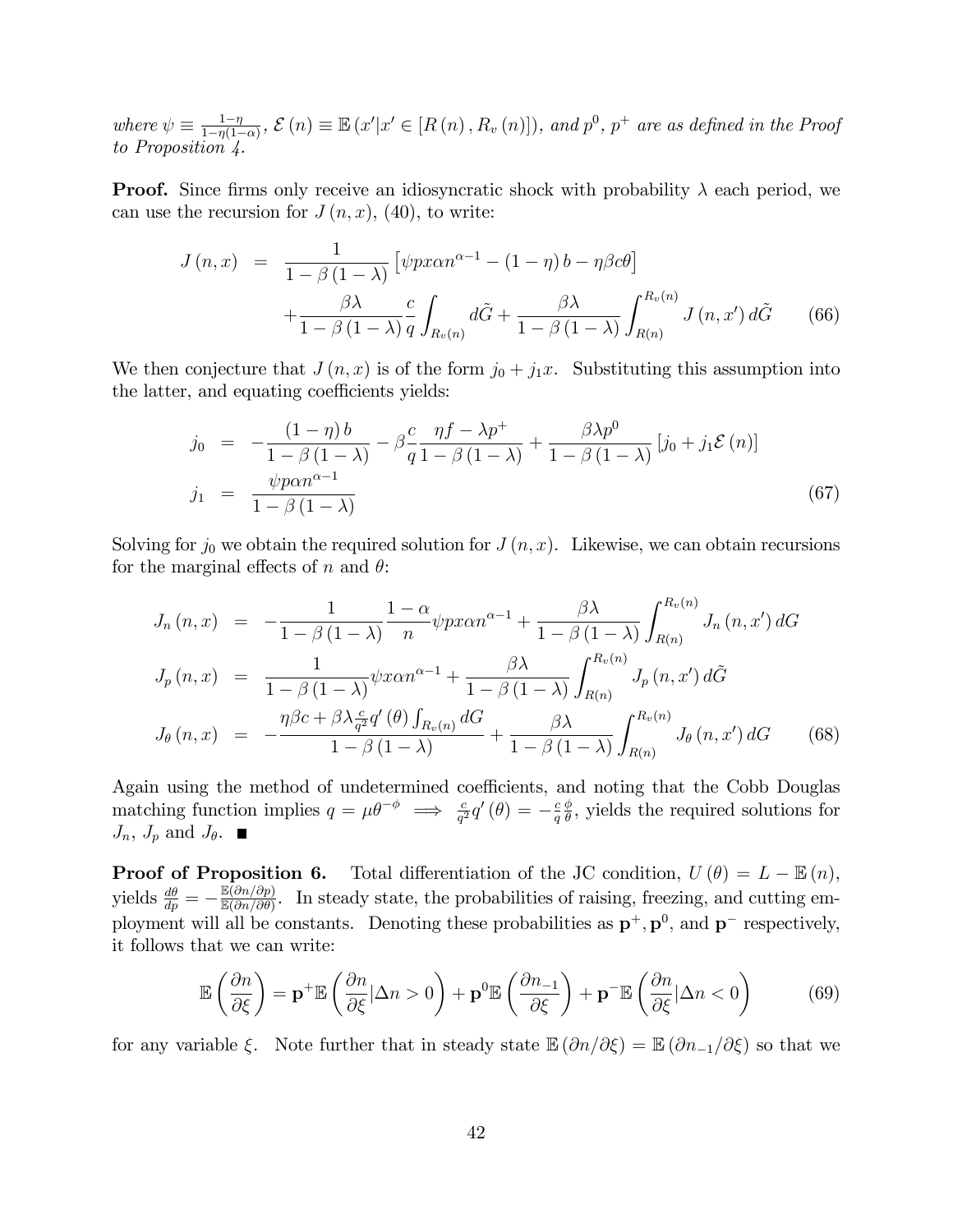obtain the result that:

$$
\mathbb{E}\left(\frac{\partial n}{\partial \xi}\right) = \pi \mathbb{E}\left(\frac{\partial n}{\partial \xi}|\Delta n > 0\right) + (1 - \pi)\mathbb{E}\left(\frac{\partial n}{\partial \xi}|\Delta n < 0\right) \tag{70}
$$

where  $\pi \equiv \frac{\mathbf{p}^+}{1-\mathbf{p}}$  $\frac{\mathbf{p}^+}{1-\mathbf{p}^0}$ . Thus, we can rewrite the marginal effect of a change in p on  $\theta$  as:

$$
\frac{d\theta}{dp} = -\frac{\pi \mathbb{E}\left(\frac{\partial n}{\partial p}|\Delta n > 0\right) + (1 - \pi) \mathbb{E}\left(\frac{\partial n}{\partial p}|\Delta n < 0\right)}{\pi \mathbb{E}\left(\frac{\partial n}{\partial \theta}|\Delta n > 0\right) + (1 - \pi) \mathbb{E}\left(\frac{\partial n}{\partial \theta}|\Delta n < 0\right)}\tag{71}
$$

Then note that the first–order conditions for optimal labor demand set the marginal firm surplus,  $J(n, x)$  as follows:

$$
J(n,x) = \begin{cases} c/q(\theta) & \text{if } \Delta n > 0\\ 0 & \text{if } \Delta n < 0 \end{cases}
$$
 (72)

It is immediate from Lemma 2 that  $\frac{\partial n}{\partial p} = -\frac{J_p}{J_n}$  $\frac{J_p}{J_n} = \frac{1}{1-}$  $1-\alpha$  $\overline{n}$  $\frac{n}{p}$  regardless of whether  $\Delta n > 0$  or  $\Delta n < 0$ . Thus it remains to derive  $\frac{\partial n}{\partial \theta}$  in each case. Log-linearizing the function J around  $n, p, x$ , and  $\theta$ , we obtain:

$$
\log J \approx \varepsilon_{Jn} \log n + \varepsilon_{Jp} (\log p + \log x) + \varepsilon_{J\theta} \log \theta + const. \tag{73}
$$

Using this and totally differentiating the first–order conditions for optimal labor demand with respect to n and  $\theta$ , we obtain:

$$
\varepsilon_{Jn}d\log n + \varepsilon_{J\theta}d\log \theta \approx \begin{cases}\n-d\log q(\theta) & \text{if } \Delta n > 0 \\
0 & \text{if } \Delta n < 0\n\end{cases}
$$
\n(74)

Given the Cobb Douglas matching function assumption,  $q(\theta) = \mu \theta^{-\phi}$ , and it follows that  $d \log q(\theta) = -\phi d \log \theta$ . Thus:

$$
\frac{\partial n}{\partial \theta} = \frac{\partial \log n}{\partial \log \theta} \frac{n}{\theta} \approx \begin{cases} \frac{\phi - \varepsilon_{J\theta}}{\varepsilon_{Jn}} \frac{n}{\theta} & \text{if } \Delta n > 0\\ -\frac{\varepsilon_{J\theta}}{\varepsilon_{Jn}} \frac{n}{\theta} & \text{if } \Delta n < 0 \end{cases}
$$
(75)

Substituting this into (71), we obtain:

$$
\frac{d \log \theta}{d \log p}|_{JC} \approx -\frac{1}{1 - \alpha} \frac{\varepsilon_{Jn}}{\omega \phi - \varepsilon_{J\theta}} \tag{76}
$$

where  $\omega \equiv \frac{\pi \mathbb{E}(n | \Delta n > 0)}{\mathbb{E}(n)}$  $\frac{n(\Delta n > 0)}{\mathbb{E}(n)}$  is the steady state share of employment in hiring firms. In what follows, we evaluate the approximation (73) to the marginal surplus around mean employment,  $\bar{n} \equiv \mathbb{E}(n)$ , and mean productivity conditional on mean employment,  $x = \mathcal{E}(\bar{n}) \equiv$